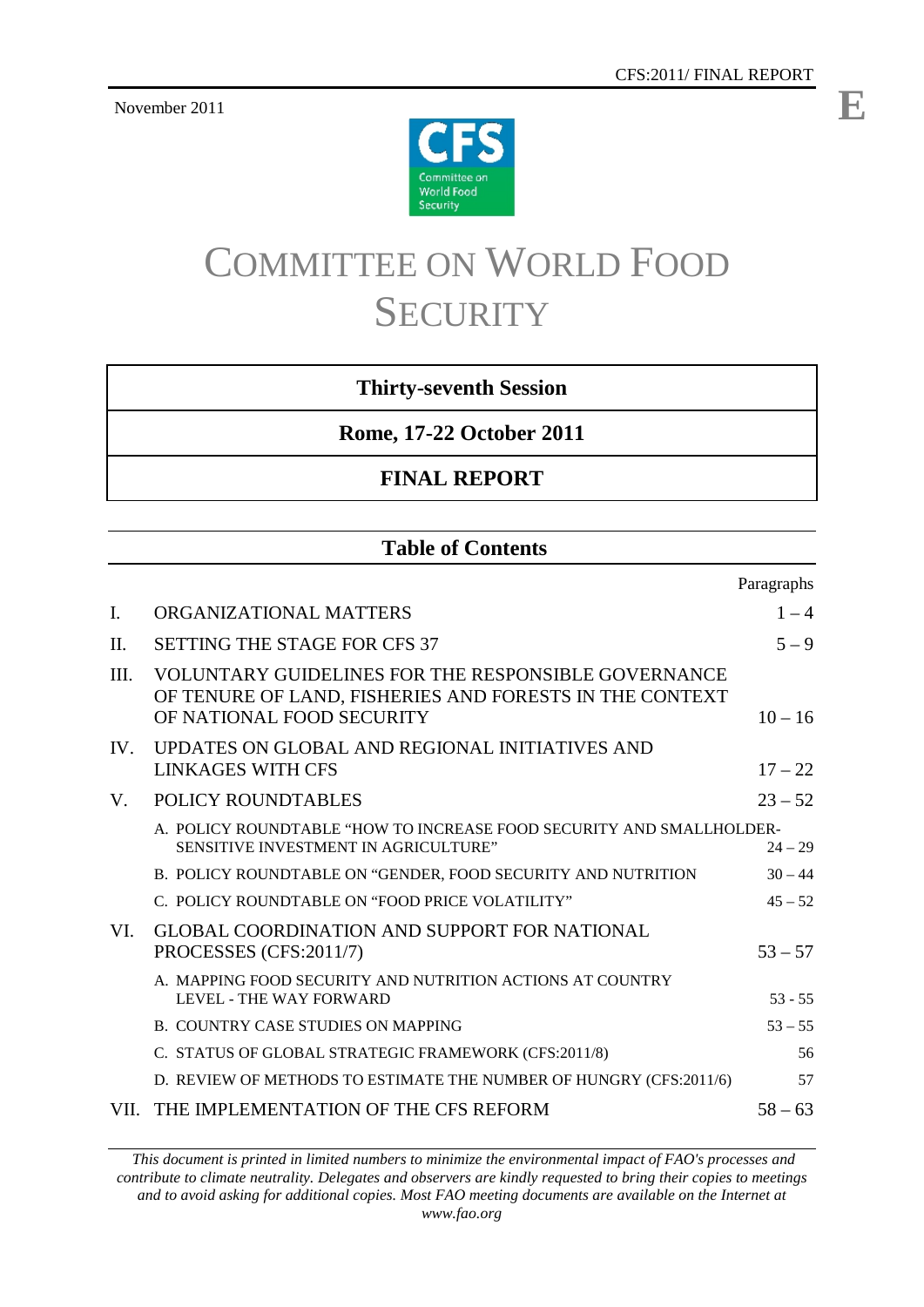| A. CFS RULES OF PROCEDURE (CFS:2011/9 REV.1)                                                                              | $58 - 62$ |
|---------------------------------------------------------------------------------------------------------------------------|-----------|
| B. RESULTS-BASED FRAMEWORK (CFS:2011/10)                                                                                  | 63        |
| VIII. OTHER MATTERS                                                                                                       | $64 - 67$ |
| A. UPDATE ON CFS DECISIONS "HIGH-LEVEL EXPERTS FORUM ON<br>ADDRESSING FOOD INSECURITY IN PROTRACTED CRISES" (CFS:2011/12) | 64        |
| B. PROPOSAL FOR ENHANCING CORPORATE PRIVATE SECTOR<br>PARTICIPATION IN THE COMMITTEE ON WORLD FOOD SECURITY               | 65        |
| C. ARRANGEMENTS FOR THE THIRTY-EIGHTH SESSION                                                                             | 66        |
| D. BUREAU 2012-2013 COMPOSITION                                                                                           | 67        |
|                                                                                                                           |           |

Annex A - Agenda of the Session

| Annex B - Membership to the Committee on World Food Security                                                                |
|-----------------------------------------------------------------------------------------------------------------------------|
| Annex C - List of Members, Participants and Observers to the 37th Session                                                   |
| Annex D - List of Documents                                                                                                 |
| Annex E - Statement by Mr Jacques Diouf, Director General, Food and Agriculture Organization of<br>the United Nations (FAO) |

- Annex F Statement by Mr Kanayo Nwanze, President, International Fund For Agricultural Development (IFAD)
- Annex G Statement by Ms Josette Sheeran Executive Director, World Food Programme (WFP)
- Annex H Statement by Mr David Nabarro Special Representative of the United Nations Secretary-General on Food Security and Nutrition, on behalf of the Secretary-General
- Annex I Statement by Prof. M.S. Swaminathan Chairperson of the Steering Committee of the High Level Panel of Experts on Food Security and Nutrition (HLPE)
- Annex J Extracts from Document CFS:2011/7 "Mapping Food Security and Nutrition Actions at Country Level"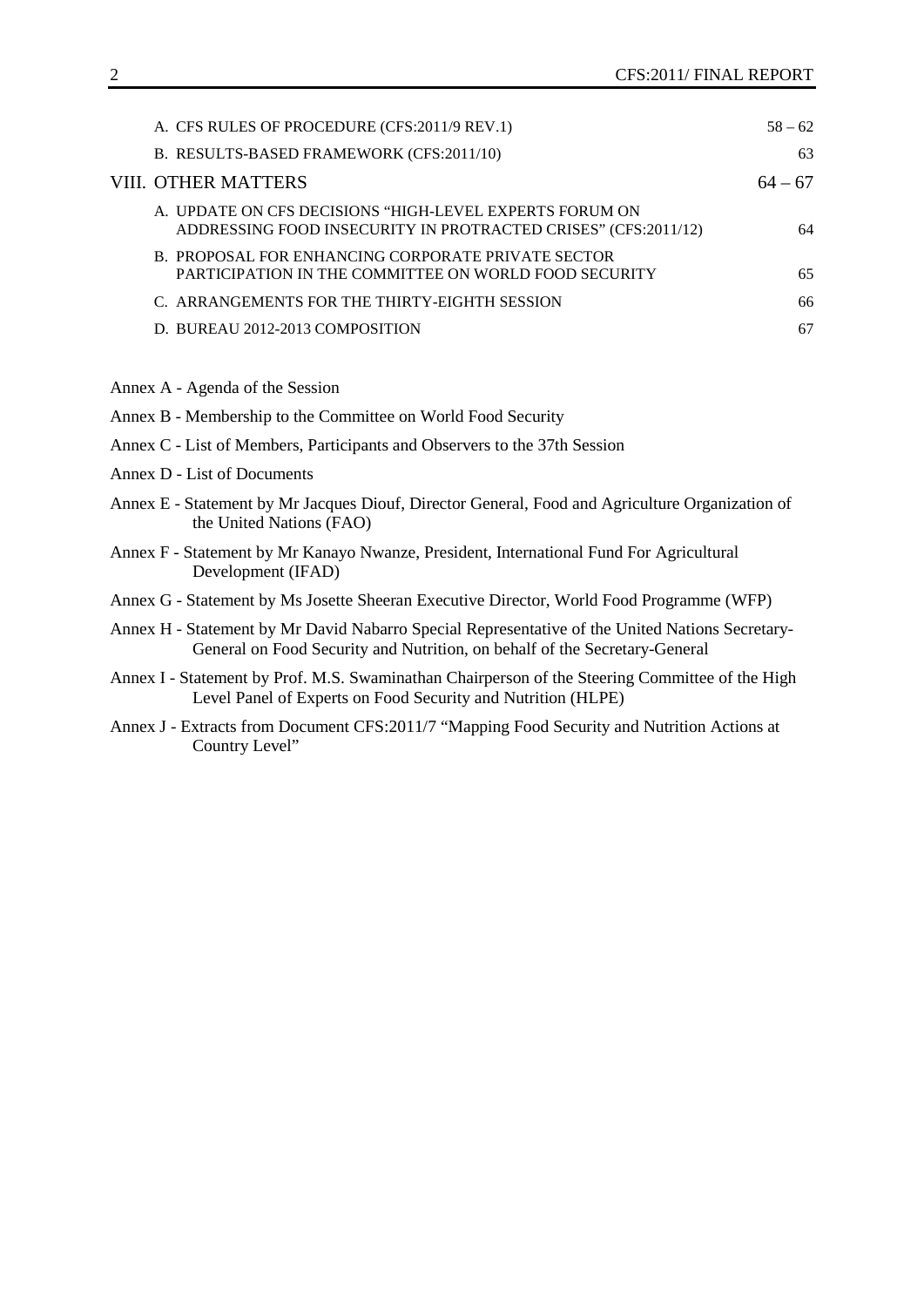### **I. ORGANIZATIONAL MATTERS**

1. The Committee on World Food Security (CFS) held its Thirty-seventh Session from 17 to 22 October 2011 at FAO Headquarters in Rome. The Session was attended by delegates from 114 Members of the Committee; by participants from:

- 8 United Nations Agencies and Bodies;
- 82 Civil society and non-governmental organizations[1](#page-5-0);
- 3 International agricultural research organizations;
- 5 International and regional financial institutions;
- 31 Private sector associations and private philanthropic foundations<sup>[2](#page-2-0)</sup>;

and 21 observers. The full list of Members, Participants and Observers is available from the CFS Secretariat.

2. The report contains the following annexes: Appendix A - Agenda of the session; Appendix B - Membership of the Committee; Appendix C - Countries and organizations represented at the session; Appendix D - List of documents and other appendices for opening statements.

3. The Session was opened by Mr Noel De Luna of Philippines as Chairperson. The Committee appointed a Drafting Committee composed of Afghanistan, Argentina, Canada, China, Equatorial Guinea, France, Japan, Mexico, New Zealand, Poland, Russian Federation, South Africa, Syria, under the chairmanship of Ms Gerda Verburg (Netherlands).

4. The Committee was informed that the EU was participating in accordance with paragraphs 8 and 9 of Article II of the FAO Constitution.

### **II. SETTING THE STAGE FOR CFS 37**

5. Opening statements were delivered by Mr Jacques Diouf, Director-General, Food and Agriculture Organization of the United Nations (FAO); Mr Kanayo Nwanze, President, International Fund for Agricultural Development (IFAD); Ms Josette Sheeran, Executive Director, World Food Programme (WFP); Mr David Nabarro, Special Representative of the Secretary-General on Food Security and Nutrition, on behalf of the UN Secretary-General and Mr Monkombu Sambasivan Swaminathan, Chairperson of the Steering Committee of the High Level Panel of Experts (HLPE), and are attached as appendices.

6. The Committee considered a presentation by Mr Hafez Ghanem, Assistant Director-General, Economic and Social Development Department (ESD), FAO on the State of Food Insecurity in the World (SOFI) 2011 – **How does international price volatility affect domestic economies and food security?**

7. It was noted that the substance of SOFI 2011 would be covered in the Policy Roundtable discussions.

8. The presentation focused on the following six key messages:

-

- i) The impact of the price shocks and swings on food security is not uniform, with poorer countries being hardest hit;
- ii) The level and volatility of domestic food prices rose in most countries;
- iii) High and volatile food prices are likely to continue in the future;

<sup>&</sup>lt;sup>1</sup> CSO participation was facilitated by the International Food Security & Nutrition Civil Society Mechanism (CSM).

<span id="page-2-1"></span><span id="page-2-0"></span><sup>&</sup>lt;sup>2</sup> This figure includes thirty companies under the umbrella of the International Agri-Food Network (IAFN).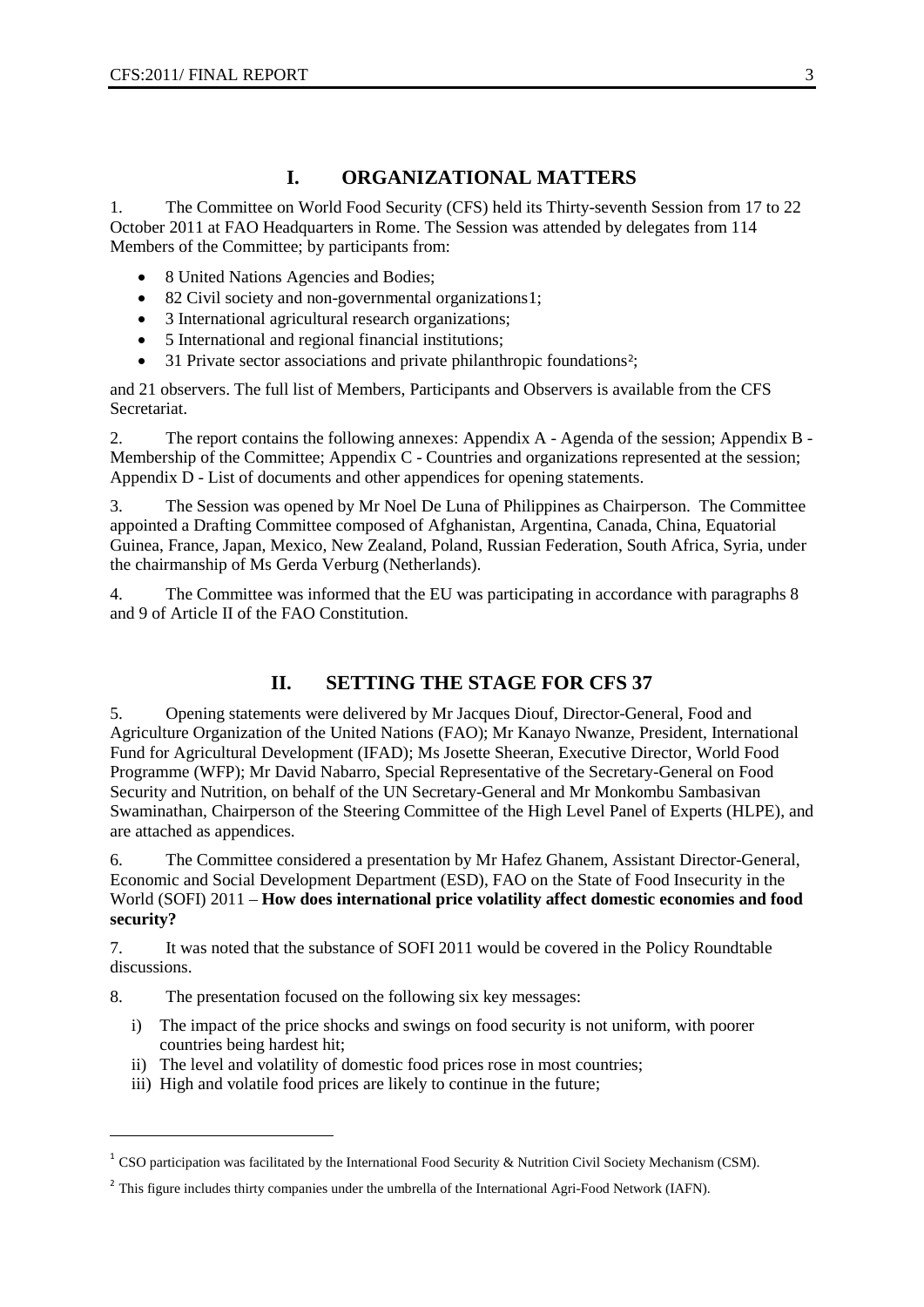- iv) Short-term price shocks can have long term negative impacts on production, nutrition and livelihoods;
- v) High prices have potential benefits for farmers especially if accompanied by appropriate policies and programmes for smallholder agriculture; and
- vi) Policy measures are needed at the national and global levels to reduce volatility and to protect vulnerable groups from its effects.

9. Some members expressed satisfaction with the effort by FAO to improve its methodology for measuring hunger, and are looking forward to having estimates based on the new methodology in SOFI 2012.

### **III. VOLUNTARY GUIDELINES FOR THE RESPONSIBLE GOVERNANCE OF TENURE OF LAND, FISHERIES AND FORESTS IN THE CONTEXT OF NATIONAL FOOD SECURITY**

#### **The Committee:**

10. Acknowledged the outstanding efforts that have been made by all stakeholders regarding the negotiations of the Voluntary Guidelines for the Responsible Governance of Tenure of Land, Fisheries and Forests in the Context of National Food Security (VG LT).

11. Recognized that additional time will be required to complete the process and endorsed its continuation and finalization.

12. Acknowledged the substantial progress gained so far and recommended building on the solid base which has been achieved, while concentrating on remaining paragraphs and respecting and maintaining the spirit of understanding reached during the July and October negotiations.

13. Appreciated the commitment of Member States to the completion of the VG LT.

14. Recalled that the ultimate authority for approval of the VG LT rests with the Member States.

15. Mandated the CFS-Bureau, in consultation with the Advisory Group and the Secretariat, to call for an additional negotiation session with the intent of finalising the VG LT as soon as possible, taking into consideration the Committee's overall work programme and available resources.

16. Requested the CFS Secretariat to ensure that during the upcoming negotiations, translation in all FAO languages is provided and that the current negotiated text is available in the foresaid languages.

### **IV. UPDATES ON GLOBAL AND REGIONAL INITIATIVES AND LINKAGES WITH CFS**

17. The Chairperson noted that the purpose of this session was to provide a platform for discussion to strengthen coordination and collaborative action at the global and regional levels amongst a wide variety of stakeholders.

18. The Committee welcomed presentation of seven global initiatives<sup>[3](#page-2-1)</sup>:

- i) "The G20 Action Plan on Food Price Volatility and Agriculture", by Mr Bruno Le Maire, French Minister of Agriculture, Food, Fisheries, Rural Affairs and Spatial Planning, on behalf of the G20 Presidency;
- ii) Update on the "L'Aquila Food Security Initiative (AFSI)", by Mr Sujiro Seam, Chair of AFSI and Deputy Director for Global Public Goods, French Ministry of Foreign and European Affairs;

-

<span id="page-3-0"></span><sup>&</sup>lt;sup>3</sup> Available presentations can be found on the CFS website at: http://www.fao.org/bodies/cfs/cfs37/en/.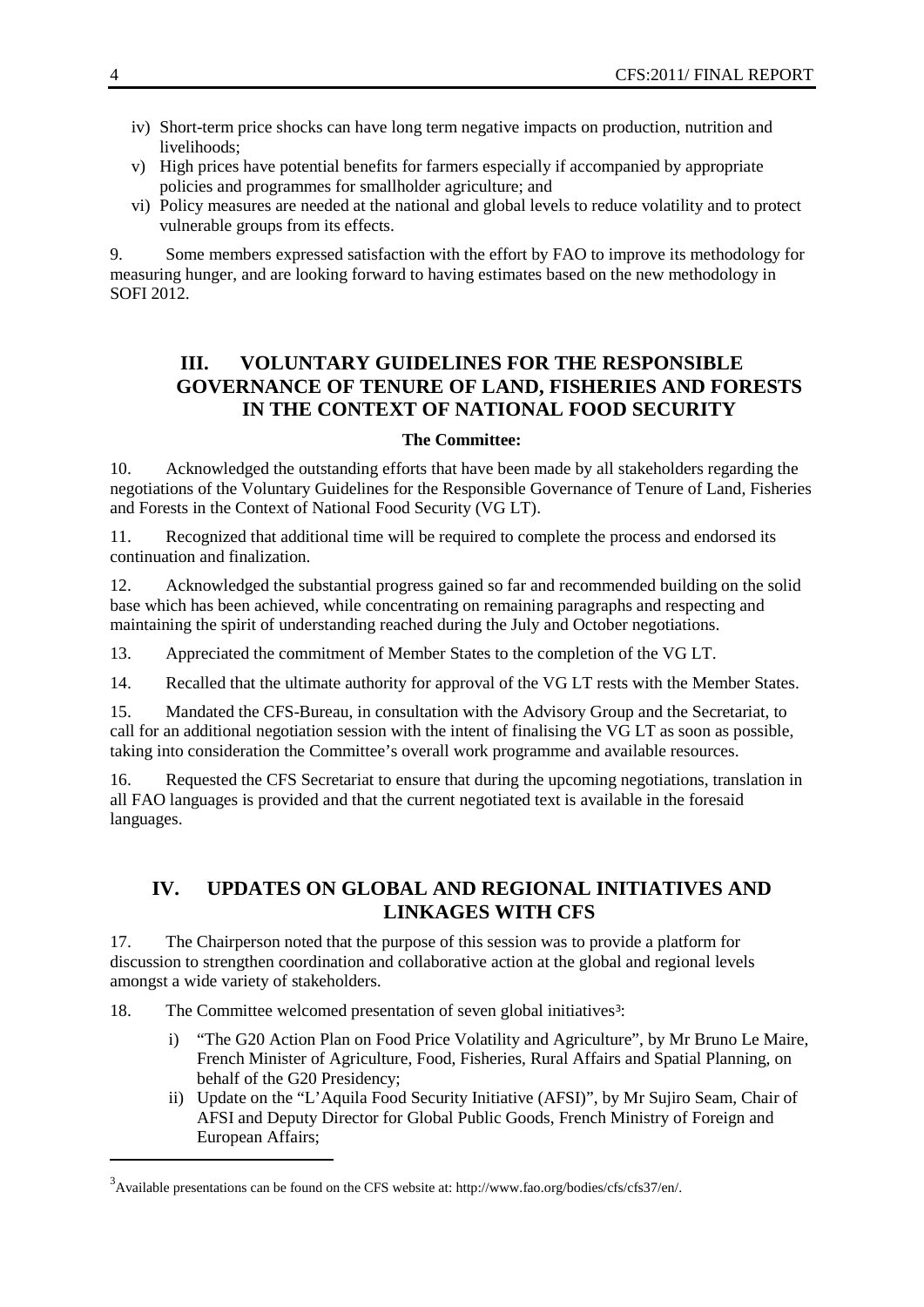- iii) "Principled Multi-stakeholder Partnerships for a Comprehensive Approach to Food Security and Nutrition", by Mr David Nabarro, Coordinator of the United Nations High Level Task Force on the Global Food Security Crisis (UN-HLTF), Special Representative of the Secretary-General on Food Security and Nutrition;
- iv) "Achieving the Right to Food: from Global Governance to National Implementation", by Mr Olivier de Schutter, United Nations Special Rapporteur on the Right to Food;
- v) "Towards food and nutrition security for all: UNSCN/CFS linkages; Progress in the last 12 months", by Ms Denise Costa Coitinho Delmuè, Executive Secretary, United Nations Standing Committee on Nutrition (UN-SCN);
- vi) "Update of the Consultative Group on International Agricultural Research (CGIAR) Implementation Strategy and Results Framework", by Mr Carlos Pérez del Castillo, Chair of the Consortium Board of CGIAR Centers; and
- vii) "WTO and Food Security", by Mr Clem Boonekamp, Director of the Agriculture and Commodities Division, World Trade Organization (WTO).
- 19. The Committee welcomed the following presentations of regional initiatives:
	- i) "The Comprehensive Africa Agriculture Development Programme (CAADP): Its achievements and how linkages with CFS can be strengthened", by Dr Tobias Takavarasha, Senior Officer for Agriculture Policy and Investment, of The New Partnership for Africa's Development (NEPAD);
	- ii) "The CPLP Food and Nutrition Security Strategy", by Mr José Amaro Tati, Secretary of State for Agriculture, on behalf of Angola Government as Chairperson of CPLP region, and Mr Domingos Simões Pereira, Secretary General, Community of Portuguese Language Countries (CPLP);
	- iii) "West Africa Charter for Food Crises Prevention and Management", by Mr Alhousseini Bretaudeau, Executive Secretary, Permanent Inter-State Committee for Drought Control in the Sahel (CILSS).
	- iv) "Responding to the 2011 drought emergency in the Horn of Africa", by Dr Samuel Zziwa, Programme Manager, Intergovernmental Authority on Development (IGAD); and
	- v) "Asia-Pacific Economic Cooperation (APEC) Ministerial Meeting on Food Security, Niigata City, Japan, 16-17 October 2010: An Overview", by Mr Yutaka Sumita, Deputy Director-General for International Affairs - Ministry of Agriculture, Forestry and Fisheries of Japan.

20. The Committee was also presented with the salient points from the Regional Multistakeholder Workshop on Food Security and Nutrition for the Near East and North Africa Region that took place on 3-4 October 2011 in Cairo under the CFS umbrella. Among its main recommendations, the workshop proposed the establishment of a regional CFS-type platform to monitor food security in the region and enable policy practitioners to share information, good practices and lessons learned (CFS:2011/Inf.19).

- 21. Emerging from the discussions, the Committee recognized the importance of:
	- i) Facilitating support for country-led efforts to achieve food security and nutrition;
	- ii) Promoting accountability and sharing best practices at all levels;
	- iii) Developing innovative mechanisms to monitor progress in achieving food security and nutrition objectives;
	- iv) Providing a forum for mutual information, discussion and coordination of major food security and nutrition initiatives; and
	- v) Operationalizing linkages with regional initiatives.
- 22. The Committee decided to include the CPLP as an observer at CFS sessions.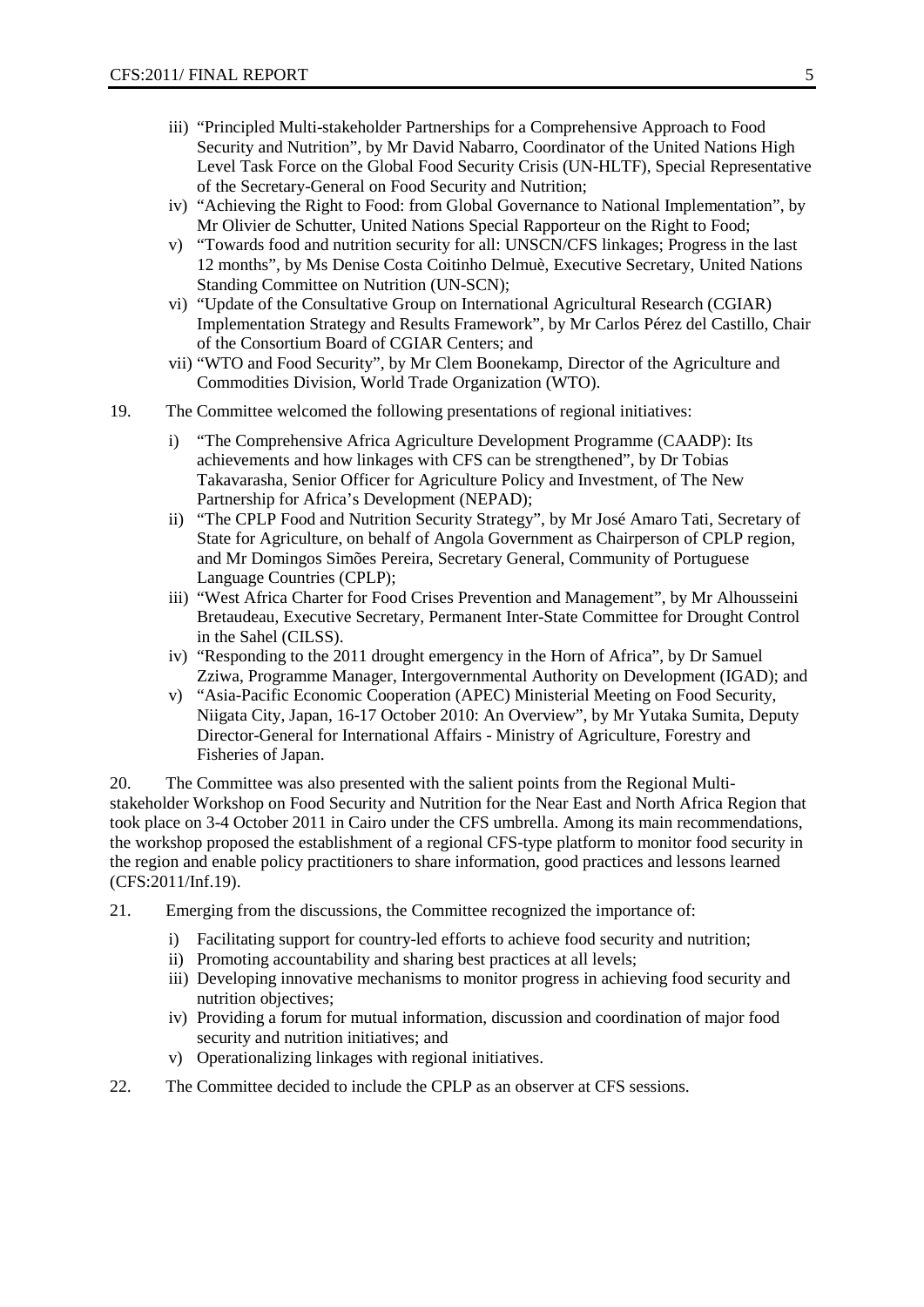### **V. POLICY ROUNDTABLES**

23. The Committee hosted three policy roundtables on the following topics: (i) "How to increase food security and smallholder-sensitive investment in agriculture"; (ii) "Gender, food security and nutrition"; and (iii) "Food price volatility". The following were the outcomes of the Committee's deliberations.

### **A. POLICY ROUNDTABLE "HOW TO INCREASE FOOD SECURITY AND SMALLHOLDER-SENSITIVE INVESTMENT IN AGRICULTURE"**

#### **The Committee:**

24. Underlined the paramount importance of increased and improved investment in agriculture for achieving food security and nutrition for all.

25. Recognized that the bulk of investment in agriculture is undertaken by farmers and smallholders themselves, their cooperatives and other rural enterprises with the rest being provided by a multiplicity of private actors as well as governments.

26. Acknowledged that smallholder farmers, many of whom are women, play a central role in producing most of the food consumed locally in many developing regions and are the primary investors in agriculture in many developing countries.

27. Welcomed the report of the High Level Panel of Experts (HLPE) on "Land Tenure and International Investments in Agriculture", and duly takes note of its recommendations.

28. Duly took note of the report and recommendations resulting from the Regional Multistakeholder Workshop on Food Security and Nutrition for the Near East and North Africa Region that took place on 3-4 October 2011 in Cairo under the CFS umbrella.

29. Therefore, the Committee urged member governments, international partners and other stakeholders to follow-up on the following recommendations:

- i) Ensure that public investment, services, and policies for agriculture give due priority to enabling, supporting and complementing smallholders' own investment with particular attention to women food producers who face specific difficulties and need specific policies and support;
- ii) Ensure that agricultural policies and public investment give priority to food production and nutrition and increase the resilience of local and traditional food systems and biodiversity, with a focus on strengthening sustainable smallholder food production, reducing post harvest losses, increasing post harvest value addition, and on fostering smallholder-inclusive local, national and regional food markets including transportation, storage and processing;
- iii) Ensure that public policies and investment play a catalytic role in the formation of partnerships among agricultural investors, including private-public, farmer cooperative-private and private-private partnerships, to ensure that the interests of smallholders are being served and preserved by those partnerships, and recognize that, in many cases, the State has a crucial role to play in facilitating access of smallholders to credit, technical and extension services, insurance, and markets;
- iv) Give due attention to new market and environmental risks facing smallholder agriculture, and design investment, services and policies so as to mitigate these risks and strengthen the ability of both women and men smallholders to manage them. Align investment in agriculture with environmental sustainability considerations; and
- <span id="page-5-0"></span>v) Actively involve organizations representing smallholders and agricultural workers in the formulation, implementation and evaluation of policies for investment in agriculture, and in the design of investment programmes in agriculture and food value chains;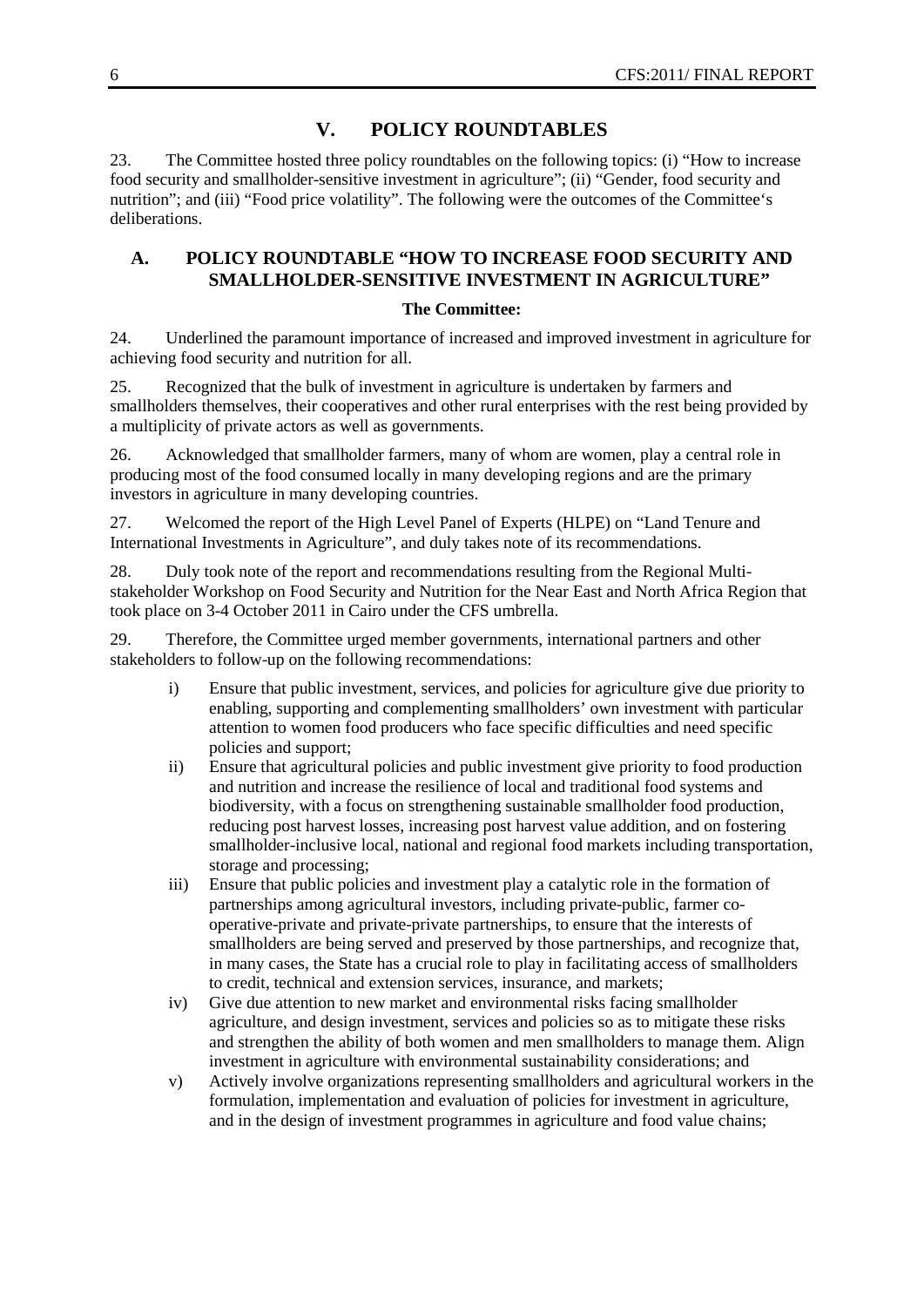#### Furthermore the Committee:

- vi) Encouraged governments and other stakeholders to report to the Committee as determined in the framework of 'Mapping food security actions at country level', on actions being taken to align international and domestic private and public investment in agriculture with food security concerns, including progress made in the implementation of the recommendations above, and to share lessons learned from national experiences. This reporting should be prepared in the context of a multi-actor forum that replicates at country level the inclusive vision of the new CFS;
- vii) Requested the HLPE to include in its plans for future work, taking into account available resources, a comparative study of constraints to smallholder investment in agriculture in different contexts with policy options for addressing these constraints, taking into consideration the work done on this topic by IFAD, and by FAO in the context of COAG, and the work of other key partners. This should include a comparative assessment of strategies for linking smallholders to food value chains in national and regional markets and what can be learned from different experiences, as well as an assessment of the impacts on smallholders of public-private as well as farmer cooperative-private and private-private partnerships;
- viii) Recognized the urgent need to finalize the negotiations on the Voluntary Guidelines on Responsible Governance of Tenure of Land, Fisheries and Forests in the Context of National Food Security, which will underpin smallholder investment in agriculture;
- ix) Supported an inclusive consultation process within CFS for the development and the broader ownership of principles for responsible agricultural investment that enhance food security and nutrition; acknowledged that the first step of this consultation process will be to develop terms of reference that include the scope, purpose, intended recipients and structure of these principles as well as the format of the consultation process, taking into account existing frameworks, such as the RAI principles developed by FAO, IFAD, UNCTAD and the World Bank. This consultation process will be initiated promptly after approval of the Voluntary Guidelines on Responsible Governance of Tenure of Land, Fisheries and Forests in the Context of National Food Security, and will be overseen by the CFS Bureau with the assistance of the joint Secretariat and in close collaboration with the Advisory Group and the involvement of all interested stakeholders, with a view to submitting these principles for the consideration of CFS. The consultation process will seek to ensure consistency and complementarity with the Voluntary Guidelines on the Responsible Governance of Tenure of Land, Fisheries and Forests in the Context of National Food Security;
- x) Urged the explicit recognition of smallholder-sensitive investment among the criteria for characterizing responsible corporate investment in agriculture. The definition of this term should be specifically addressed in the consultation on responsible investment in agriculture; and
- xi) Requested the CFS Secretariat, in collaboration with the Advisory Group and based on the information made available by the relevant stakeholders, to prepare a general report on the state of implementation of the above recommendations to be presented to CFS.

### **B. POLICY ROUNDTABLE ON "GENDER, FOOD SECURITY AND NUTRITION"**

#### **The Committee:**

30. Recognized that achieving food security and adequate nutrition for women, men and their families are inter-linked with comprehensive development efforts and urges all stakeholders to take concrete actions to improve women's health, educational and nutritional status.

31. Called upon Member States, international organizations, and other stakeholders, to recognize that advancing human rights is critical for achieving world food security and nutrition.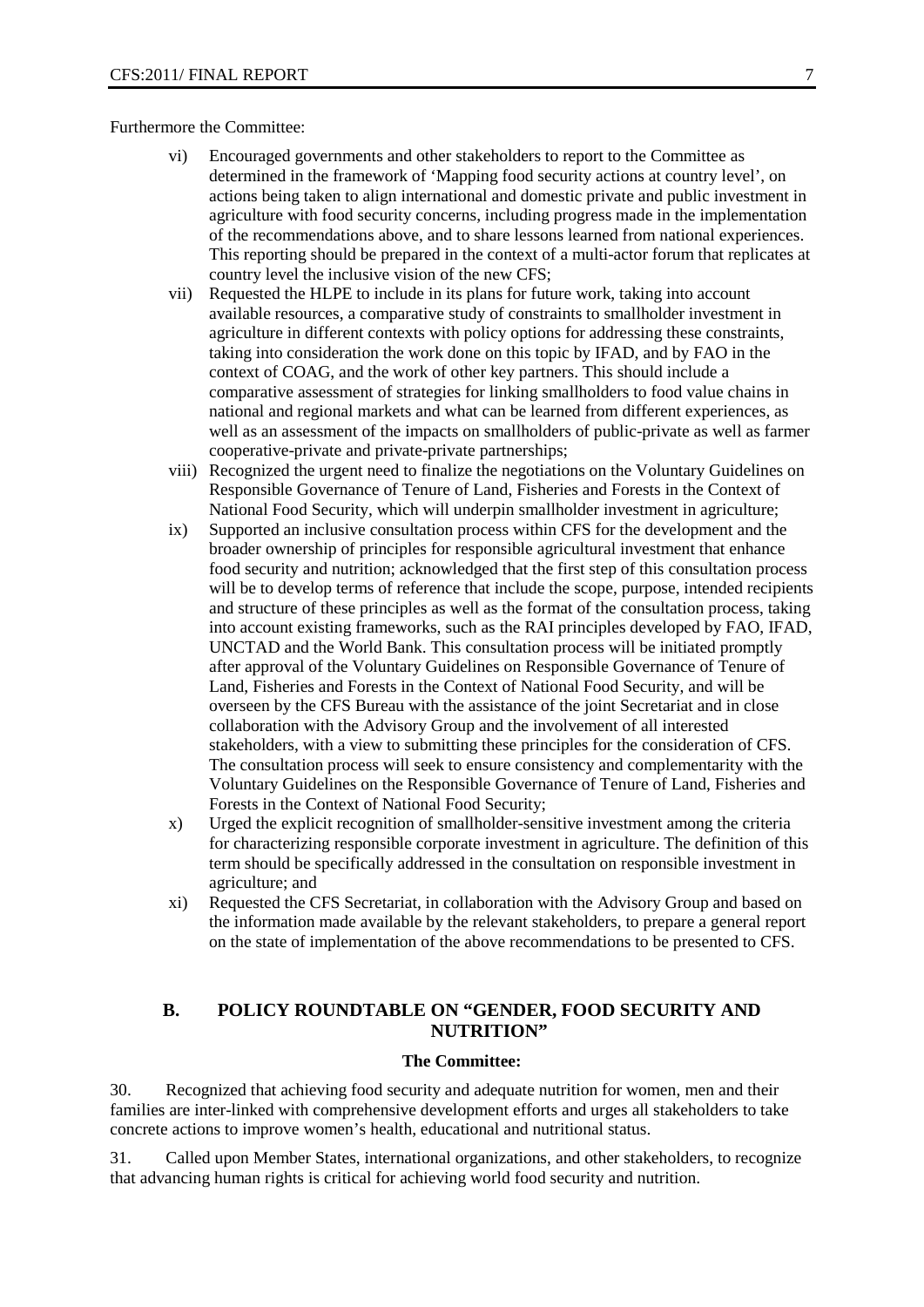- 32. Urged Member States, through measures including affirmative action, when appropriate, to:
	- i) Ensure women's meaningful participation in all decision making processes related to achieving women's progressive realization of the right to food in the context of national food security, and nutrition;
	- ii) Ensure that women have equal access to health, education, land, water and other natural resources, including by enacting gender-sensitive legislation.

33. Urged Member States to actively promote women's leadership and to strengthen women's capacity for collective organizing, especially in the rural sector.

34. Urged Member States to develop a policy and legal framework with appropriate compliancemonitoring to ensure women's and men's equal access to productive resources including land ownership and inheritance, access to financial services, agricultural technology and information, business registration and operation, and employment opportunities, and to enact and enforce laws that protect women from all kinds of violence. Where appropriate, Member States should audit all existing laws for discrimination and amend discriminatory laws.

35. Urged Member States to involve women in the decision-making process with regards to national and international responses to global challenges to food security and nutrition.

36. Called upon Member States, international organizations, and other stakeholders, to include improvement of women's, adolescent girls', infants' and child's nutritional status, including hidden hunger or micronutrient deficiencies and obesity as a new manifestation of malnutrition, as an explicit goal and expected outcome of agriculture, food security and nutrition-related programmes, emergency responses, strategies and policies, from design to implementation.

37. Recalled the United Nations Convention on the Elimination of all forms of Discrimination against Women (CEDAW) and the Beijing Platform for Action, adopted at the Fourth World Conference on Women in 1995, and in particular its recommendations for advancing women's food security under the strategic objectives on macroeconomic and development policies (A1), vocational training and continuing education (B3), health (C1), access to resources, employment, markets and trade (F2) and sustainable development (K2).

38. Urged the Bureau to encourage and engage as appropriate with UN Women in the development of specific indicators, targets and time tables to measure progress made towards advancing women's food security, and to invite UN Women to report on progress at the 39th session of CFS.

39. Took note of the report and recommendations relating to gender, food security and nutrition resulting from the Regional Multi-stakeholder Workshop on Food Security and Nutrition for the Near East and North Africa Region that took place on 3-4 October 2011 in Cairo under the CFS umbrella.

40. Called upon Member States to support the adoption and implementation of maternity and paternity protection legislation and related measures that allow women and men to perform their care giving role and therefore provide for the nutritional needs of their children and protect their own health, whilst protecting their employment security.

41. Urged Member States, international organizations, and other stakeholders to work together to promote synergies and avoid wasteful duplication to identify and support strategies, policies and actions to further strengthen gender-sensitive food security and nutrition, health and education interventions that scale-up practical solutions for women, including:

- i) Statistics with regard to food security and nutrition should be sex and age-disaggregated;
- ii) Gender analysis and nutrition impact assessments should be conducted to inform food security and nutrition policy, programme and project design, implementation, monitoring and evaluation, including the use of appropriate indicators, gender targets and funding;\
- iii) Agricultural investments should take into account the specific needs of both women and men, bearing in mind that investments in land and other natural resources have impact on women's food security. Moreover, agricultural investment plans, policies and programmes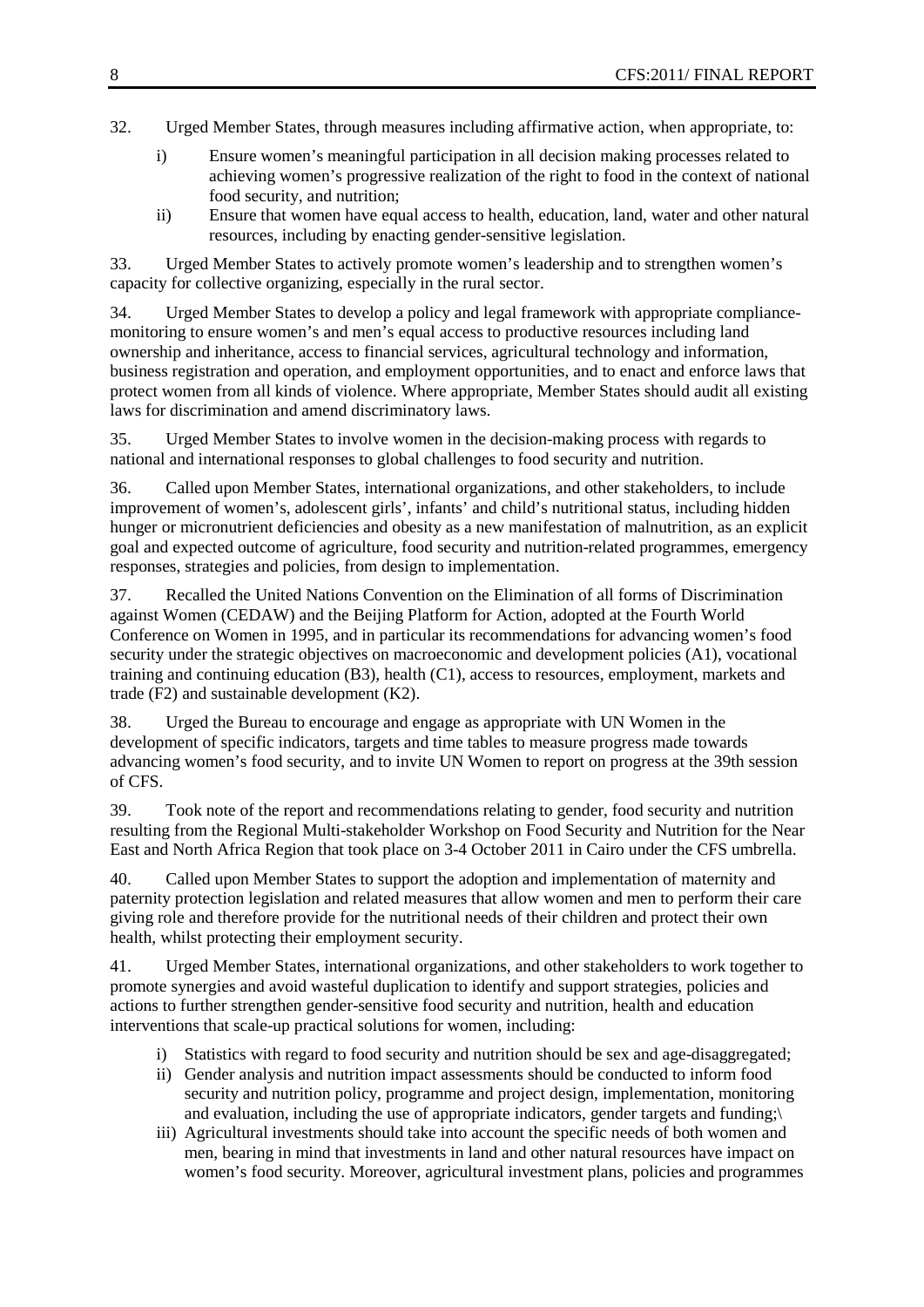should be designed so that women and men have equal access to programme services and operations, being cognizant of women's and men's commitments to household economies and to child-rearing and recognizing their different needs;

- iv) Smallholder women farmers should be prioritized in agricultural programming to foster equity while taking into consideration the specific food and nutrition needs of women, men and children; and
- v) Support adoption of safety net programmes including home-grown school feeding and school gardens, which encourages girl's attendance at school and links economic empowerment of women smallholders, food security and nutrition of girls in school, and improved education outcomes.

42. Recommended that gender is included in the monitoring mechanisms of current and future Voluntary Guidelines, including the "The Progressive Realization of the Right to adequate Food in the Context of National Food Security", and "Responsible Governance of Land Tenure, Fisheries and Forests in the Context of National Food Security" and similar initiatives that will be discussed or endorsed by CFS.

43. Requested the Bureau, in consultation with the Advisory Group and joint Secretariat, as well as with relevant international organizations, in particular World Health Organization (WHO) and United Nations Children's Fund (UNICEF), to propose options on the meaning and different uses, if any, of the terms "Food Security", "Food Security and Nutrition", "Food and Nutrition Security" and "Nutrition Security" to the CFS Session for the standardization of the official terminology that the Committee should use taking into account that nutrition is a key pillar of "Food Security" as officially defined.

44. Requested the CFS Secretariat, in collaboration with the Advisory Group, and based on information made available by the relevant stakeholders, to prepare a general report on the state of implementation of the above recommendations to be presented to CFS.

### **C. POLICY ROUNDTABLE ON "FOOD PRICE VOLATILITY"**

#### **The Committee:**

45. Stressed the need for concerted international efforts to address the structural causes of food price volatility and ensure that its impacts do not undermine small and marginal producers and consumers' right to food.

46. Expressed its appreciation for the efforts by the High Level Panel of Experts (HLPE) for its work on price volatility and food security, and took note of its report on Price Volatility and Food Security and recommendations contained therein.

47. Welcomed the Action Plan on Food Price Volatility and Agriculture of the G20 as a positive effort to address a number of the main causes and implications of food price volatility and would welcome its endorsement by the G20 Summit to be held in November 2011.

48. Welcomed the outcome of the Regional Multi-stakeholder Workshop on Food Security and Nutrition for the Near East and North Africa Region that took place on 3-4 October 2011 in Cairo under the CFS umbrella and encouraged the Regional Members to deal with coordination issues at both regional and national levels.

49. Took note of the assessment by FAO and other stakeholders of the positive and negative effects of different policy responses to high and volatile food prices, as discussed in the series of regional and subregional consultations organized by FAO in 2011.

50. Recommended the following action points, their development and implementation, by the appropriate parties and stakeholders: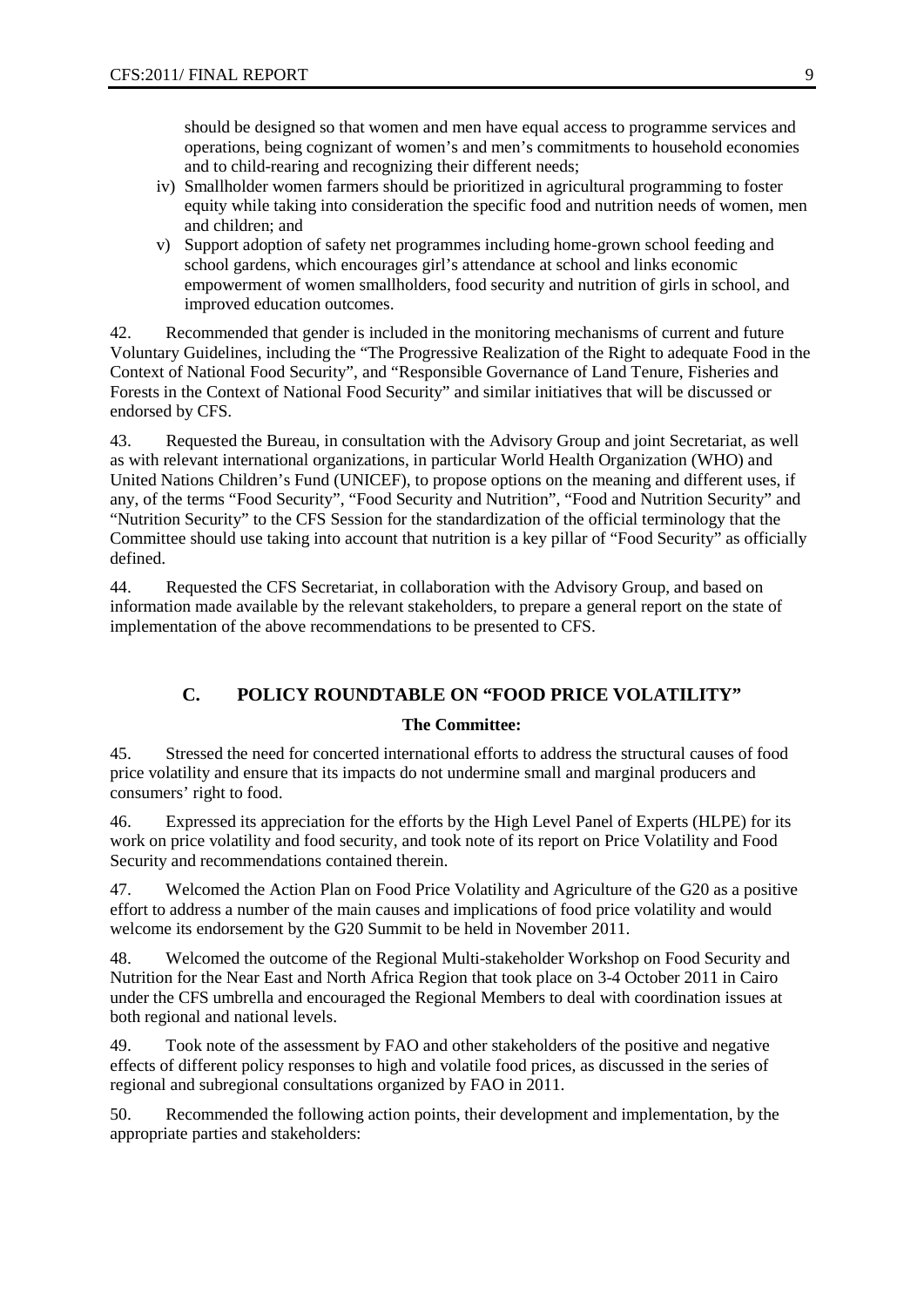#### *Actions to increase food production and availability, and to enhance resilience to shocks:*

- a) Increase stable and sustainable public and private investment to strengthen smallholder production systems, boost agricultural productivity, foster rural development and increase resilience with particular attention to smallholder agriculture;
- b) Promote a significant expansion of agricultural research and development, and its funding, including by strengthening the work of the reformed CGIAR, supporting national research systems, public universities and research institutions, and promoting technology transfer, sharing of knowledge and practices, including for family farming, and capacity building through North-South and South-South cooperation;
- c) Support the development, or review, by Member Countries, of comprehensive national food security strategies which are country-owned and led, evidence-based and inclusive of all key partners at national level, in particular civil society, women's and farmers' organizations, and which establish policy coherence in respective sectors, including national economic policies, to address food price volatility;
- d) Urge Member Countries to explore measures and incentives to reduce waste and losses in the food system, including addressing post harvest losses;

#### *Actions to reduce volatility:*

- e) Support the Agricultural Market Information System (AMIS) to enhance food market information and transparency, and urge the participating international organizations, private sector actors and governments to ensure the public dissemination of timely and quality food market information products;
- f) Acknowledging the need for countries to better coordinate responses in times of food price crises, support the establishment of the AMIS Rapid Response Forum and request the CFS Bureau to ensure appropriate links between that Forum and CFS;
- g) Improve transparency, regulation and supervision of agricultural derivative markets;
- h) Noting that a transparent and predictable international trade in food is crucial for reducing excessive price volatility and maintaining focus on building an accountable and rulesbased multilateral trading system taking into account food security concerns, in particular those of the Least Developed and Net Food Importing Developing Countries. In that context, support an ambitious, balanced and comprehensive conclusion of the Doha Development Round in accordance with its mandate;
- i) Review biofuels policies where applicable and if necessary according to balanced science-based assessments of the opportunities and challenges they may present for food security so that biofuels can be produced where it is socially, economically and environmentally feasible to do so. In line with this, mandate the HLPE, with full consideration of resources and other CFS priorities, to conduct a science-based comparative literature analysis, taking into consideration the work produced by the FAO and Global Bioenergy Partnership (GBEP), of the positive and negative effects of biofuels on food security to be presented to CFS;
- j) Request relevant international organizations, in consultation with all relevant stakeholders, to further assess the constraints and effectiveness of local, national and regional food reserves;

#### *Actions to mitigate the negative impacts of volatility:*

- k) Increase the role of the state, where appropriate, to mitigate the negative impacts of volatility, including through the development of stable, long-term national social protection strategies and safety nets, particularly addressing vulnerable categories of populations such as women and children, that can be leveraged and scaled-up in times of crisis. Reiterate, in this context, the mandate for a HLPE study on the matter, requesting its presentation to the 38th Session of CFS;
- l) Recommend the use of national and local social safety nets and local purchase mechanisms, whenever appropriate, for the delivery of food aid, while taking time,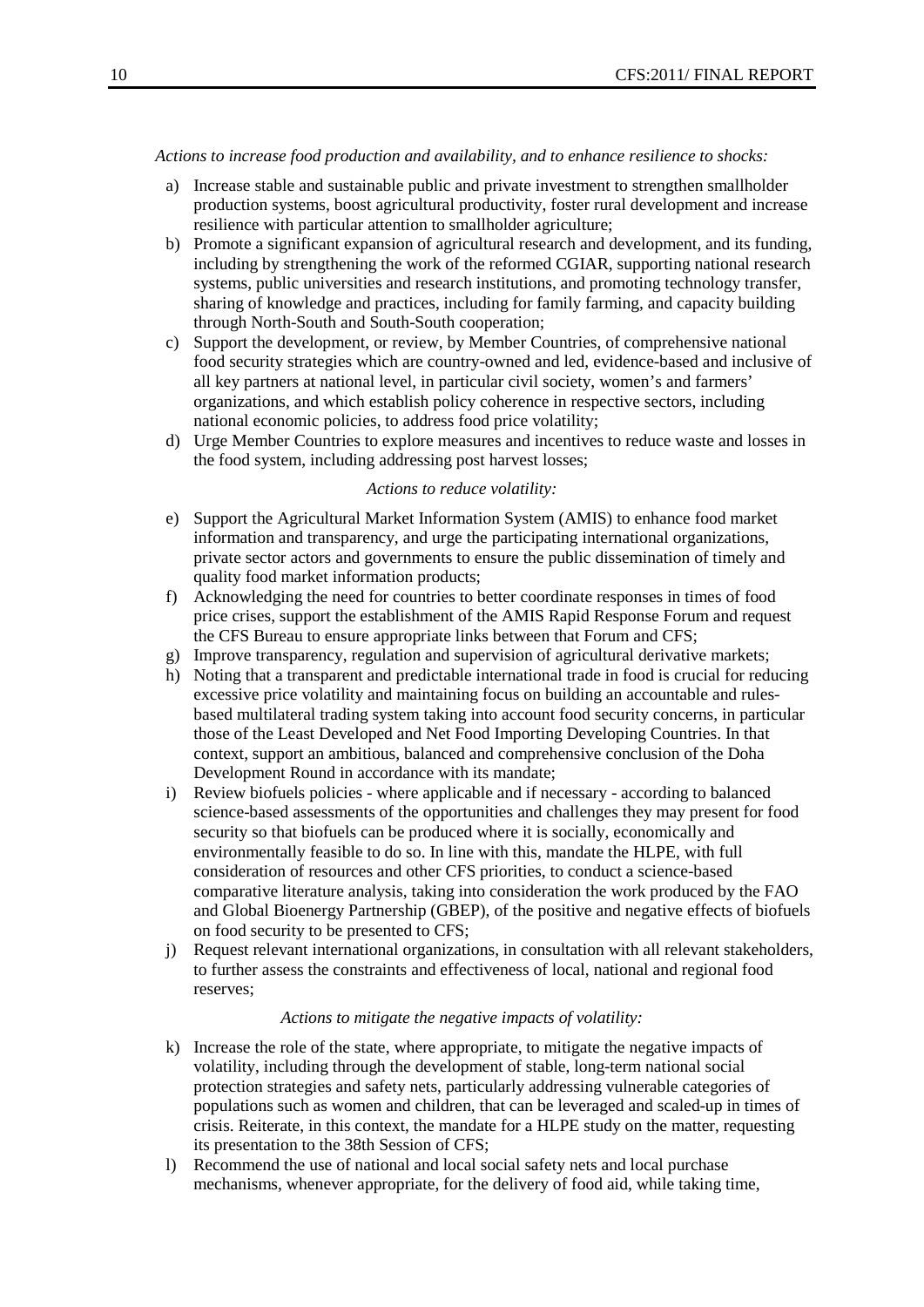market, production, institutional and other relevant factors into account, in accordance with the rules of the multilateral trading system;

- m) Endorse efforts requested by the G20 for WFP and other international organizations and partners (such as the Economic Community of West African States - ECOWAS) and West African countries, to support the development of a pilot project in West Africa, for a targeted regional emergency humanitarian food reserve, consistent with Annex 2 of the WTO Agreement on Agriculture;
- n) Request that the international organizations, in consultation with other relevant stakeholders, develop a framework for a draft voluntary code of conduct for emergency humanitarian food reserves management, for further consideration by CFS;
- o) Develop risk management instruments, including for mitigating the impact of price shocks, and recommend their mainstreaming into national food security strategies focused on mitigating risk for the most vulnerable against food price volatility. Attention should also be given to the inclusion of best practices and lessons learned for vulnerable smallscale food producers;
- p) Welcome the decision by the G20 to agree to remove food export restrictions or extraordinary taxes for food purchased for non-commercial humanitarian purposes by WFP and not to impose them in the future, and urge all Member States to agree to the same principle;
- q) Welcome increased international support for food assistance, especially in times of high and volatile food prices and based on need, including under the framework of the Food Aid Convention.

51. Recommended that FAO, IFAD, WFP and other relevant international organizations and CFS stakeholders reinforce the policy dialogue among themselves and Member Countries with a view to enhancing adoption and implementation of the above recommendations at all appropriate levels; and

52. Requested the CFS Secretariat to prepare, in collaboration with the Advisory Group and based on information made available by the relevant stakeholders, a general report on the state of implementation of all of the above recommendations and action points, to be presented to CFS at a date to be decided by the CFS Bureau.

### **VI. GLOBAL COORDINATION AND SUPPORT FOR NATIONAL PROCESSES (CFS:2011/7)**

### **A. MAPPING FOOD SECURITY AND NUTRITION ACTIONS AT COUNTRY LEVEL – THE WAY FORWARD**

### **B. COUNTRY CASE STUDIES ON MAPPING**

53. The Committee considered the progress made since the 36th session, which was further supported by five case studies reporting on experiences with, and lessons learned from, mapping food security and nutrition (FSN) actions, including, Nigeria, Madagascar, West Bank and Gaza Strip (Palestinian Territories[4](#page-3-0)), Cambodia and the Regional Programme for Food Security and Nutrition in Central America (PRESANCA, based in El Salvador).

- 54. The Committee:
	- i) Requested the Secretariat to continue facilitating the process of developing and implementing country level mapping of FSN, and to provide an update at the 38th session of CFS in 2012;

<span id="page-10-0"></span><sup>4</sup> Members of the Near East Group and some members of the Committee expressed their reservation to not referring to "Occupied Palestinian Territories" as per agreed terminology in the UN system.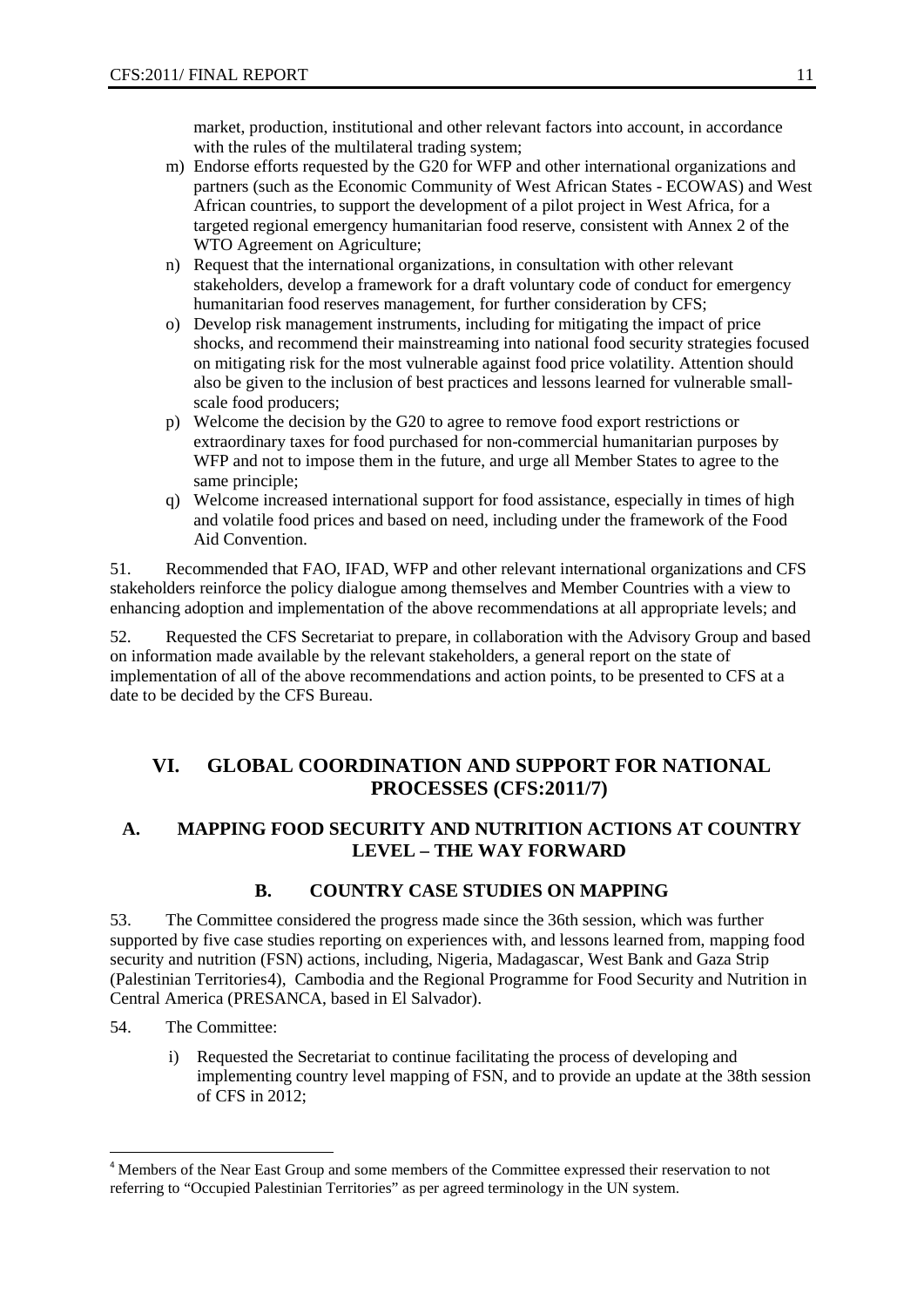- ii) Encouraged interested stakeholders and relevant sectors to participate in assisting countries with the development and implementation of mapping FSN actions, form appropriate multi-sectoral and multi-stakeholder partnerships and encouraged harmonization of methods;
- iii) Recommended that additional national governments be invited to present at CFS 38 in 2012, with a view to sharing the results of mapping food security and nutrition actions to inform other national governments, exchange experiences between countries and international actors, and obtain their support for the country level mapping process;
- iv) Recommended that adequate resources be made available to fund follow-up activities to provide interested countries with technical support for the development and implementation of FSN mapping systems as part of their national development monitoring efforts;
- v) Recommended that the process to map food security and nutrition actions be made an integral part of National Information Systems covering the food and agricultural sector;
- vi) Encouraged the use of a standard methodology in the process to map food security and nutrition actions at country level;
- vii) Recommended that the process to map food security and nutrition actions be considered during FAO Regional Conferences that will be held in 2012. The outcomes of the discussion will be presented during the 38th Session of CFS; and
- viii) Requested the Secretariat to work with the appropriate stakeholders to facilitate the development of systems that allow the consolidation and dissemination of the results of the mapping of food security and nutrition initiatives, to the benefit of a better alignment and coordination of the international community in support of national and regional strategies and policies. The progress report on this process should be presented at the 38th Session of the Committee.

55. The Committee also endorsed the recommendations in section IV of the document CFS:2011/7, which can be found in Annex J of this report.

### **C. STATUS OF GLOBAL STRATEGIC FRAMEWORK (CFS:2011/8)**

56. Bearing in mind the Member States' agreement to develop a Global Strategic Framework for Food Security and Nutrition (GSF) to be submitted to the 38th Session of CFS, and considering the progress made so far, the Committee:

- i) Acknowledged the CFS Bureau-led consultative and inclusive process that has led to an agreement between participating stakeholders on the proposed purposes, basic principles, structure and process of the GSF (CFS:2011/Inf.14), the GSF Annotated Outline (CFS:2011/Inf.13), and the online consultation to solicit feedback from a wide range of stakeholders on the Annotated Outline which will be taken into consideration when preparing Draft One;
- ii) Underlined the critical role of planned consultations on the GSF and encouraged all stakeholders to participate actively in these at international and regional levels during 2012, including by mobilizing resources to ensure that the voices of all relevant CFS stakeholders – particularly those most affected by food insecurity - are heard; and
- iii) Underlined the role of the GSF as a dynamic instrument which reflects and consolidates the ongoing policy convergence work of CFS, and determined that the decisions and recommendations of the 37th Session of CFS with respect to food price volatility, smallholder-sensitive investment in agriculture, and gender, food security and nutrition are incorporated and developed, as appropriate, in the final draft of the GSF.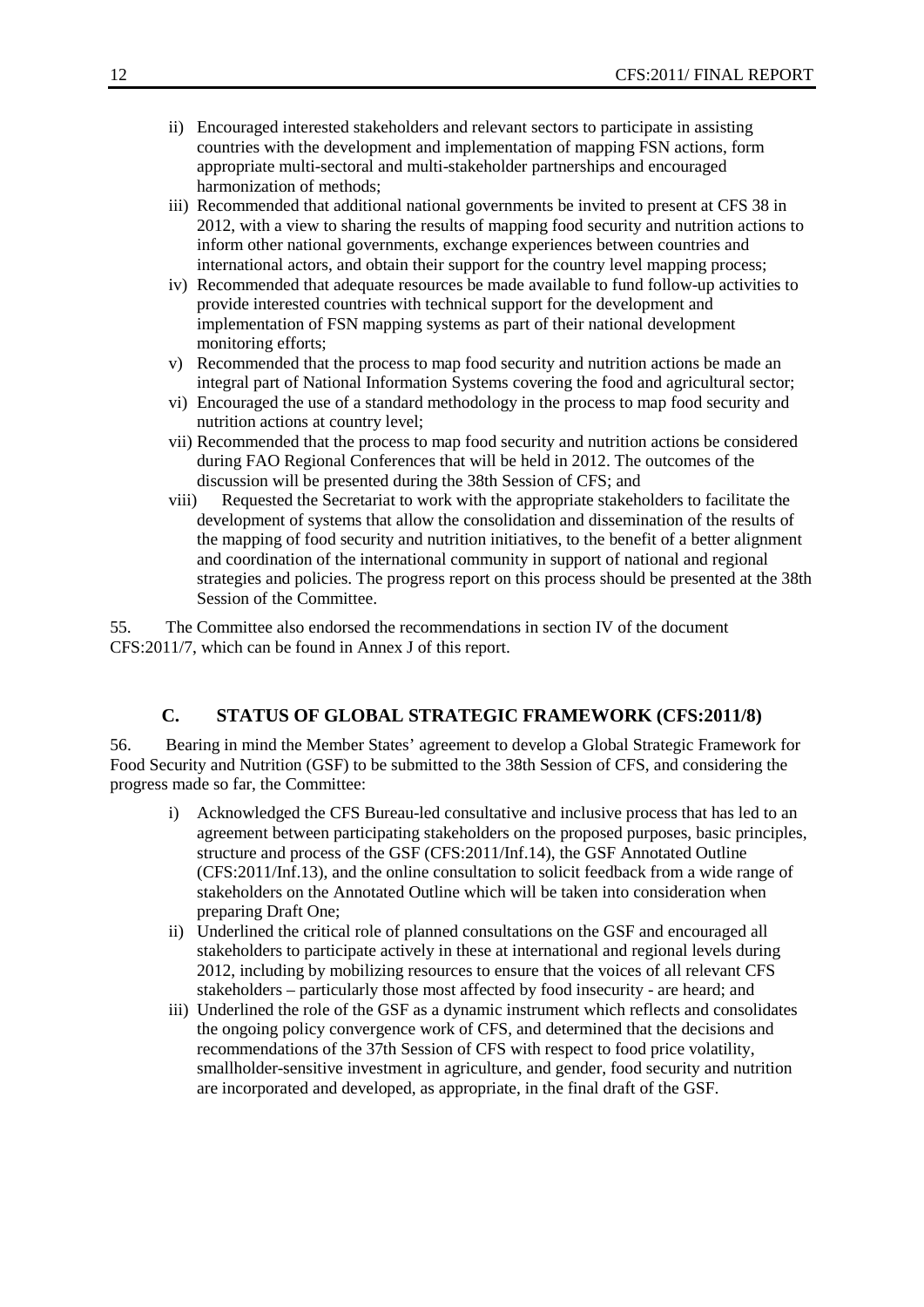### **D. REVIEW OF METHODS TO ESTIMATE THE NUMBER OF HUNGRY (CFS:2011/6)**

57. The Committee welcomed the report of the Roundtable on "Monitoring Food Security" held on 12-13 September 2011 at FAO headquarters, Rome and the key findings and recommendations contained therein. In particular, the Committee:

- i) Endorsed the proposal of creating a suite of core food security indicators and the process of doing so as described in the document, including the development, adoption and promotion of internationally accepted standards;
- ii) Strongly recommended that FAO improves its measure of undernourishment with special emphasis on improving the timeliness and reliability of the underlying data and parameters included in the methodology;
- iii) Strongly encouraged FAO and other relevant agencies to strengthen their capacity development efforts in order to enhance both basic food and agricultural statistics and specific food security monitoring systems;
- iv) Urged countries to strengthen their national information systems on food security and nutrition;
- v) Underlined the need to better integrate all actions related to food security and nutrition information at all levels, and encouraged the mobilisation of resources towards that end;
- vi) Recommended that the dialogue between policy makers, statistical agencies and data providers be further intensified in order to better identify and link information needs for the design, implementation and monitoring of food security policies to the supply of such information; and
- vii) Called upon the CFS Secretariat to report to the CFS Plenary on progress regarding recommended actions. The Bureau of the Committee, in consultation with the CFS Secretariat and the Advisory Group, will decide on the timing and other modalities of this reporting in accordance with the Committee's work programme and available resources.

### **VII. THE IMPLEMENTATION OF THE CFS REFORM**

### **A. CFS RULES OF PROCEDURE (CFS:2011/9 REV.1)**

58. The Chair and the Secretariat introduced document CFS:2011/9 Rev.1 Revised CFS Rules of Procedure.

59. In conformity with Rule X of the Rules of Procedure of the Committee on World Food Security, the Committee, by a two-thirds majority of the votes cast established through a nominal vote, decided to suspend the application of Rule XI therein to allow consideration of revised document CFS:2011/9 Rev.1.

60. Subsequently, the Committee, by a two-thirds majority of the votes cast established through a nominal vote, adopted the revised CFS Rules of Procedure as presented in document CFS:2011/9 Rev.1.

61. The Committee:

- i) Mandated the Bureau to recommend an update of Rule XXXIII of the General Rules of the Organization by the next regular Session of CFS, to be then forwarded to the next FAO Conference in June 2013 so as to make it conform with the CFS Reform Document as well as with the revised Rules of Procedure as approved by the current Session. The Committee noted that due regard be paid to the text and spirit of the CFS Reform Document in the meantime;
- ii) Reaffirmed the importance of the CFS Reform Document, which shall continue to provide the main reference document regarding the status of the reformed CFS, including with respect to the interpretation of these Rules of Procedure;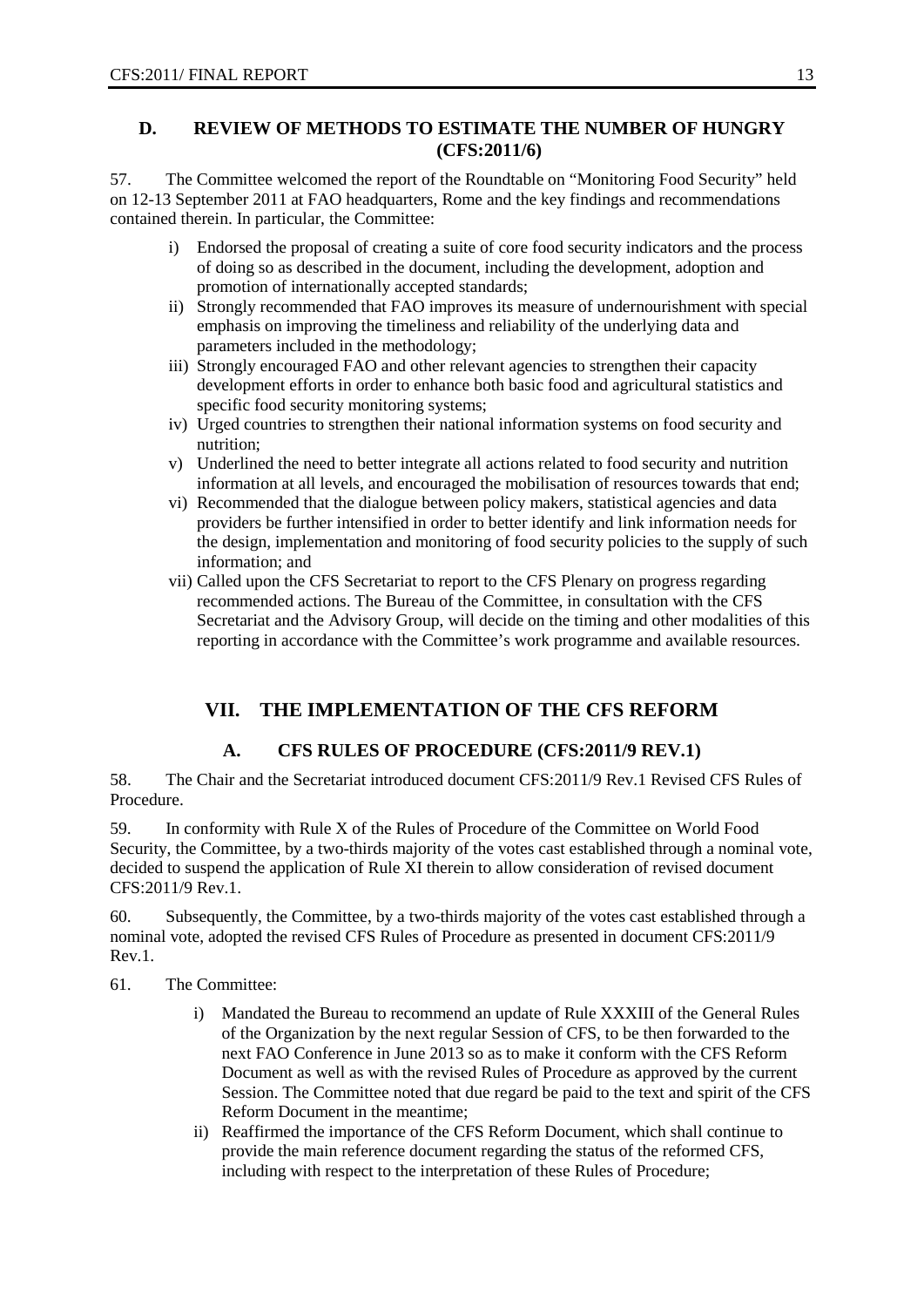- iii) Requested the Bureau to further analyze, in coordination with the relevant agencies, the modalities and requirements whereby a system of rotation of the CFS Secretary among FAO, IFAD and WFP could be implemented, including the required qualifications and terms of reference for the CFS Secretary as well as the reporting lines, with a view to allowing the CFS to make an informed decision on the matter at its next regular session; and
- iv) Requested the Bureau, in coordination with the relevant agencies, to further analyze the modalities and requirements for inclusion in the Secretariat of other UN entities directly concerned with food security and nutrition, with a view to allowing the CFS to take an informed decision on the matter at its next regular session.

62. The Committee outlined a number of areas in which the CFS Rules of Procedure should be further clarified and improved, including procedures to elect the Chair such as term limits (eligibility for re-election), deadline for nomination of the candidacies and regional rotations. The procedures for the election of the Bureau members and their alternates should be clarified as well. Those improvements, together with a proposed revision of Rule XXXIII of the General Rules of FAO, which will have to be approved by the FAO Conference, are to be presented to the 38th CFS in 2012.

### **B. RESULTS-BASED FRAMEWORK (CFS:2011/10)**

- 63. The Committee:
	- i) Approved the results-based framework for CFS as a dynamic document, recognizing that refinements are required;
	- ii) Requested the Secretariat to prepare, on the basis of commitments taken since the reform of the CFS, a succinct annual report on expenditures against projected costs from available resources; and
	- iii) Requested the CFS Bureau to work with the Secretariat to further integrate the 2012-2013 Programme of Work and Budget (PWB) with the results-based framework with a view to preparing a more detailed and prioritized Multi-year Programme of Work and Budget to be presented to the 38th CFS in 2012.

#### **VIII. OTHER MATTERS**

### **A. UPDATE ON CFS DECISIONS "HIGH-LEVEL EXPERTS FORUM ON ADDRESSING FOOD INSECURITY IN PROTRACTED CRISES" (CFS:2011/12)**

- 64. The Committee:
	- i) Approved the proposal to organize a High-Level Expert Forum (HLEF) on Food Security in Countries in Protracted Crises with a view to inter alia elaborating an "Agenda for Action for Food Security in Countries in Protracted Crises";
	- ii) Agreed that the CFS Bureau will oversee the modalities for the organization of the said HLEF in collaboration with the Secretariat, the Advisory Group and the High Level Panel of Experts as appropriate. The report of the outcomes of the HLEF will be considered by the plenary of the Committee;
	- iii) Approved the proposal to hold an extensive consultation process with all stakeholders on the outcome of the HLEF with the view to presenting a proposed "Agenda for Action for Food Security in Countries in Protracted Crises" for the consideration of the plenary of CFS as appropriate; and
	- iv) Agreed that the CFS Bureau will decide on the dates of the forum taking into consideration the overall CFS programme of work.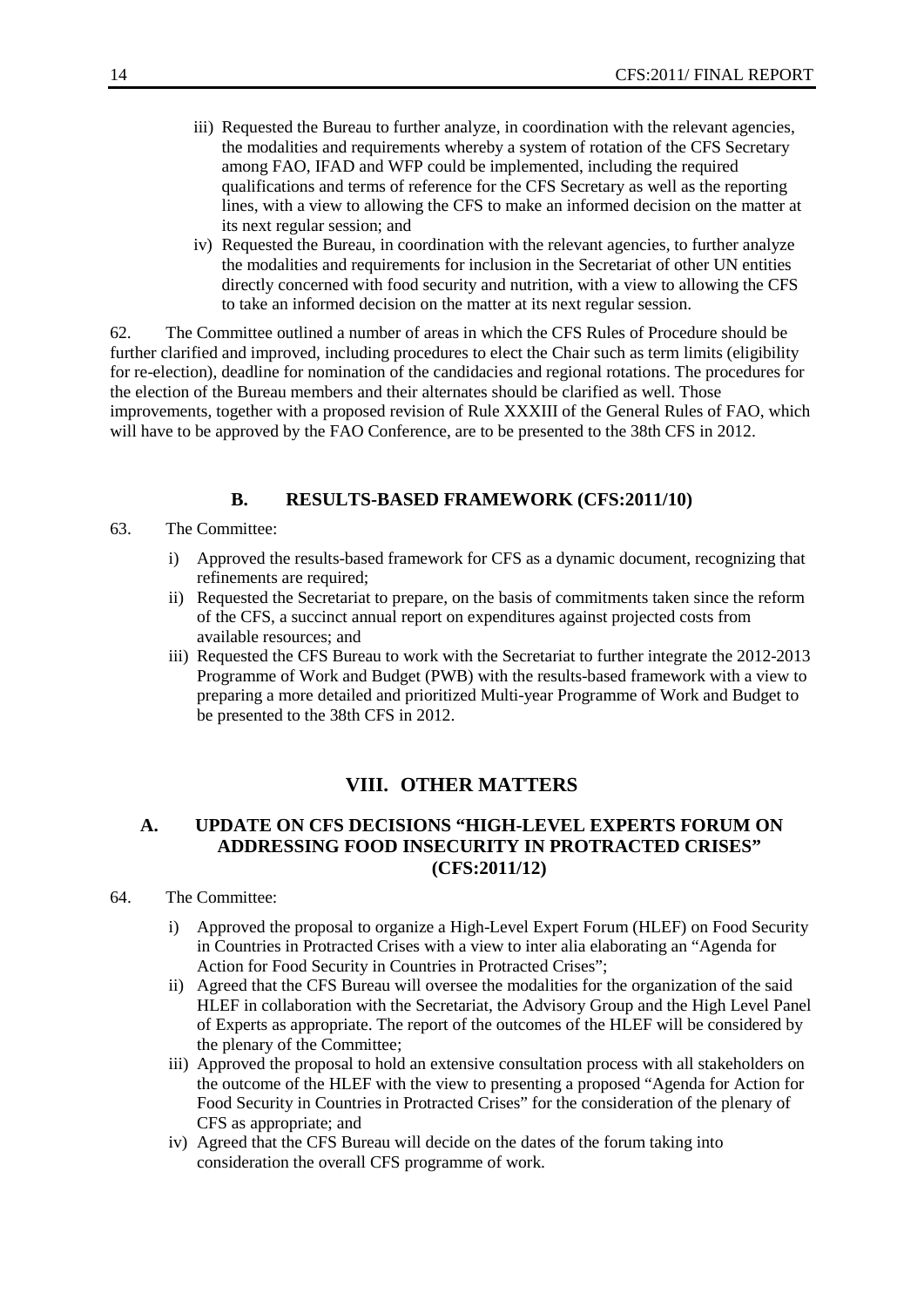#### **B. PROPOSAL FOR ENHANCING CORPORATE PRIVATE SECTOR PARTICIPATION IN THE COMMITTEE ON WORLD FOOD SECURITY**

65. The Committee acknowledged the document CFS: 2011/Inf.15, Proposal for Modalities for Private Sector Participation in the Committee on World Food Security, and expressed appreciation for the constructive involvement by the private sector representation in the work of the Committee.

#### **C. ARRANGEMENTS FOR THE THIRTY-EIGHTH SESSION**

66. The Chair recommended that the Thirty-eighth Session be held from 15-20 October 2012 at FAO headquarters in Rome, as indicated on the Provisional Calendar of FAO Governing Bodies. The exact dates will be determined by the Director-General in consultation with the Chairperson of the Committee.

#### **D. BUREAU 2012-2013 COMPOSITION**

67. The Committee elected Mr Yaya Adisa Olaitan Olaniran, Permanent Representative of Nigeria, as the Chair of CFS. The Committee elected by acclamation the following representatives as members and alternate members of the incoming CFS Bureau:

- Members: Angola, Australia, Brazil, China, Egypt, France, Guatemala, Indonesia, Jordan, Switzerland, United States of America, Zimbabwe;
- Alternates: Armenia, Canada, Congo, Iran, Italy, Japan, New Zealand, Oman, Sri Lanka, Uganda and two from GRULAC (to be confirmed).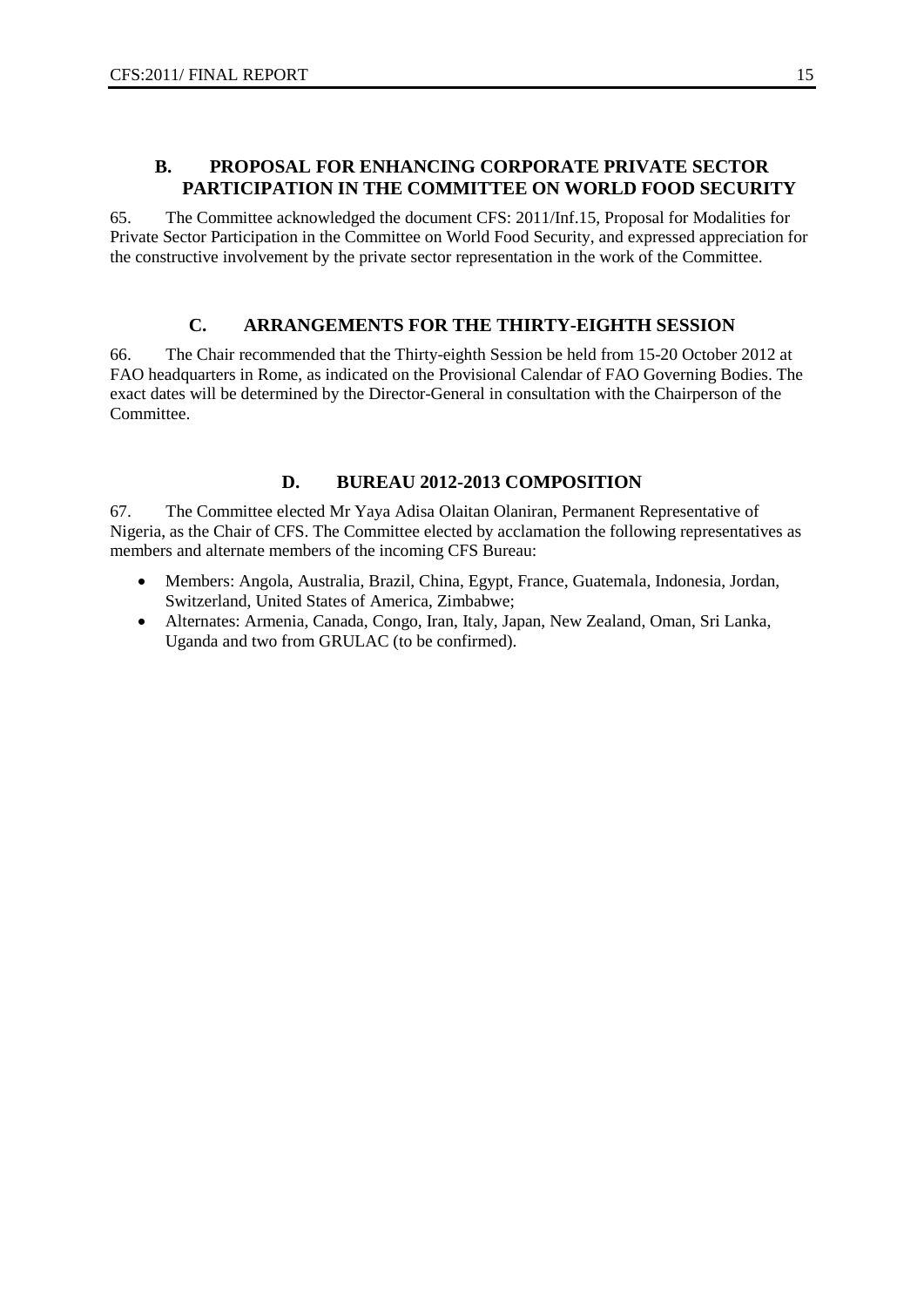### **ANNEX A**

### **AGENDA OF THE SESSION**

### **I. ORGANIZATIONAL MATTERS**

#### **II. SETTING THE STAGE FOR CFS 37**

#### **III. VOLUNTARY GUIDELINES FOR THE RESPONSIBLE GOVERNANCE OF TENURE OF LAND, FISHERIES AND FORESTS IN THE CONTEXT OF NATIONAL FOOD SECURITY**

#### **IV. UPDATES ON GLOBAL AND REGIONAL INITIATIVES AND LINKAGES WITH CFS**

#### **V. POLICY ROUND TABLES**

- a) How to Increase Food Security and Smallholder‐Sensitive Investment in Agriculture
- b) Gender, Food Security and Nutrition
- c) Food Price Volatility

#### **VI. GLOBAL COORDINATION AND SUPPORT FOR NATIONAL PROCESSES**

- a) Mapping food security and nutrition actions at country level the way forward
- b) Country case studies
- c) Status of Global Strategic Framework for Food Security and Nutrition
- d) Review of methods to estimate the number of hungry.

#### **VII. THE IMPLEMENTATION OF THE CFS REFORM**

- a) Revised CFS Rules of Procedure
- b) Results‐based framework for CFS

#### **VIII. OTHER MATTERS**

- a) Implementation of decisions taken by CFS
- b) Proposal for enhancing Corporate Private Sector Participation in the Committee on World Food Security
- c) Arrangements for the thirty‐eighth CFS Plenary session
- d) Election of the Chair and Bureau of the CFS for the 2012‐2013 biennium

#### **IX. REPORT OF THE SESSION**

Adoption of the Report of the Session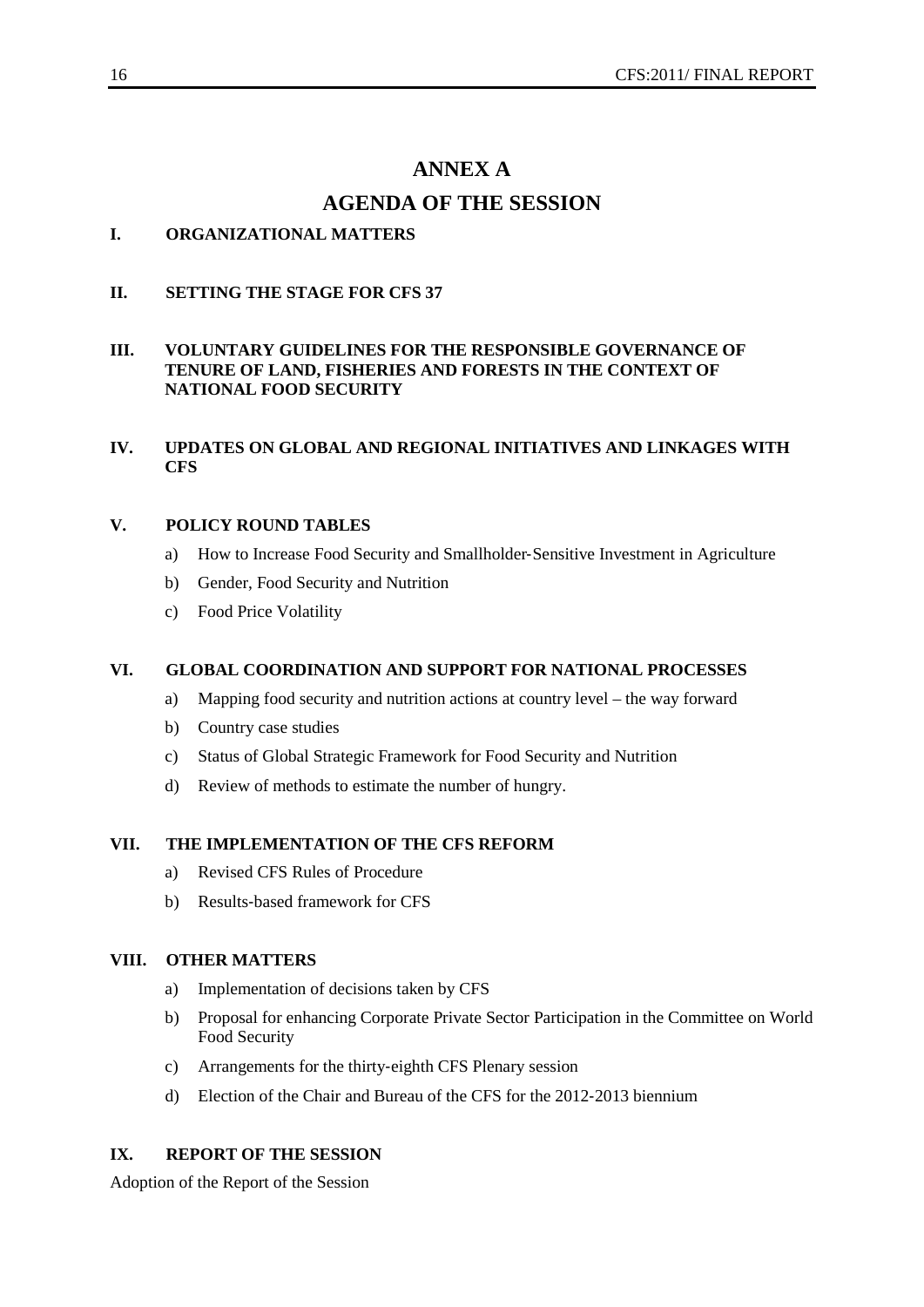### **ANNEX B**

### **MEMBERSHIP TO THE COMMITTEE ON WORLD FOOD SECURITY**

The former Yugoslav Republic of Macedonia United Arab Emirates United Kingdom United Republic of Tanzania United States of America Uruguay Venezuela (Bolivarian Rep.of)<br>
Yemen Zambia Zimbabwe Zimbabwe Yemen Zambia Zimbabwe

Afghanistan Algeria Algeria Angola Angola<br>Argentina Armenia America Angola Argentina Armenia Australia Austria 1988 - Azerbaijan 1988 - Bangladesh Belarus Benin Benin Benin Benin Benin Benin Benin Benin Benin Benin Belarus Belgium Benin Bolivia (Plurinational State of) Brazil Bulgaria<br>Burkina Faso Canada Cameroon Canada Burkina Faso Cameroon Cameroon Canada<br>Canada Canada Central African Republic Chad Cape Verde Central African Republic Chad<br>Chile China Colombia Chile China Colombia Congo Costa Rica Côte d'Ivoire Croatia Cuba Cyprus Czech Republic Dem. People's Republic of Korea Dem. Republic of the Congo Denmark Djibouti Dominican Republic Ecuador Egypt El Salvador Equatorial Guinea Eritrea Estonia Ethiopia European Union (Member Org.) Finland<br>France Gabon Gambia France Gabon Gabon Gambia Germany Ghana Ghana Greece Guatemala Guinea Haiti Honduras **Hungary** Hungary **Iceland** India **Indonesia** Indonesia Iran (Islamic Repubic of) Iraq Ireland Italy Japan Jordan Kenya Kuwait **Lebanon** Lesotho Libya Lithuania Luxembourg Madagascar Malaysia Mali Mauritania Mauritius Mexico Morocco Mozambique Namibia<br>
Netherlands New Zealand Nicaragu New Zealand Nicaragua Niger Norway Nigeria Norway Oman Pakistan Panama Paraguay Peru Philippines Poland **Portugal** Portugal Qatar Republic of Korea **Republic of Moldova** Romania Russian Federation San Marino Saudi Arabia Senegal Serbia Serbia Serbia Slovakia Slovenia South Africa Spain Sri Lanka Sudan Sudan Sweden Switzerland Syrian Arab Republic Thailand Togo Tunisia Turkey Uganda Uganda Ukraine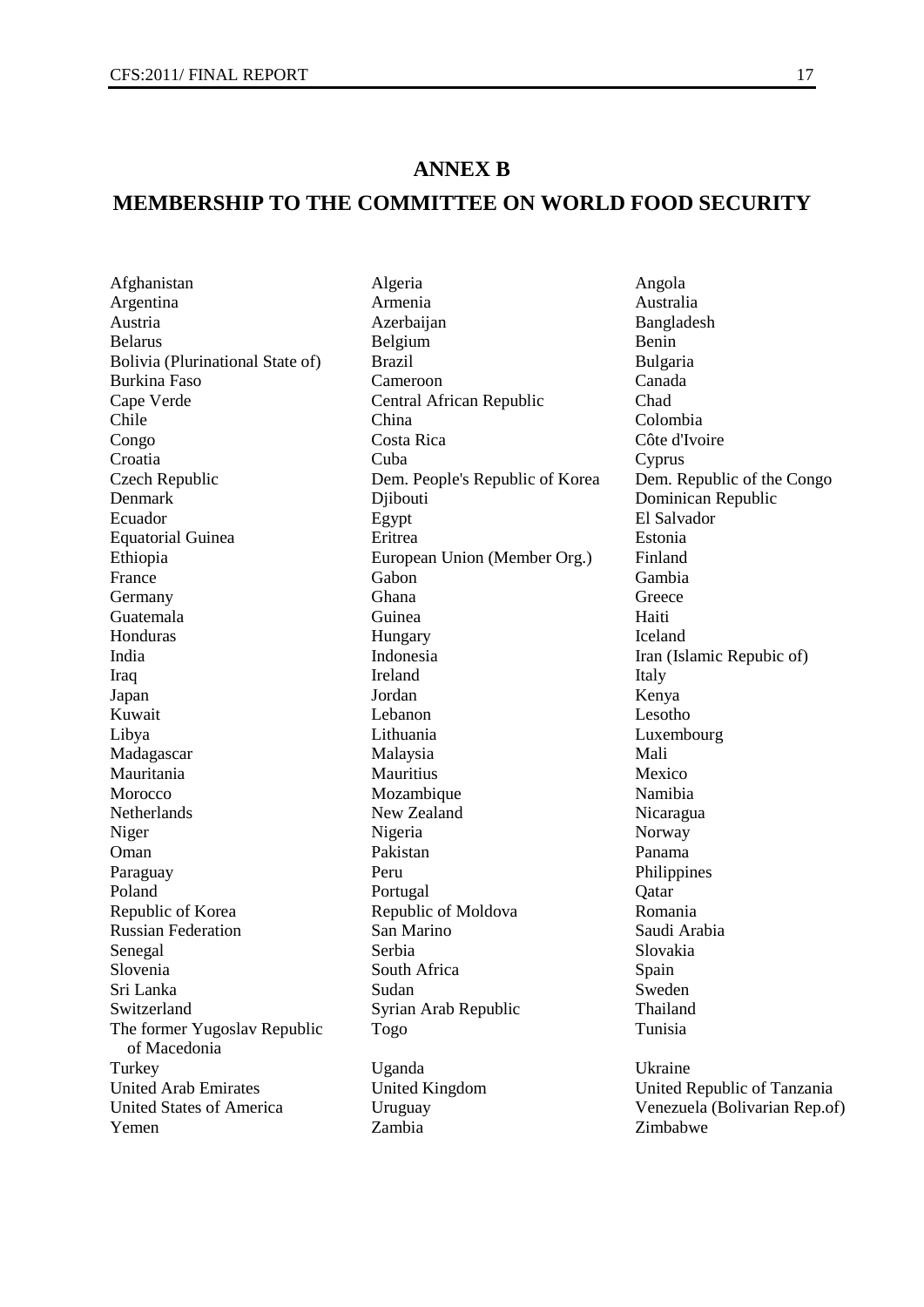# **ANNEX C LIST OF MEMBERS, PARTICIPANTS AND OBSERVERS TO THE 37th SESSION**

### **MEMBERS OF THE COMMITTEE** Afghanistan

| Algeria       | Angola                                |
|---------------|---------------------------------------|
| Argentina     | Armenia                               |
| Australia     | Austria                               |
| Azerbaijan    | Bangladesh                            |
| Belgium       | Benin                                 |
| Bolivia       | <b>Brazil</b>                         |
| Bulgaria      | <b>Burkina Faso</b>                   |
| Cameroon      | Canada                                |
| Cape Verde    | Chad                                  |
| Chile         | China                                 |
| Colombia      | Congo                                 |
| Costa Rica    | Croatia                               |
| Cyprus        | Czech Republic                        |
| Côte d'Ivoire | Democratic People's Republic of Korea |
| Denmark       | Dominican Republic                    |
| Ecuador       | Egypt                                 |
| El Salvador   | <b>Equatorial Guinea</b>              |
| Eritrea       | Estonia                               |
| Ethiopia      | European Union (Member Organization)  |
| Finland       | France                                |
| Gabon         | Gambia                                |
| Germany       | Ghana                                 |
| Greece        | Guatemala                             |
| Guinea        | Haiti                                 |
| Honduras      | Hungary                               |
| India         | Indonesia                             |
| Iran          | Iraq                                  |
| Ireland       | Italy                                 |
| Japan         | Jordan                                |
| Kenya         | Kuwait                                |
| Lebanon       | Lesotho                               |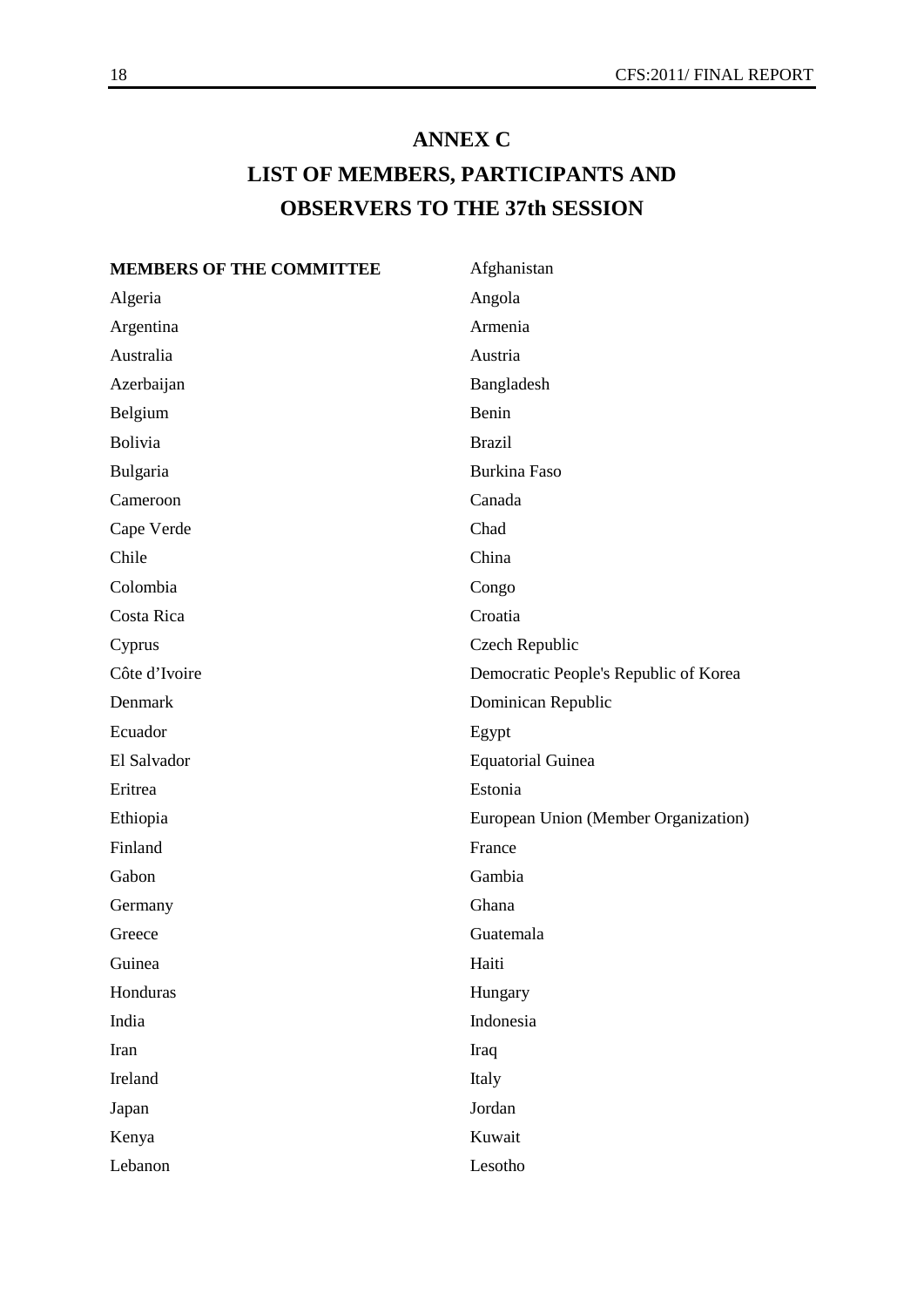| Luxembourg                                | Madagascar                  |
|-------------------------------------------|-----------------------------|
| Malaysia                                  | Mali                        |
| Mauritania                                | Mauritius                   |
| Mexico                                    | Mozambique                  |
| Netherlands                               | New Zealand                 |
| Nicaragua                                 | Nigeria                     |
| Norway                                    | Oman                        |
| Pakistan                                  | Panama                      |
| Paraguay                                  | Peru                        |
| Philippines                               | Poland                      |
| Portugal                                  | Qatar                       |
| Republic Of Korea                         | Republic Of Moldova         |
| Romania                                   | <b>Russian Federation</b>   |
| San Marino                                | Saudi Arabia                |
| Senegal                                   | Slovakia                    |
| Slovenia                                  | South Africa                |
| Spain                                     | Sudan                       |
| Sweden                                    | Switzerland                 |
| Syrian Arab Republic                      | Thailand                    |
| The Former Yugoslav Republic of Macedonia | Togo                        |
| Turkey                                    | Uganda                      |
| Ukraine                                   | <b>United Arab Emirates</b> |
| <b>United Kingdom</b>                     | United Republic Of Tanzania |
| United States of America                  | Uruguay                     |
| Venezuela (Bolivarian Republic of)        | Yemen                       |
| Zambia                                    | Zimbabwe                    |

### **OBSERVERS FROM MEMBER NATIONS NOT MEMBERS OF THE COMMITTEE**

| Albania  | <b>Burundi</b> |
|----------|----------------|
| Liberia  | Somalia        |
| Viet nam |                |

#### **OTHER OBSERVERS**

Sovereign Order of Malta Holy See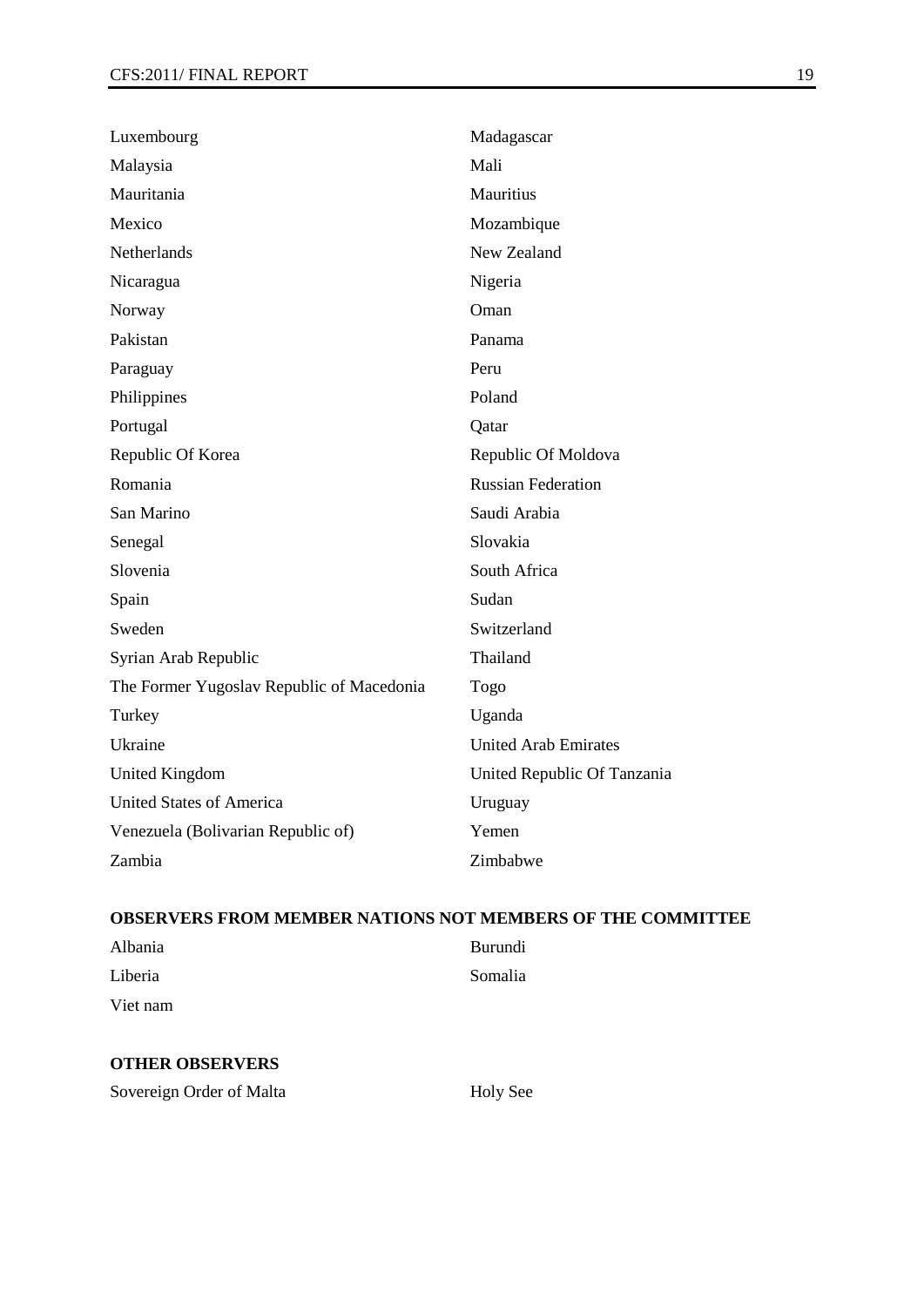### **PARTICIPANTS**

#### **UNITED NATIONS AGENCIES AND BODIES**

HIGH LEVEL TASK FORCE ON THE GLOBAL FOOD SECURITY CRISIS INTERNATIONAL FUND FOR AGRICULTURAL DEVELOPMENT UN HIGH COMMISSIONER FOR HUMAN RIGHTS UN SPECIAL RAPPORTEUR ON THE RIGHT TO FOOD UNITED NATIONS CHILDREN'S FUND UNITED NATIONS STANDING COMMITTEE ON NUTRITION WORLD FOOD PROGRAMME WORLD HEALTH ORGANIZATION

### **CIVIL SOCIETY AND NON-GOVERNMENTAL ORGANIZATIONS**

ACTION AID INTERNATIONAL ACTION AGAINST HUNGER ACTION GROUP ON EROSION, TECHNOLOGY AND CONCENTRATION ALLIANCE AGAINST HUNGER AND MALNUTRITION ASIAN FARMERS' ASSOCIATION FOR SUSTAINABLE RURAL DEVELOPMENT ASIAN NGO COALITION FOR AGRARIAN REFORM AND RURAL DEVELOPMENT ASIAN PARTNERSHIP FOR THE DEVELOPMENT OF HUMAN RESOURCES IN RURAL AREAS CARITAS INTERNATIONALIS CIVIL SOCIETY MECHANISM CONCERN WORLDWIDE EUROPEAN NGO CONFEDERATION FOR RELIEF AND DEVELOPMENT FOOD FIRST INFORMATION AND ACTION NETWORK FRANCISCANS INTERNATIONAL FRIENDS OF THE EARTH INTERNATIONAL FUNDACIÓN PROMOCIÓN SOCIAL DE LA CULTURA (FPSC) INSTITUTE FOR AGRICULTURE AND TRADE POLICY INTERNATIONAL ALLIANCE OF WOMEN INTERNATIONAL ASSOCIATION OF LIONS CLUBS (LIONS CLUBS INTERNATIONAL) INTERNATIONAL CATHOLIC RURAL ASSOCIATION INTERNATIONAL COOPERATION FOR DEVELOPMENT AND SOLIDARITY INTERNATIONAL FEDERATION FOR HOME ECONOMICS INTERNATIONAL FEDERATION OF BUSINESS AND PROFESSIONAL WOMEN INTERNATIONAL FEDERATION OF ORGANIC AGRICULTURE MOVEMENTS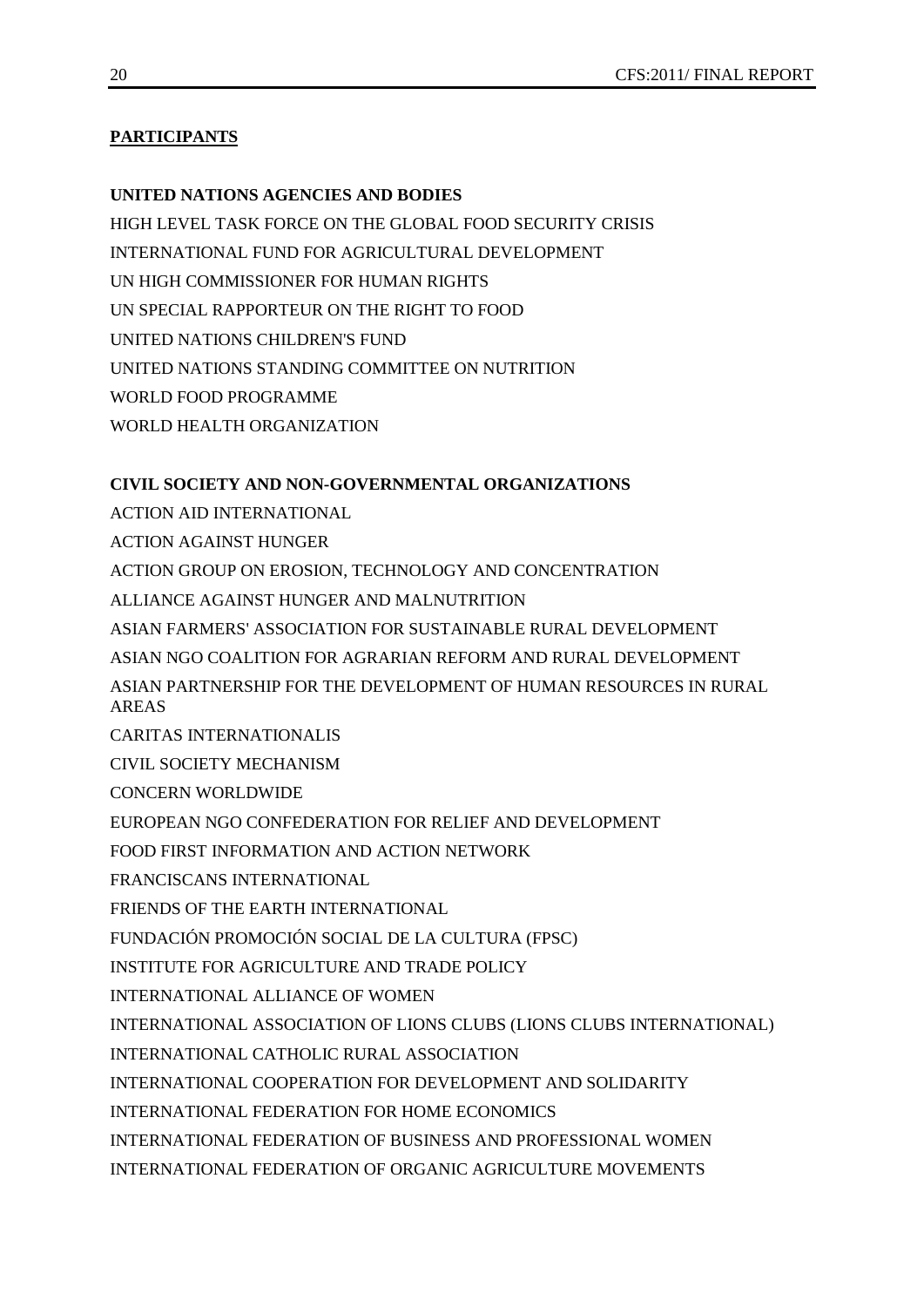INTERNATIONAL FEDERATION OF WOMEN IN LEGAL CAREERS

INTERNATIONAL FOOD SECURITY NETWORK

INTERNATIONAL INDIAN TREATY COUNCIL

INTERNATIONAL MOVEMENTS OF CATHOLIC AGRICULTURAL AND RURAL YOUTH

INTERNATIONAL NGO/CSO PLANNING COMMITTEE

INTERNATIONAL SAVE THE CHILDREN ALLIANCE

MORE AND BETTER CAMPAIGN, FOR FOOD, AGRICULTURE AND RURAL DEVELOPMENT TO ERADICATE HUNGER AND POVERTY

OXFAM INTERNATIONAL

PRACTICAL ACTION

ROTARY INTERNATIONAL

SOROPTIMIST INTERNATIONAL

SOUTH EAST ASIAN INITIATIVES FOR COMMUNITY EMPOWERMENT

THE FREEDOM FROM HUNGER COUNCIL OF IRELAND - GORTA

VIA CAMPESINA

WOMEN ORGANIZING FOR CHANGE IN AGRICULTURE AND NATURAL RESOURCES MANAGEMENT

WOMEN'S INTERNATIONAL LEAGUE FOR PEACE AND FREEDOM

WORLD FEDERATION OF TRADE UNIONS

WORLD FORUM OF FISH HARVESTERS AND FISH WORKERS

WORLD FORUM OF FISHER PEOPLES

WORLD VISION

### **INTERNATIONAL AGRICULTURAL RESEARCH SYSTEMS**

BIOVERSITY INTERNATIONAL INTERNATIONAL FOOD POLICY RESEARCH INSTITUTE INTERNATIONAL INSTITUTE FOR SUSTAINABLE DEVELOPMENT

### **INTERNATIONAL AND REGIONAL FINANCIAL INSTITUTIONS**

AFRICAN DEVELOPMENT BANK ASIAN DEVELOPMENT BANK INTERNATIONAL MONETARY FUND WORLD BANK WORLD TRADE ORGANIZATION

### **PRIVATE SECTOR ASSOCIATIONS AND PRIVATE PHILANTHROPIC FOUNDATIONS**

BILL AND MELINDA GATES FOUNDATION IAFN (GNIS)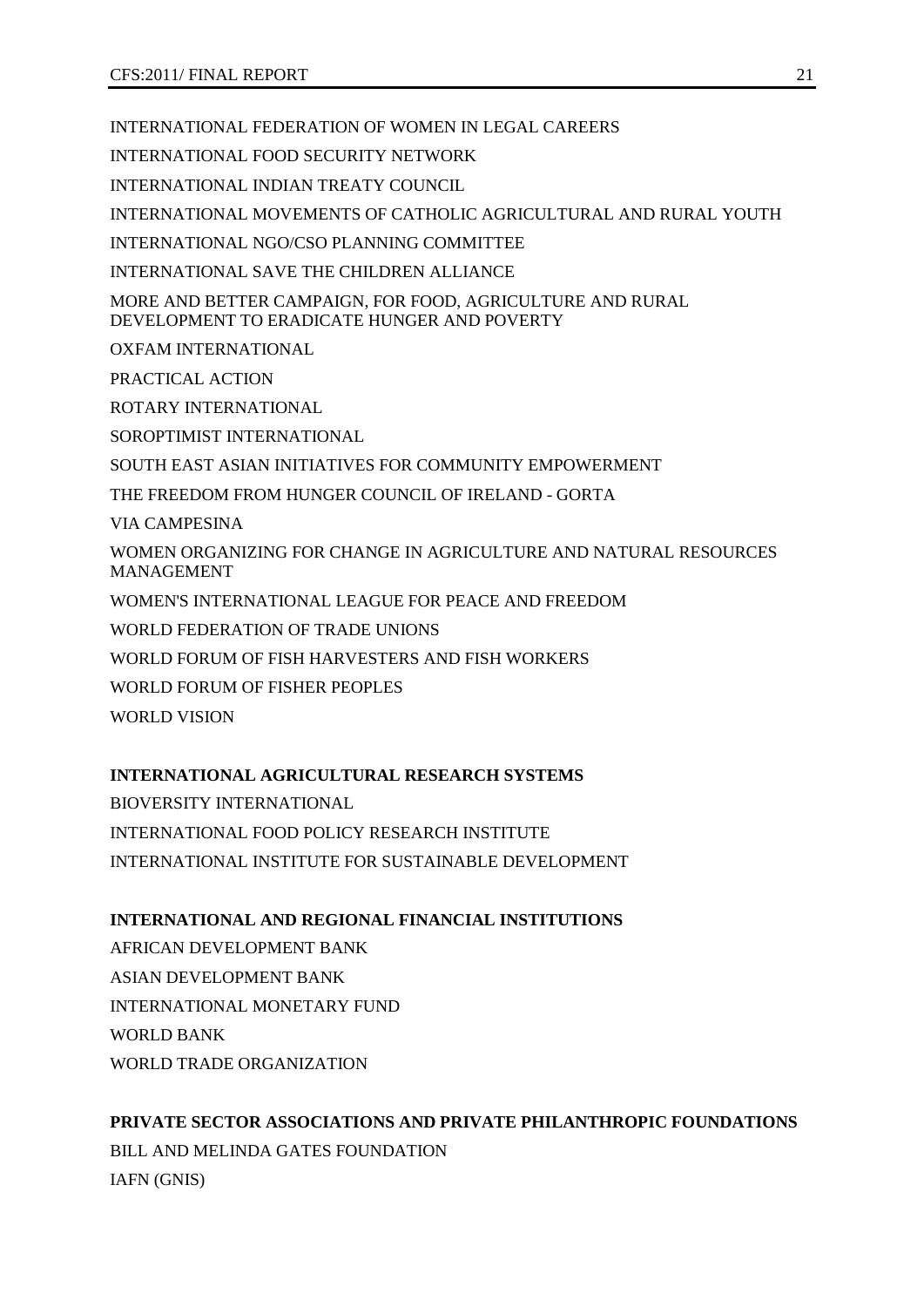IAFN (AGR. INST. CANADA)

IAFN (AMBERS CO.CAPITAL)

IAFN (BAYER CROP SCIENCE)

IAFN (CICILS)

IAFN (CME)

IAFN (CROPLIFE ASIA)

IAFN (CROPLIFE)

IAFN (DANONE)

IAFN (DOW AGROSCIENCES)

IAFN (FARMING FIRST)

IAFN (GADCO)

IAFN (GAFTA)

IAFN (GPIC)

IAFN (IFIA)

IAFN (IFMA)

IAFN (INT. ZINC ASSOCIATION)

IAFN (INTL. FC. STONE)

IAFN (MAFM)

IAFN (MONSANTO)

IAFN (NOVOZYMES A/S)

IAFN (PAN AFRICAN AGRI-BUSINESS)

IAFN (PULSE CANADA)

IAFN (SKOVS KORN)

IAFN (TECHNOSERVE)

IAFN (TOROS)

IAFN (TRADEWINDS)

IAFN (UNIFA)

IAFN (WORLD FARMERS ORG.)

IAFN (YARA INT.)

### **OBSERVERS**

BIOVISION - FOUNDATION FOR ECOLOGICAL DEVELOPMENT CENTRE NATIONAL DE COOPÉRATION AU DÉVELOPEMENT COMMON FUND FOR COMMODITIES DEVELOPMENT GATEWAY ECONEXUS EUROPEAN ECONOMIC AND SOCIAL COMMITTEE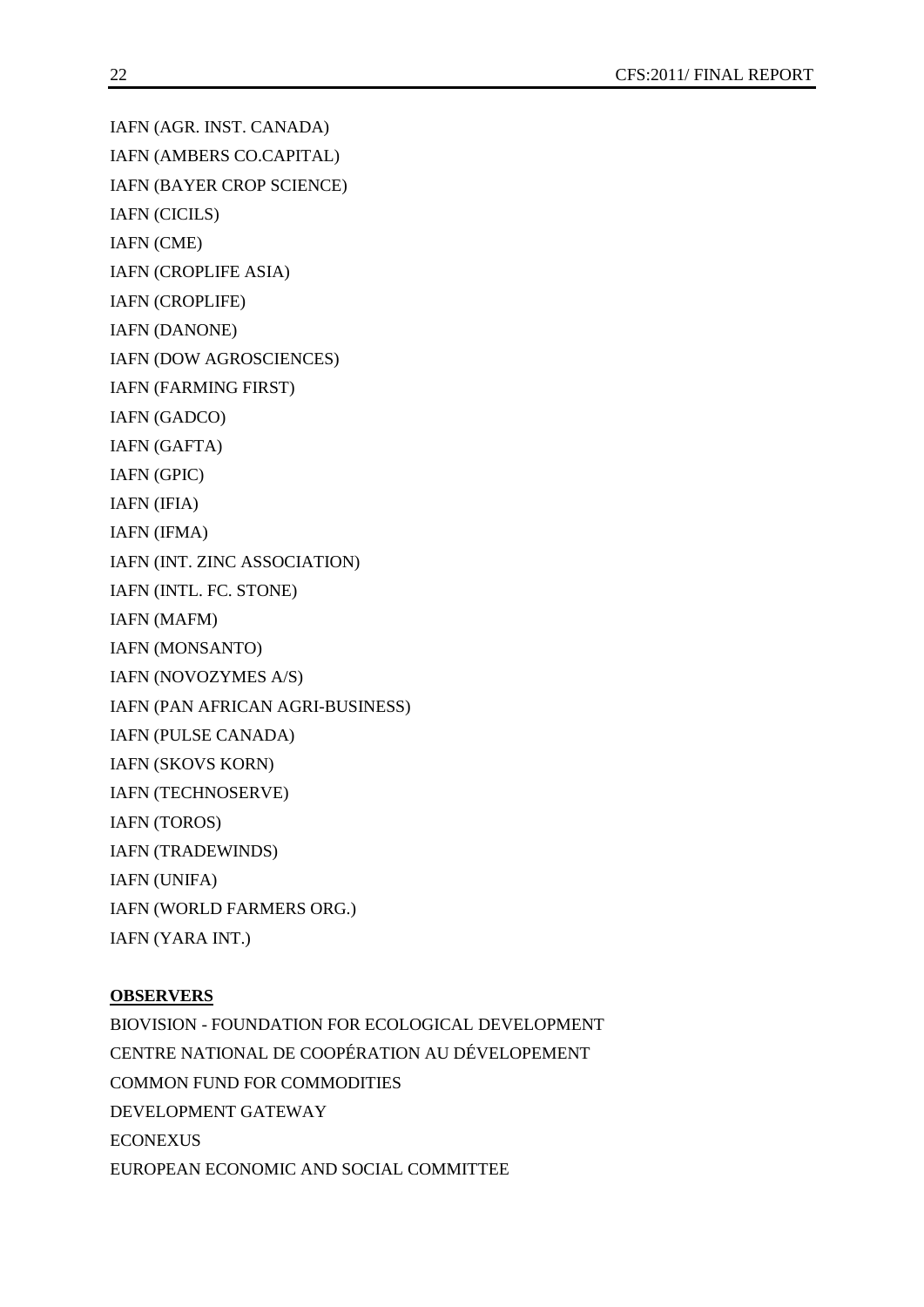FUNDACIÓN DEL AZÚCAR

GLOBAL DONOR PLATFORM

HIGH LEVEL PANEL OF EXPERTS ON FOOD SECURITY AND NUTRITION (HLPE)

INTERNATIONAL COMMITTEE OF THE RED CROSS

INTERNATIONAL FEDERATION OF RED CROSS AND RED CRESCENT SOCIETIES

INTERNATIONAL GRAINS COUNCIL

INTERNATIONAL INSTITUTE OF REFRIGERATION

MILLENIUM INSTITUTE

ONE CAMPAIGN

ORGANISATION FOR ECONOMIC CO-OPERATION AND DEVELOPMENT

PERMANENT INTERSTATE COMMITTEE FOR DROUGHT CONTROL IN THE SAHEL

PRISMA

THE PRINCE'S CHARITIES INTERNATIONAL SUSTAINABILITY UNIT

TRANS-ATLANTIC FOOD ASSISTANCE DIALOGUE

USC CANADA

WORLD RURAL FORUM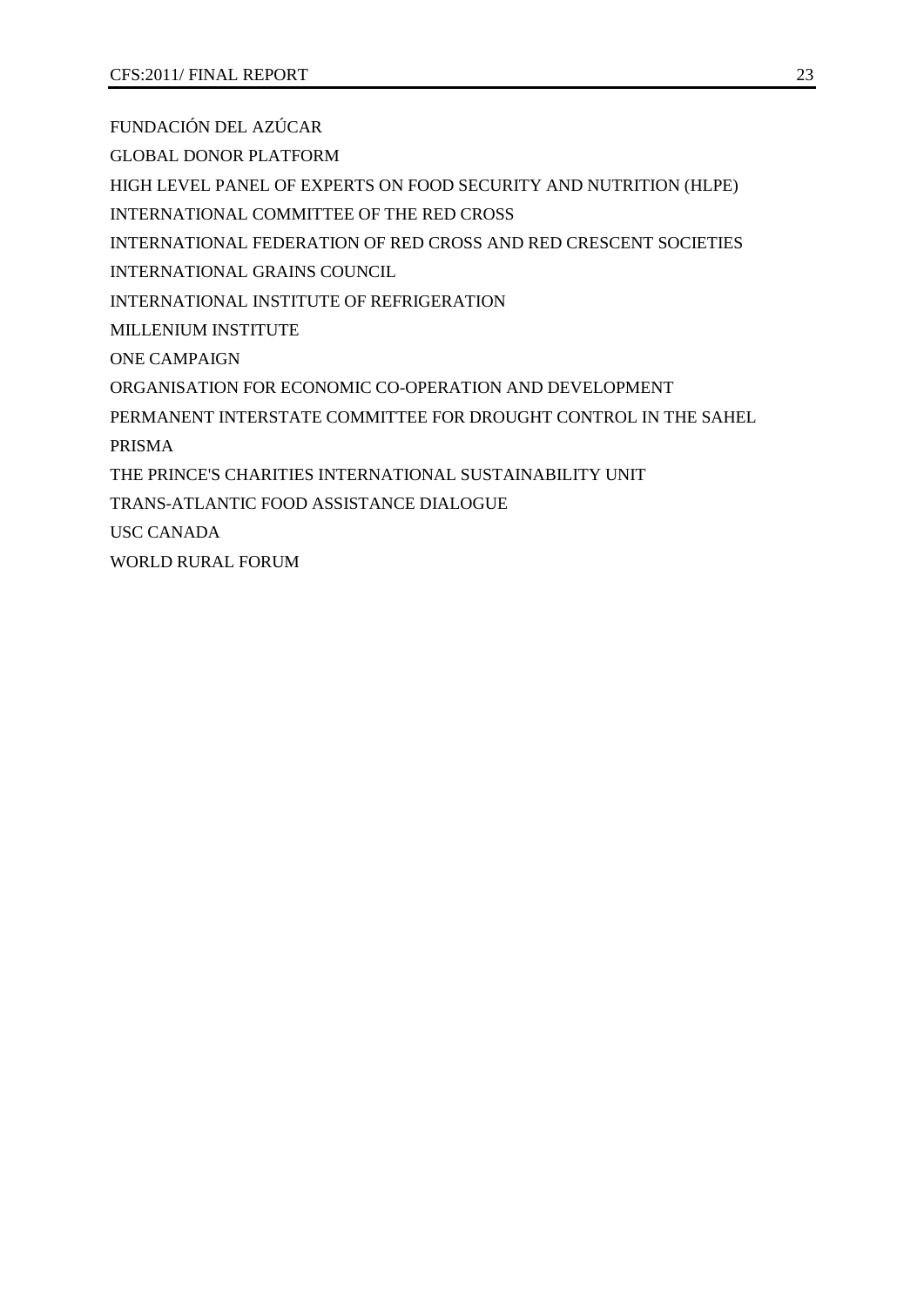### **ANNEX D**

## **LIST OF DOCUMENTS**

| <b>Document</b> | <b>Title</b>                                                                                                                                                                                                 | <b>Agenda Item</b> |
|-----------------|--------------------------------------------------------------------------------------------------------------------------------------------------------------------------------------------------------------|--------------------|
| CFS:2011/1      | Provisional Agenda and Agenda Notes                                                                                                                                                                          | $\bf{I}$           |
| CFS:2011/2      | Voluntary Guidelines for the Responsible Governance of<br>Tenure of Land, Fisheries, and Forests in the Context of<br>National Food Security5                                                                | Ш                  |
| CFS:2011/3      | Policy Roundtable – Food Price Volatility                                                                                                                                                                    | V                  |
| CFS:2011/3 Add. | Price Volatility and Food Security - Extract from the<br>Report by the High Level Panel of Experts on Food<br>Security and Nutrition - Summary and Recommendations<br>for Policymakers                       |                    |
| CFS:2011/4      | Policy Roundtable – How to increase Food Security and<br>Smallholder-sensitive Investment in Agriculture                                                                                                     | V                  |
| CFS:2011/4 Add. | Land Tenure and International Investments in Agriculture<br>- Extract from the Report by the High Level Panel of<br>Experts on Food Security and Nutrition - Summary and<br>Recommendations for Policymakers |                    |
| CFS:2011/5      | Policy Roundtable – Gender, Food Security and Nutrition                                                                                                                                                      | V                  |
| CFS:2011/6      | Outcome of "Roundtable to review methods used to<br>estimate the number of hungry" (FAO, 12-13 Sept. 2011)                                                                                                   | VI                 |
| CFS:2011/7      | Mapping Food Security and Nutrition Actions at Country<br>Level                                                                                                                                              | VI                 |
| CFS:2011/8      | Status of the Global Strategic Framework for Food<br>Security and Nutrition                                                                                                                                  | VI                 |
| CFS:2011/9      | <b>Revised CFS Rules of Procedure</b>                                                                                                                                                                        | VII                |
| CFS:2011/10     | <b>Results-based Framework for CFS</b>                                                                                                                                                                       | VII                |
| CFS:2011/11     | Update on the Implementation of Decisions taken by the<br>Committee on World Food Security (CFS)                                                                                                             | <b>VIII</b>        |
| CFS:2011/12     | Addressing Food Insecurity in Countries in Protracted<br>Crises                                                                                                                                              | VIII               |
| CFS:2011/Inf.1  | <b>Provisional Timetable</b>                                                                                                                                                                                 | $\bf{I}$           |
| CFS:2011/Inf.2  | <b>List of Documents</b>                                                                                                                                                                                     | I                  |
| CFS:2011/Inf.3  | Membership of the Committee on World Food Security                                                                                                                                                           | I                  |
| CFS:2011/Inf.4  | List of Delegates, Participants and Observers                                                                                                                                                                | Ι                  |
| CFS:2011/Inf.5  | Statement of Competence and Voting Rights submitted by<br>the European Union (EU) and its Member States                                                                                                      | I                  |
| CFS:2011/Inf.6  | Statement by the UN Secretary-General                                                                                                                                                                        | П                  |

 $\overline{\text{5}$  English version only will be available at CFS Session. Translations will follow.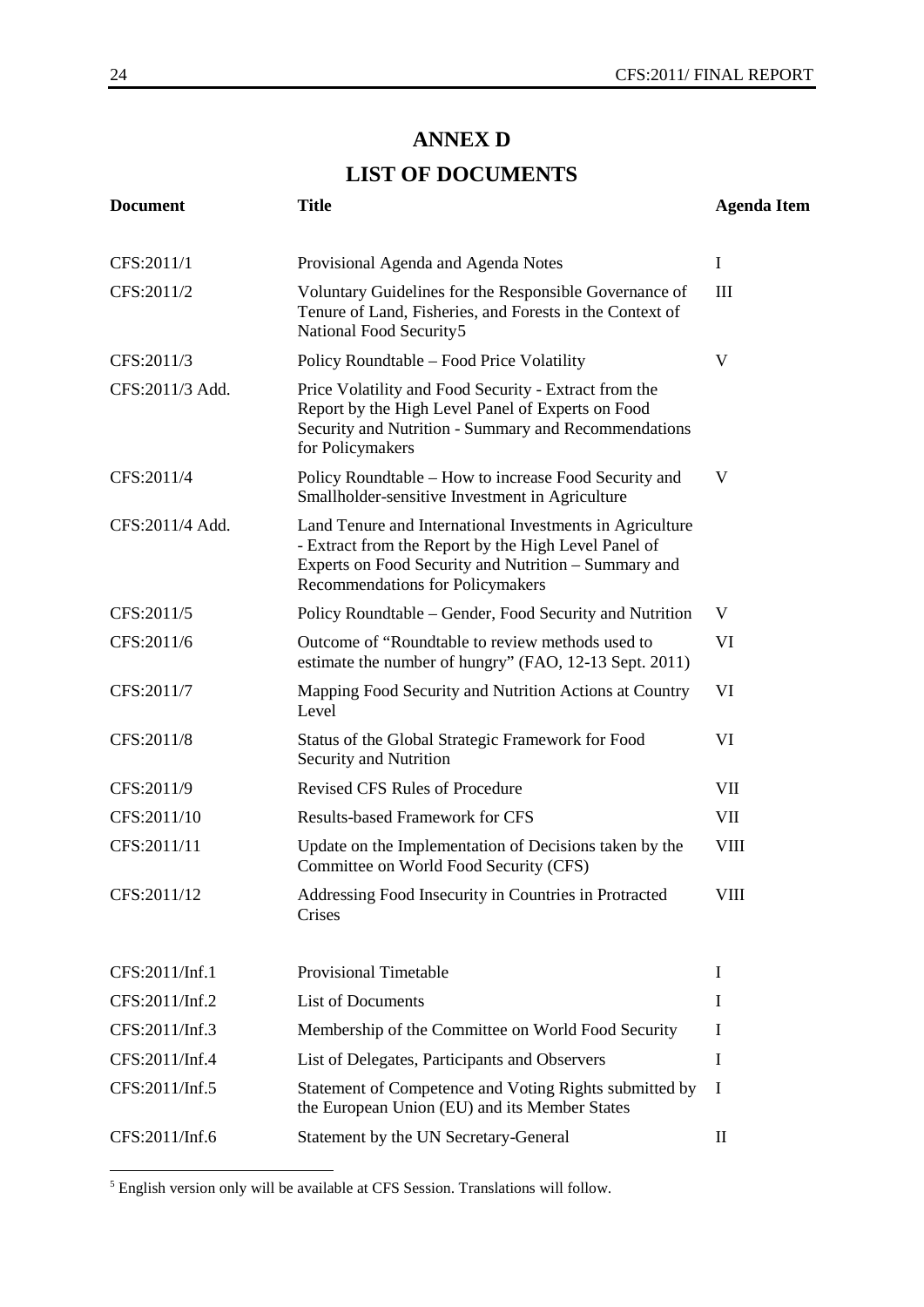| CFS:2011/Inf.7  | Statement by the Director-General of FAO or his<br>representative                                                                                         | $\mathbf{I}$ |
|-----------------|-----------------------------------------------------------------------------------------------------------------------------------------------------------|--------------|
| CFS:2011/Inf.8  | Statement by the President of IFAD or his representative                                                                                                  | $\mathbf{I}$ |
| CFS:2011/Inf.9  | Statement by the Executive Director of WFP or her<br>representative                                                                                       | $\mathbf{I}$ |
| CFS:2011/Inf.10 | Statement by Prof. M.S. Swaminathan, Chairperson of the<br>Steering Committee of the High Level Panel of Experts on<br>Food Security and Nutrition (HLPE) | $\mathbf{I}$ |
| CFS:2011/Inf.11 | List of Global and Regional Initiatives invited to the CFS<br>37th Session                                                                                | IV           |
| CFS:2011/Inf.12 | Session Guidelines for Policy roundtables                                                                                                                 | V            |
| CFS:2011/Inf.13 | Global Strategic Framework for Food Security and<br>Nutrition – Annotated Outline                                                                         | VI           |
| CFS:2011/Inf.14 | Global Strategic Framework - Agreement on Purposes,<br>Basic Principles, Structure and Process                                                            | VI           |
| CFS:2011/Inf.15 | Proposal for Modalities for Private Sector Participation in<br>the Committee on World Food Security                                                       | <b>VIII</b>  |
| CFS:2011/Inf.16 | Process of Consultation on Principles for Responsible<br>Agricultural Investments (RAI) within the Committee on<br>World Food Security (CFS)              | <b>VIII</b>  |
| CFS:2011/Inf.17 | List of supporting documents for the 37th Session                                                                                                         |              |
| CFS:2011/Inf.18 | Description of AMIS (Agricultural Market Information<br>System)                                                                                           |              |
| CFS:2011/Inf.19 | Regional Multi-stakeholder Workshop on Food Security<br>and Nutrition in the Near East $2 - 3$ Oct 2011                                                   |              |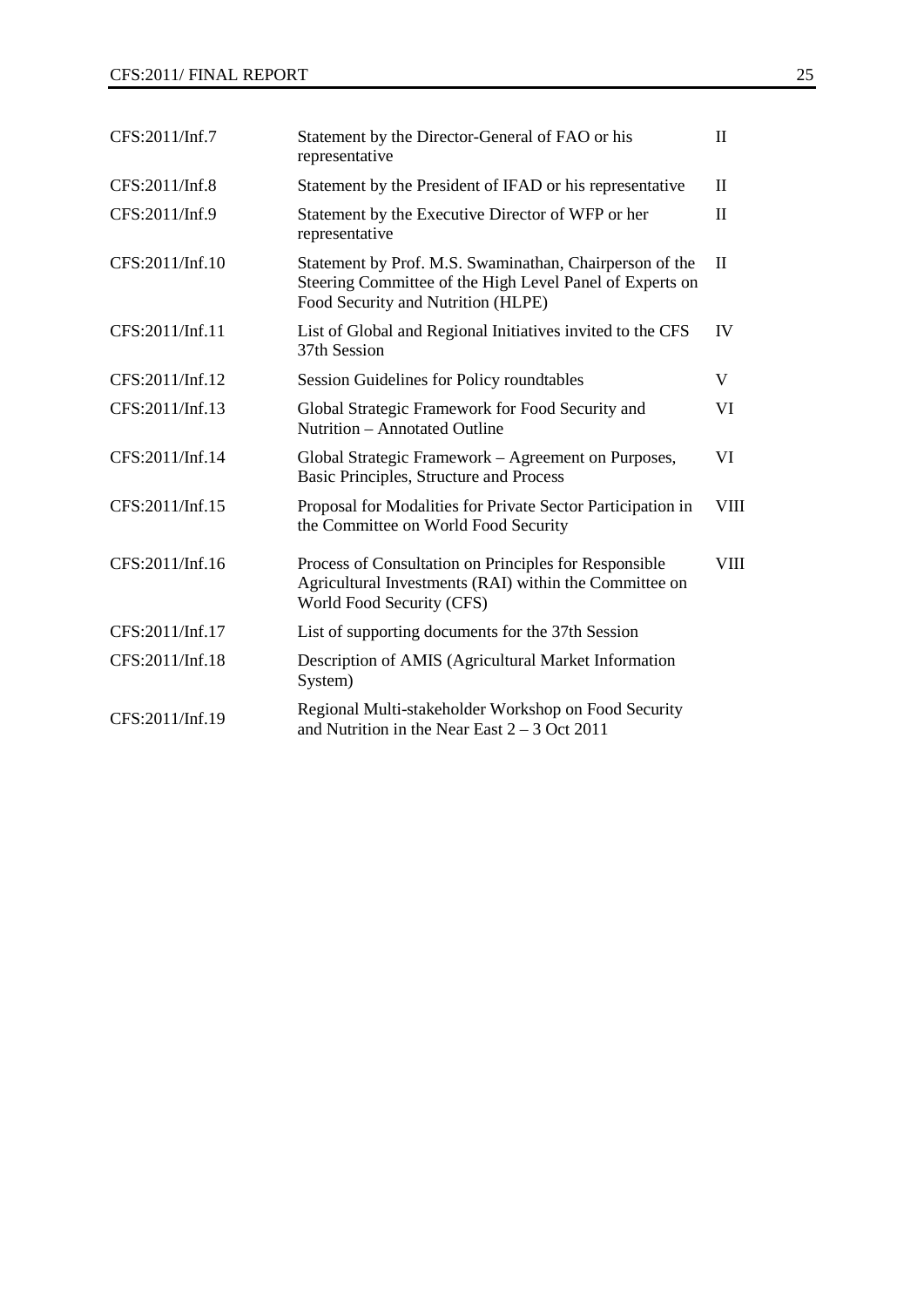### **ANNEX E**

### **STATEMENT BY MR JACQUES DIOUF, DIRECTOR-GENERAL, FOOD AND AGRICULTURE ORGANIZATION OF THE UNITED NATIONS (FAO)**

*Mr Chairperson and Members of the Committee Bureau, Madame President Michelle Bachelet, Mr Chairman of the Council, Mr President of IFAD, Madam Executive Director of WFP, Prof. Swaminathan, Chairman of the Steering Committee of the High-Level Panel of Experts, Members of the Advisory Group, Distinguished Ministers, Honourable Delegates and Observers, Excellencies, Ladies and Gentlemen,*

#### Introduction

First of all, let me express my appreciation for your participation in the Thirty-seventh Session of the Committee on World Food Security. Your presence here in ever-increasing numbers demonstrates the importance you attach to the work of this revitalized Committee.

The more inclusive, interactive, and results-oriented CFS has now been in action for two years since the Reform was approved in 2009. The Committee is steadily becoming a point of reference for policy convergence and a platform which facilitates the coordination of expertise and coherence in action in the fight against hunger in the world. The political legitimacy of the CFS which is derived from its multi-stakeholder composition is growing, while its ability to make informed decisions is strengthened by the High-Level Panel of Experts (HLPE) on Food Security and Nutrition.

#### Food security challenges

The Committee has to live up to the many current and emerging challenges facing food security and agriculture.

Scant progress has been made in reducing hunger in the world with an estimated total number of undernourished people at 925 million, which translates into a hunger prevalence rate of 16% in the developing world. Structural problems continue to underpin widespread hunger, food insecurity and poverty that affect poor people and poor countries most. In addition to chronic hunger, a total of 32 countries are in a state of serious food crisis requiring emergency food assistance.

Of special interest is the famine situation in the Horn of Africa, and particularly in Somalia. About four million people are in need for food assistance in the country.

The economic and food crises of recent years are severely challenging our efforts to achieve the internationally agreed goals related to hunger reduction. A looming economic and financial crisis afflicting large parts of the industrialized world risks to put serious obstacles in the much needed intensification of the fight against hunger. In an increasing globalised world, an economic crisis in one of its parts reverberates throughout the global system through trade, aid and financial links.

Volatility in food prices is challenging the very fundamental human right to adequate food. High and volatile prices not only increase, but also deepen poverty and food insecurity. Their impact falls heaviest on the poorest – especially the urban poor and the landless – who may spend as much as 75 percent of their income on food. High food prices reduce their purchasing power, and even temporary spells of undernutrition may lead to irreversible harm. They reinforce poverty traps as physical and human capital is eroded and spending on education and health is cut.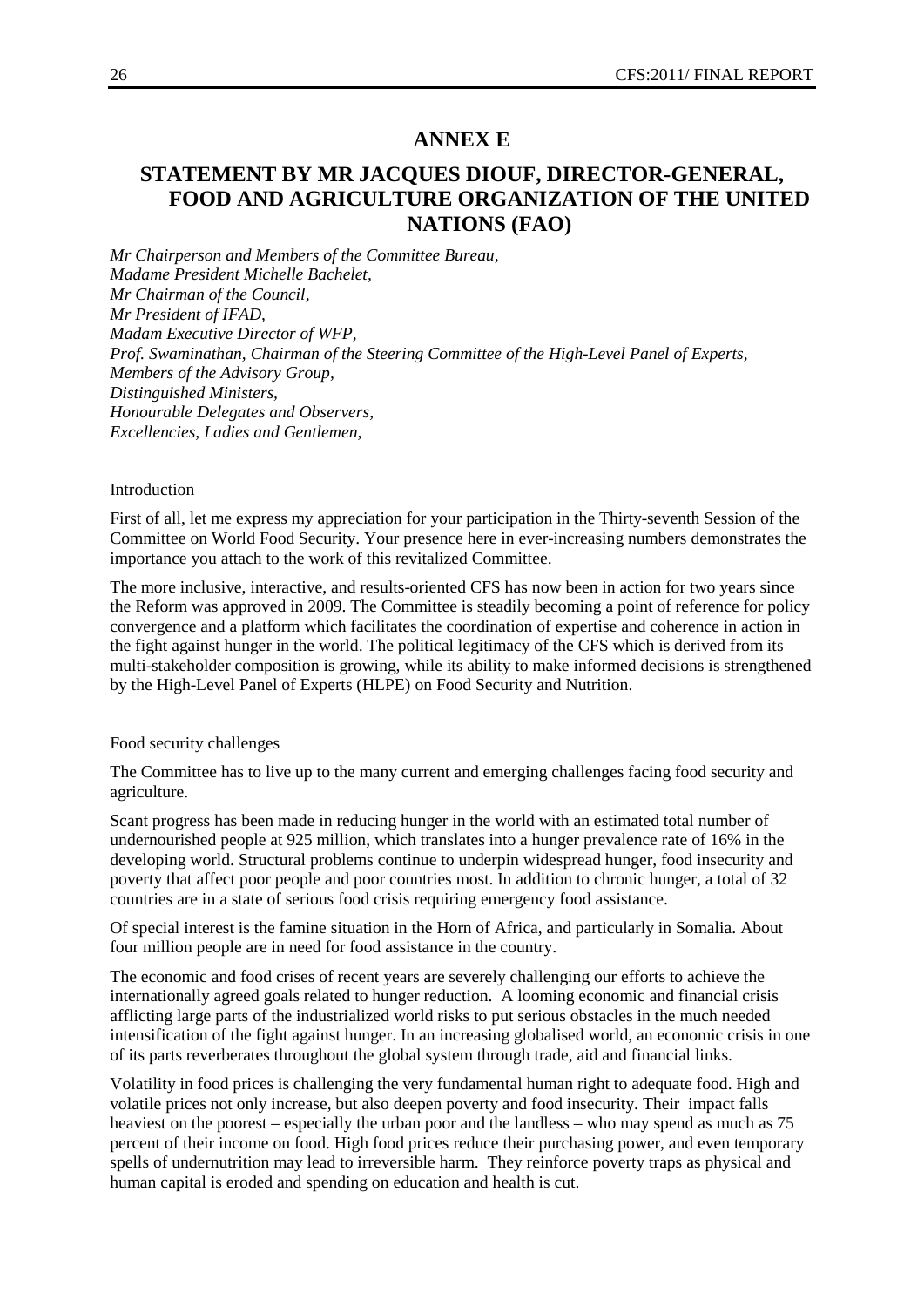For poor food producers, price volatility increases uncertainty and deters the investment that is essential to increasing food production and reducing vulnerability. At national level, rising and volatile food import bills threaten exchange reserves and disrupt development budgets and slow growth and development.

Good policies are essential. Investing in agricultural productivity growth and resilience is paramount to addressing food price volatility. Increased public and private investment in agriculture, with emphasis on initiatives that support smallholders - the main food producers in many parts of the developing world, remains critical to increasing the resilience of agriculture to shocks and enhancing sustainable long-term food security.

Existing trade rules conceived in times of low and stable food prices seem to offer little protection against soaring prices and volatility, and may even exacerbate them.

Biofuel mandates strengthen the link between the food and energy markets, making food markets more volatile. Increasing interest from financial investors in agricultural commodity futures markets can also contribute to price volatility in the short term.

Your Excellencies, Ladies and Gentlemen,

In the aftermath of the 2006-2008 global food security crisis, the analysis of policy responses, as shown in this year's State of Food Insecurity in the World (SOFI), provides us with key lessons.

An important one is that not all countries were affected equally by high and volatile prices. Large countries with strong economies and budgets were able to insulate themselves from international price volatility and its deleterious effects on vulnerable groups through social protection schemes. Small food importing countries, particularly in Africa with weak economies and thin budgets were unable to protect their domestic markets from price surges and their vulnerable people from the negative impacts. SOFI shows that, for the first group of countries, the number of undernourished remained practically flat while the latter group experienced a sharp increase.

Another key lesson is that the price spike of 2006-2008, and some of its effects on hunger, could have been largely avoided if an effective system for policy coordination and sharing of information had been in place. Volatility was exacerbated by a lack of accurate information on the global supply and demand situation. The food price episodes of 2008 and 2010 exposed a number of weaknesses in market information systems and transparency as well as in coordinating actions and policy responses. Globally, there is no effective mechanism to identify abnormal food market situations. This results in the absence of synergies between information, alerts and coordinated policy response.

At the same time, uncoordinated responses to the crises made it so that successes in protecting the economies of some countries from price volatility resulted in increasing volatility in other markets, thus further aggravating the situation for others.

Increasing market transparency is crucial. That is why the creation of the Agricultural Market Information System, known as AMIS, recommended by the inter-agency report to the G20 is extremely important. AMIS, which will be inter alia discussed in this meeting, addresses such weaknesses in information and in coordination. Better information on global markets and enhanced transparency will reduce the incidence of panic-driven price surges, and will permit better informed policy decision-making. The launch of the Rapid Response Forum signifies an important step towards strengthening our ability to respond to food price crises in a coordinated manner. The Forum aims to promote early exchange of key information on, and discussion of, measures to both prevent and respond to crises among policy-makers.

The CFS, as the foremost inclusive international and intergovernmental platform dealing with food security and nutrition, has a crucial role to play by bringing countries and relevant actors together to debate and agree on important policy decisions. Close collaboration with the Rapid Response Forum will encourage the implementation of efficient and effective policies, and will help avoid potentially damaging policy choices.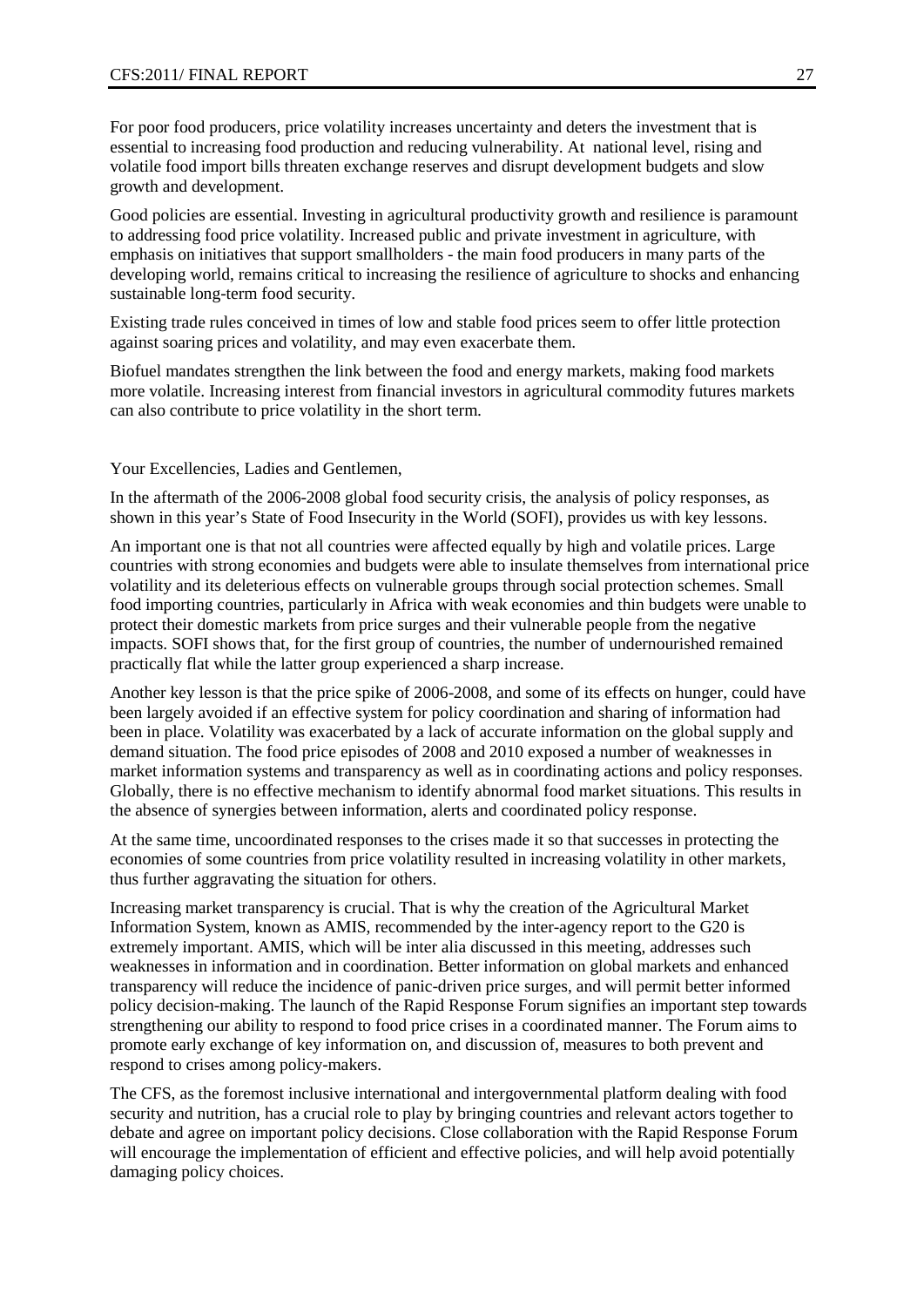Your Excellencies, Ladies and Gentlemen, Dear Friends,

The need for coherence in policy and action across wide ranging stakeholders striving to improve food security cannot be overemphasized. This is the fundamental underlying purpose of the CFS. However, we all know how complicated and demanding the process of achieving meaningful coherence and coordination is in practice. All stakeholders will have to go beyond their individual objectives and agendas to make progress on key issues.

Coherence requires addressing the fragmentation of responsibilities for food security among various stakeholders at all levels - national, regional and global through transparent information, open dialogue and negotiation.

It is reassuring to note that important policy challenges will be debated during your work this week and that these issues are high on this year's agenda of the G20, and feature prominently at national and international levels.

Through the Chairman of the Steering Committee of the High-Level Panel of Experts, my dear friend Prof. Swaminathan, who is with us today, I wish to thank and congratulate all the members for preparing the Panel reports that will be presented to us later today.

I also am pleased to note the impressive turnout by representatives of the private sector who will be proposing a mechanism to strengthen their interaction with the CFS. This is a significant and welcome development, given the importance of the private sector in the entire food security and nutrition value chain.

I am happy that they are joining our friends from NGOs and the Civil Society.

Mr. Chairperson, Honourable Ministers and Delegates, Excellencies, Ladies and Gentlemen,

Ensuring adequate access to food and nutrition has become an increasingly complex challenge. The many and diverse options for improving access to food and natural resources need to be assessed in the context of a globalized and highly interconnected environment. Such challenges can no longer be managed by nations acting in isolation. Greater cohesion is required among all concerned stakeholders to attain an adequate and stable food supply at global, regional and national levels.

I am extremely pleased to witness the progress made by the CFS towards its vision of "constituting the foremost inclusive international and intergovernmental platform for a broad range of committed stakeholders to work together in a coordinated manner and in support of country-led processes towards the elimination of hunger and ensuring food security and nutrition for all human beings."

I wish to thank all those who have contributed towards this. My sincere gratitude goes to the members of the CFS Bureau under the guidance of its Chairperson Mr. Noel De Luna, to the Bureau's Advisory Group, and to the joint Secretariat, for their dedication and hard work.

I wish to assure you of FAO's continued support to the reformed Committee as a key player in the fight against hunger.

I trust that the outcome of your deliberations will reinforce and accelerate our progress towards a world free of hunger.

I thank you for your kind attention and wish you every success in your work.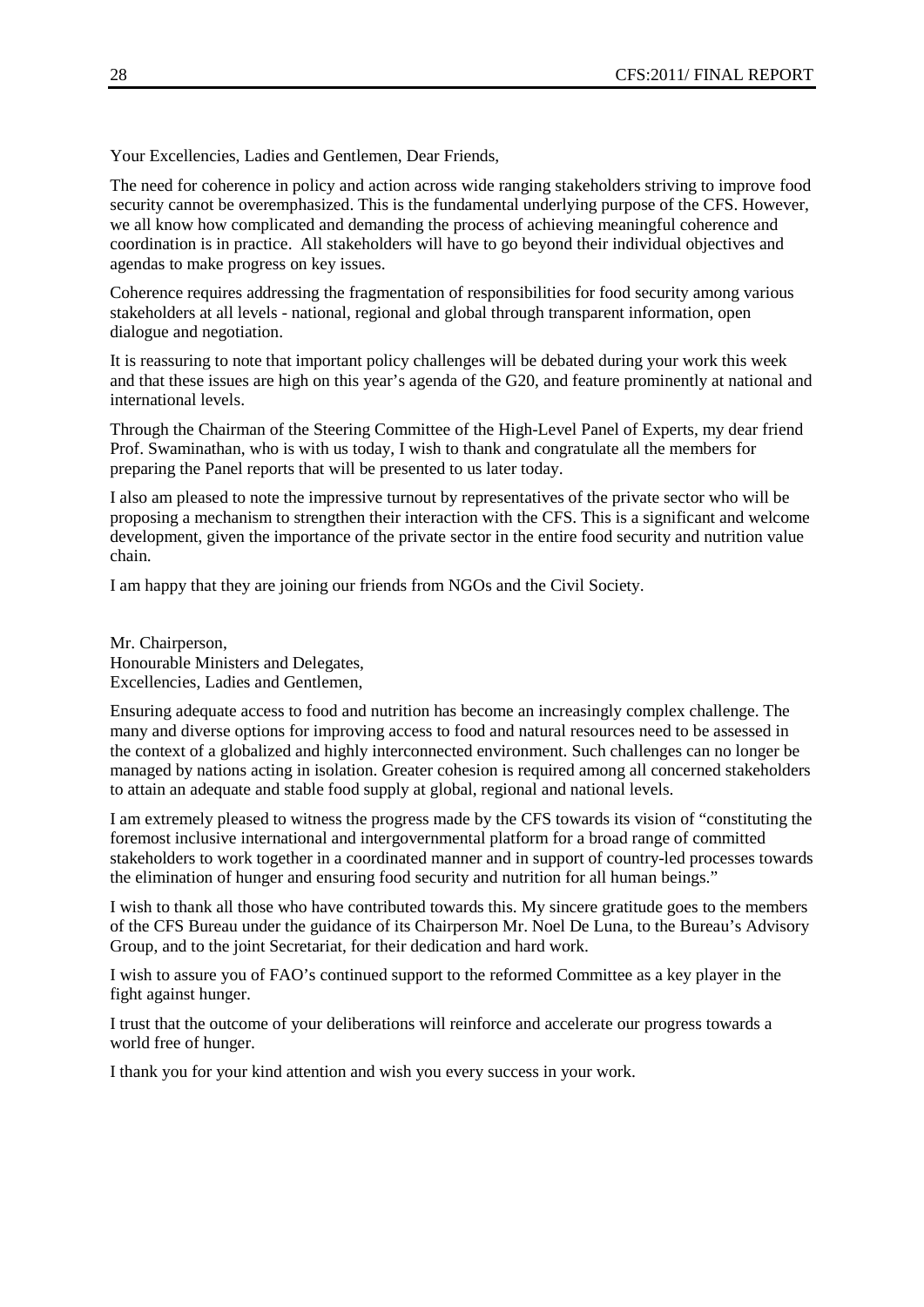### **ANNEX F**

### **STATEMENT BY MR KANAYO NWANZE, PRESIDENT, INTERNATIONAL FUND FOR AGRICULTURAL DEVELOPMENT (IFAD)**

Excellencies, Honorable Delegates, Colleagues, Ladies and Gentlemen, we meet today at a time of famine in the Horn of Africa, at a time when high and volatile food prices threaten the food security of millions of people, at a time when nearly one billion children, women and men go hungry every day.

This situation did not happen overnight. It is the result – at least in part – of nearly three decades of declining support for agriculture, both nationally and internationally.

It would seem that our goal of universal food and nutrition security is more elusive than ever. But amid the dark clouds, there are rays of hope. Because of co-ordinated efforts, the devastation caused by the famine in the Horn of Africa today was less than we have seen under similar circumstances in the past.

And because of commitments to agricultural development made in recent years – from the African Union Maputo Declaration to the G8 L'Aquila summit -- we are developing the framework to ensure that food security crises, such as those witnessed today, will someday become history.

#### *Poverty is at the heart of food insecurity*

When it comes to global food and nutrition security, increasing production is only part of the story. The full story is poverty, which lies at the heart of food and nutrition insecurity.

Even in these food insecure times, plenty of food is actually being produced. The challenge is to get it to where it is needed most – to the poor people in urban and rural areas – and to make food production less insecure and more profitable for the majority of poor people, in other words, smallholders and family farmers in developing countries.

#### *Smallholders are key to food security in the future*

It is no coincidence that one of the three policy round tables will focus on smallholder-sensitive investment. Smallholders hold the key to food security and feeding the world in the years to come.

Today, we must reaffirm our commitment to eliminating poverty and hunger through support to smallholders.

About 70 per cent of the world's 1.4 billion poorest people live the rural areas of developing countries. Most depend on small-scale agriculture for their livelihoods. Improve their ability to feed themselves and you also improve their ability to feed others. Improve their ability to generate income and you create new consumers and stronger economies.

#### *Farming is a business that needs links to markets*

As we consider how to support smallholders and improve food security, we need to discuss ways to link smallholders and family farmers into better functioning markets.

Farming of any scale is an economic activity, a business. To be successful, businesses need clear links along the value chain – from production to processing, marketing, and consumption.

We also need to look at ways to improve the quality, processing, storage and marketing of food to reduce food losses and waste.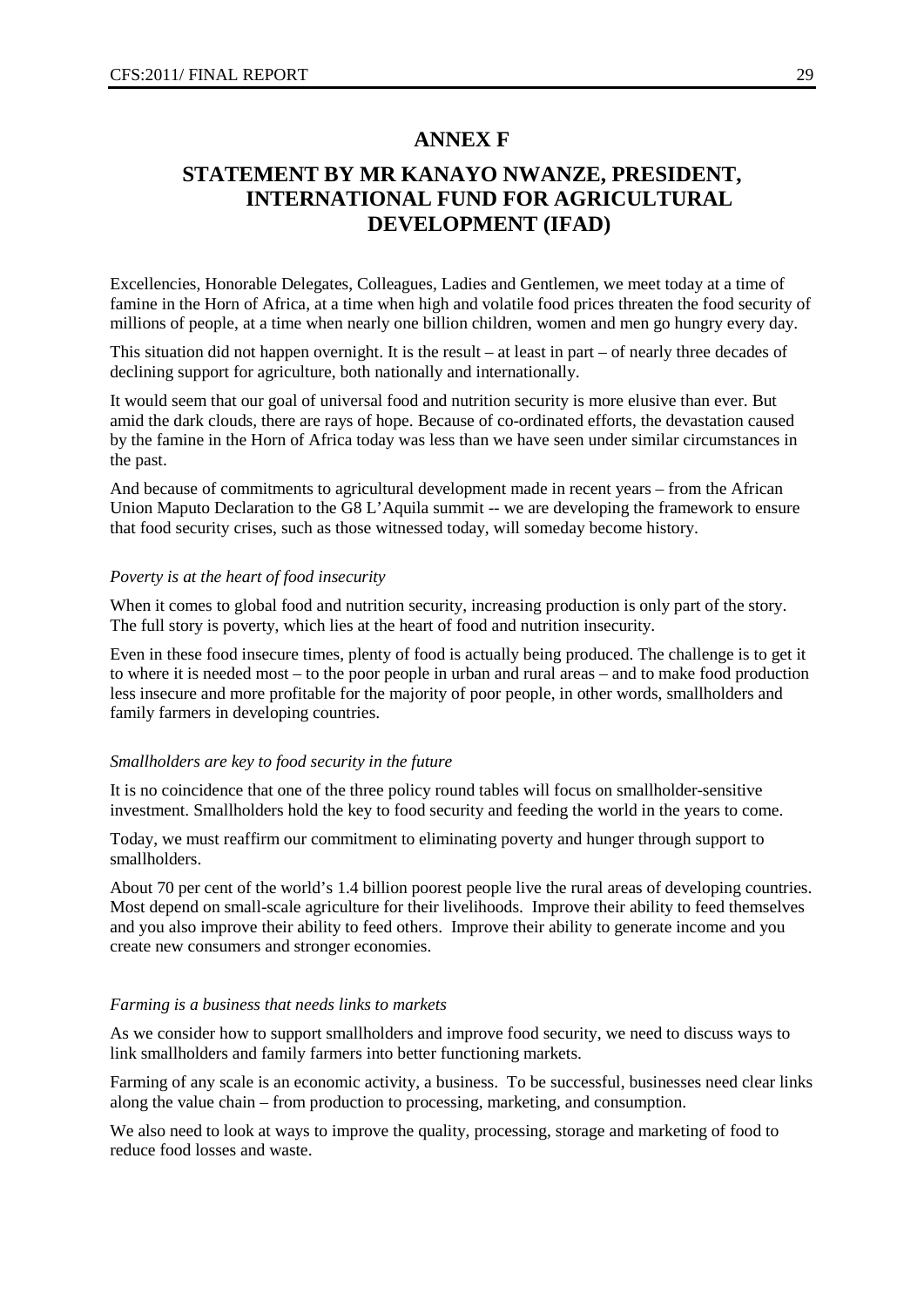By making value chains more efficient and reducing losses, we can improve food security for everybody, particularly smallholders and poor urban consumers.

#### *Managing Risk*

In order for smallholders and family farmers to become more productive, they need support in managing the many risks they face. For a person living on \$1.25 a day, the ability to take a risk – on planting a new, higher yielding seed, on growing a potentially more lucrative crop – is too often an unaffordable luxury.

Poor people have fewer tools to manage risk. This often dampens their entrepreneurial spirit. But when a family no longer fears for its ability to feed itself, it can diversify its crops to sell to the market.

When the interest rate on a loan is 10 per cent or even 20 per cent instead of 200 per cent, a farmer can invest in fertilizer or farm equipment. When a farmer has a secure contract with a credible buyer, she will take the time to improve the quality of her produce.

To meet the growing needs of a hungry world, agriculture must be a viable and rewarding lifestyle for those who choose it. But increasingly, a life in agriculture will be one of many choices for rural people.

This is not a threat to agriculture, but rather a chance to develop a more modern, diversified rural economy.

#### *Young people are the future of farming*

In all of this, we must place a special emphasis on young people. It is estimated that food production in developing countries will need to double by 2050 to meet demand. We will need the young people of today to be the farmers of tomorrow to help meet this demand.

Yet today, too many rural communities are losing their young people. Their options for employment, on or off farm, are limited. Incomes are low. Living conditions can be difficult, with no electricity and no easy access to clean water.

It is hardly surprising that young people are fleeing these areas to seek work in cities or foreign countries. Some do well, but all too many see their dreams end in bitter disappointment, poverty and more misery.

We can stem this exodus by creating vibrant rural economies with a range of employment activities, where young people can build good lives and invest in the communities where they live.

Supporting their innovative use of new technologies to mitigate and adapt to the impacts of climate change. It requires sound and broad-reaching financial systems in rural areas, and improved rural community infrastructure and social services. It also requires regulatory and supporting policy frameworks and public/private partnerships.

And it requires that smallholder farmers and their membership-based organizations participate in policy-making in all the relevant areas. I cannot overemphasize the importance of sound policies and of broadly inclusive policymaking processes.

#### *Role of the CFS*

The new CFS is the only global forum that can bring all these issues to the table with the participation of the full range of stakeholders from governments of nations, to farmers' organisations, NGOs, the private sector, international financial institutions and the Rome-based United Nations agencies. We are working in concert and coherence as never before.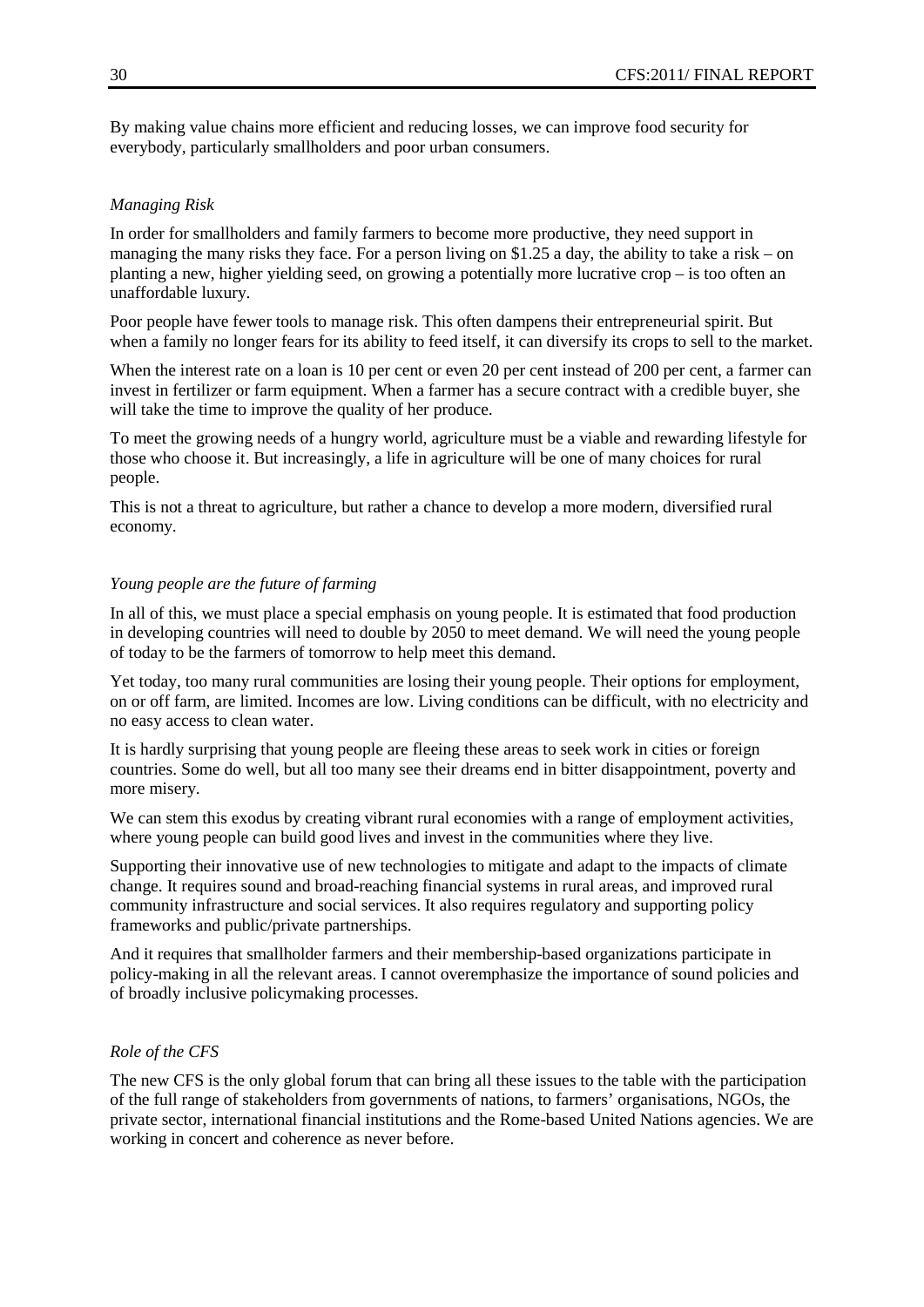As we work together, we are supported by a world class panel of experts under the leadership of Dr Swaminathan.

But the success of the CFS is not dependent on the panel of experts or on the three Rome-based agencies. It is highly dependent on its members and its membership.

I would like to encourage the delegates who have been working so hard to finalize Voluntary Guidelines on Responsible Governance of Tenure of Land and other Natural Resources. IFAD supported the development of these guidelines and looks forward to supporting governments in their implementation. The timely conclusion of negotiations is crucially important for smallholders, and a signal to the world that the reformed CFS is able to work efficiently.

Excellencies, Ladies and gentlemen, dear colleagues, I wish you a fruitful and interesting week and look forward to a successful outcome of this 37th session of the CFS. Thank you.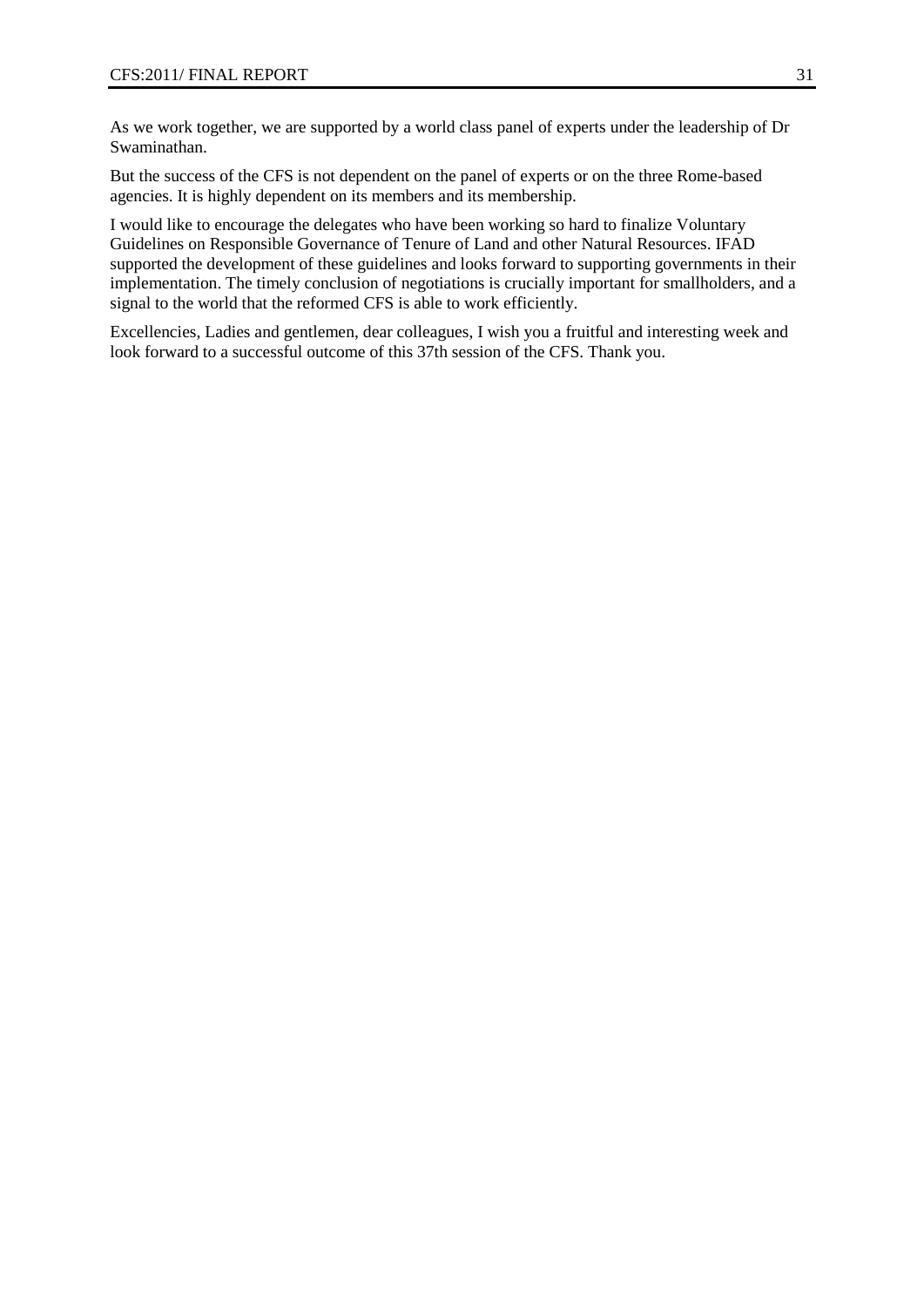### **ANNEX G**

### **STATEMENT BY MS JOSETTE SHEERAN, EXECUTIVE DIRECTOR, WORLD FOOD PROGRAMME (WFP)**

Thank you for your extraordinary leadership in bringing us through these past two years to a reformed, shiny and new CFS—the world needs us. It may be 37 years old but we need to think in new ways and bring new thinking to this room and, Jacques Diouf, I want to thank you for the gracious hosting of the Joint CFS Secretariat and all of your team for their leadership; Dr. Swaminathan, it is an honour to be with you. There is hardly an individual on earth with a bigger mind for global food security and heart for the world's hungry than you and President Nwanze, my honour always.

2008 revealed dangerous discontinuities in the global food system. It was our wake-up call, it was our early warning system and it is critical that we understand the discontinuities that were revealed. We have discussed many of them already but just to highlight a few again, one was in supply. It turns out there was enough kilocalories for every person to have 2700 kilocalories. But, we did not know where the food was or how to get it and we had whole nations who could not place purchase orders for food.

Secondly, when we learned that in many countries, 80 percent of people do not have a back-up plan. There is no safety net system for most of the people in the world when trouble hits food systems and we saw the results.

Third, we saw once again that there is too much risk placed on the back of the small farmer. All of the risk went there and all of it went right to the red cup with people throughout the world getting half as much food overnight. The risk put on the hungry and the small farmer was difficult and what we also learned is the trouble was not so much high prices as much as the volatility of prices so farmers do not know if they plant, what price they will get and whether they can pay for those inputs.

What we also saw was the speed of information which is creating discontinuities all over the world. Witness the changes we are seeing based on the speed of information hit the food world with a fury. I remember in 2008 going around the world to try to understand how globalized food prices played out at a local level, almost overnight and in concert, even if they were localized food markets. In Ethiopia, for example, I went to the grain market and walked around and spoke to the traders. Where I was, there was no electricity, the food was moved on the back of donkeys and I went up to one booth and asked the trader, "how did you set the price of your teff and your other grains this morning?" They were pretty much reflective of what we were seeing globally. And he said it was very easy. I wake every morning and I go on the internet, I go on the Chicago Board of Trade, I set the prices. We are a poor nation so I discount them 10 percent. And I think what we saw was a globalization of a market phenomenon that was happening at a macro level playing out in villages around the world.

Here we are gathered for the CFS; this is the global control room for global food security. There are no other people to turn to than the ones in this room and our expert panel who have been charged by the world for direction on how we respond to the red alerts that are beeping in the system. We are the control room. And we need to adjust the way we think about global food security. I would like to mention a few thoughts.

If you go to the world of technology, there is a concept that in order to stabilize the core, to ensure that information systems keep flowing and email systems do not go down, you have to invest 5 percent on the front end and 5 percent on the back end. The 5 percent on the front end is looking at how you create speed bumps and firewalls in the system so you never have an entire system blow out globally. There is modulation so that any type of disruption in the system results in a small scale impact that can be managed and dealt with.

If you apply that front end to the world of food, I think we are talking about things like early warning systems, safety nets, local purchase from small farmers, humanitarian food reserves and an array of things that we are looking at that create the speed bumps or the shock absorbers in the system. And I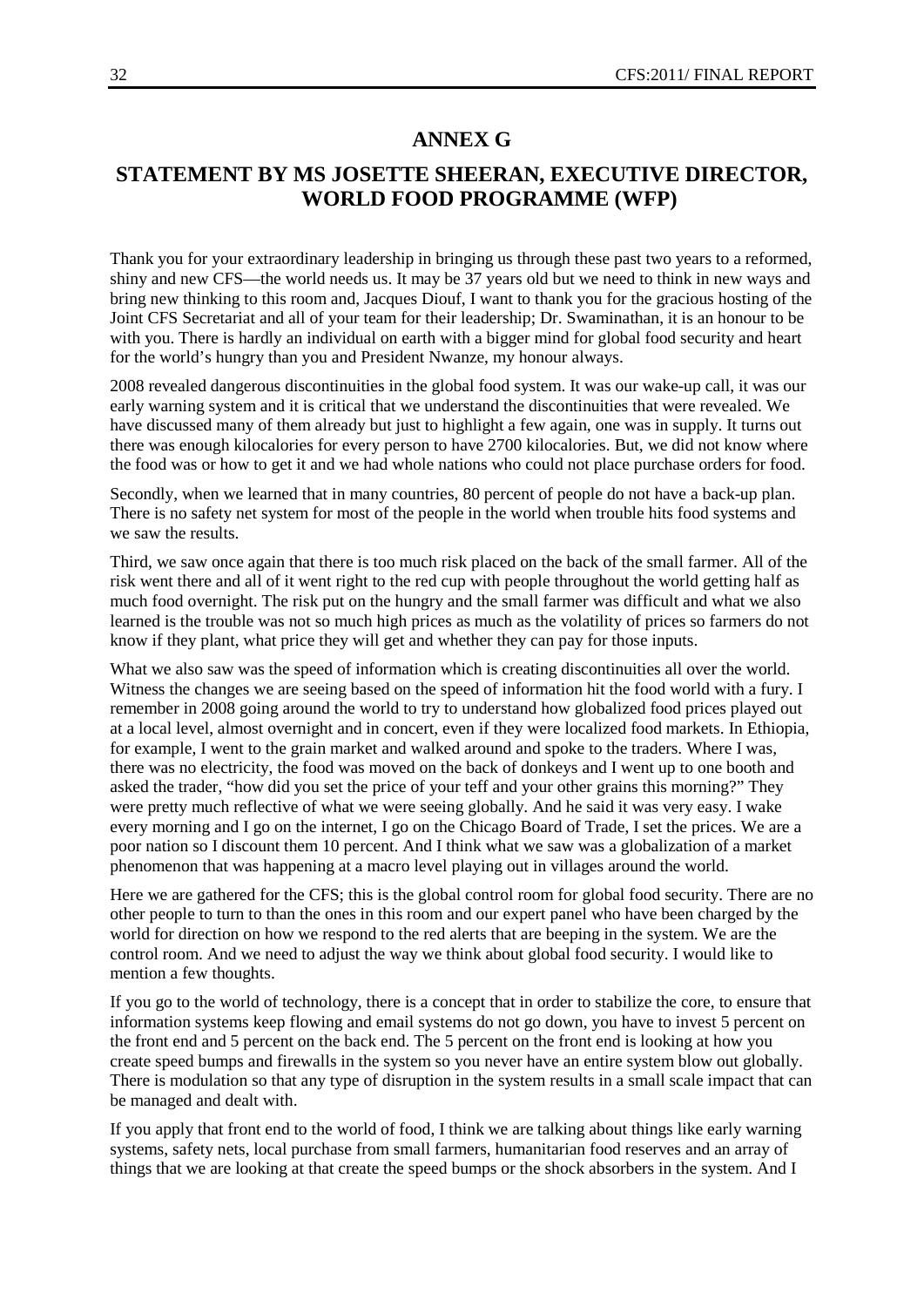would argue that these are not temporary bridges to a world of perfect food security but will forever be needed as the shock absorbers in the system. If you look at the back, it is what technology calls manual override. When all else fails you have to be able to pick up the pieces and make it work and, in food, we have really no other option than to do so. I would say those are the emergency systems and so when systems get blown out, as they will, you have to have that and you have to have a functioning system that can come in and support the core.

And then you have the core, the 90 percent where the investment from the private sector, the type of expertise that FAO and others bring to actually producing the food and ensuring that supply is there, which is very, very critical. But I would argue that these two knobs that need to be turned in addition to all the issues on food production, which I leave to others, but these knobs that stabilize the core are not in the shape they need to be and I think we need to feel confident that we are positioning the world and nations to be able to handle the volatility, prices and supply that we know are the new normal. And so I would urge us to look at what we know.

We have seen nations stabilize their core even if they are not food producers. I do not sit here and worry if Singapore is going to have a famine and, fortunately, neither do I worry about famine in China and India because these resiliency systems are in place and what I think those nations have learned is that you do not defeat hunger, you tame it and you have to have the knobs to tame it and it has to be complemented as we learned in 2008 by a global system that can also respond to that.

So, I would just say I came into this room this morning and asked, "Are we ready for the kind of serious discussions to ensure that 2008 does not happen, again?" We have gotten better, we have built in systems, things have changed and we know that these things can be done at scale; we have seen Brazil do it. We have seen other nations do it. But we also know that this is not just about investment with no return. There is an economic imperative to investing in food security systems and agricultural production that is quite compelling. A recent study by the World Food Programme and the Inter-American Development Bank showed that the cost of malnutrition and hunger for countries averages 6 percent of GDP lost every year for high rates of hunger and malnutrition. This is the cost of lost human resources due to the damage done to individuals and people and their health and their loss of capacity to contribute to society fully based on those effects. And so if you look at the 36 nations most affected, food-insecure, import dependent, least developed nations, that is a loss of about USD 260 billion in GDP and yet the World Bank tells us that with just USD 10 billion of investment in nutrition, there would be 30 million fewer children stunted and the prevalence of severe acute malnutrition would be cut in half. We could tame malnutrition in those nations and with additional investment we can actually not only reduce hunger, but tame hunger in the world. In addition, we know that food is not permanent charity, we know that creating a food system all the way from research to the investment in seeds and technologies, and harvesting and storage and production and delivery creates jobs and opportunity up and down the value chain.

I want to commend the G-20, all of the nations there and France, in particular, for their food security action plan, which, I think, looks at the system and the knobs that need to be adjusted to create a stronger base for world security systems, including the consideration of exempting humanitarian food from export bans, the discussion of humanitarian emergency reserves that regions and nations need to have, support for smallholder farmers and, very critically, the AMIS information system so we know where the food is. It also calls for scaling up of the food and nutrition safety nets, which we know can be scaled up and affordable.

So I want to thank you, Chairman de Luna, and I want to thank all of you. We have a lot of work to do. We have a great agenda and we need to leave here with clearer thinking and directions and advice for the leaders of the world because the final thing that we know is nothing changes until a leader says not under my watch. A child will not die from hunger under my watch and then all these systems can support that leadership.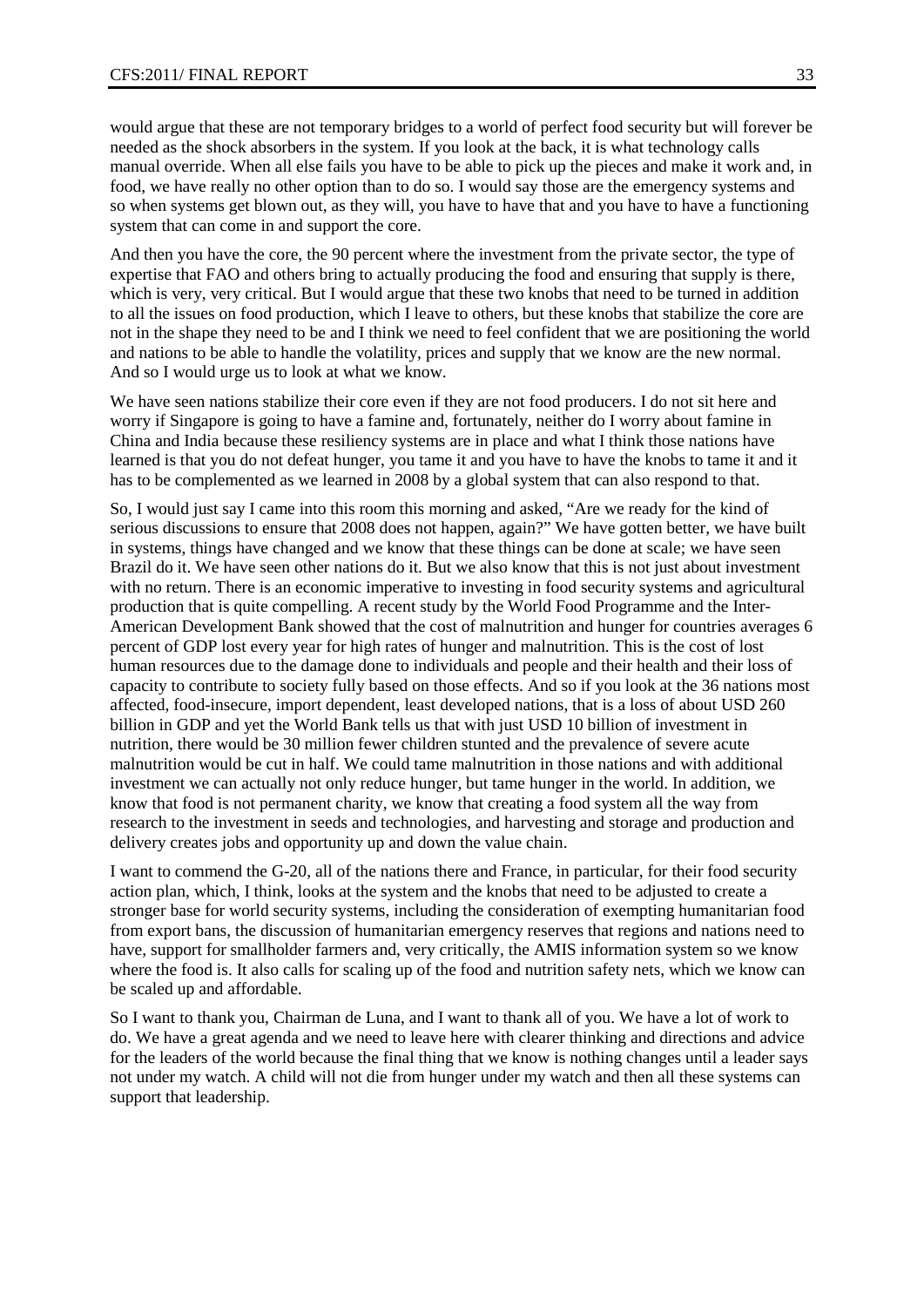### **ANNEX H**

### **STATEMENT BY MR DAVID NABARRO, SPECIAL REPRESENTATIVE OF THE UNITED NATIONS SECRETARY-GENERAL ON FOOD SECURITY AND NUTRITION, ON BEHALF OF THE SECRETARY-GENERAL OF THE UNITED NATIONS**

Chairman Mr. Noel de Luna, Members of the Committee on World Food Security, Distinguished Ministers, Honourable Delegates and Observers, Excellencies, Colleagues, Ladies and Gentlemen, I am pleased to send my greetings to the 37th Session of the Committee on World Food Security.

Today, in the Horn of Africa, more than 13 million people are affected by one of the region's worst droughts in 60 years. Famine grips swathes of southern Somalia. Yet, drought does not need to become famine – nor should it ever be allowed to, either through system failure or through the kind of deliberate deprivation we are seeing in areas controlled by Al-Shabaab.

The hunger in the Horn of Africa is but a fraction of a needless global menace. There is more than enough food on the planet to feed everyone, yet today nearly one billion people will go hungry because food is unavailable or unaffordable. This is the context in which you meet.

Every child, woman and man has a right to enough nutritious food for an active and healthy life. We need to break the links between poverty, food insecurity and malnutrition. This requires the full engagement of many sectors and actors. It means: pursuing comprehensive approaches; responding to the needs of the most vulnerable; listening to the concerns of rural women; working for resilient and sustainable food systems; empowering themselves to Scale Up Nutrition; ensuring strong political commitment, predictable finance and a focus on results.

We should all be encouraged by the renewed political interest in the work of this Committee, including the prominence that food and nutrition security was given by the G20 this year.

You are the responsible international body for food and nutrition security. In this meeting you will be discussing how to better engage farmers' organizations, businesses and governments. You will examine links between gender, food security and efforts to Scale Up Nutrition. You are developing guidelines on responsible governance of land, fisheries and forests. You are exploring options for sustainable agriculture. You are reviewing the first two reports from your High Level Panel of Experts.

In all this work you are tackling important and challenging issues. Your efforts will be particularly valuable as we prepare for next year's crucially important Rio+20 conference on sustainable development.

As you take forward your deliberations, I urge you to sustain your focus on the most critical issues which affect food and nutrition security. They are often difficult to resolve. Please do all you can to reach meaningful agreement, and to help countries to build capacity and mobilize investment.

Working for the elimination of hunger and ensuring food and nutrition security are at the foundation of our efforts to achieve the Millennium Development Goals and truly sustainable development.

I thank you for taking on this vital work and wish you a successful meeting.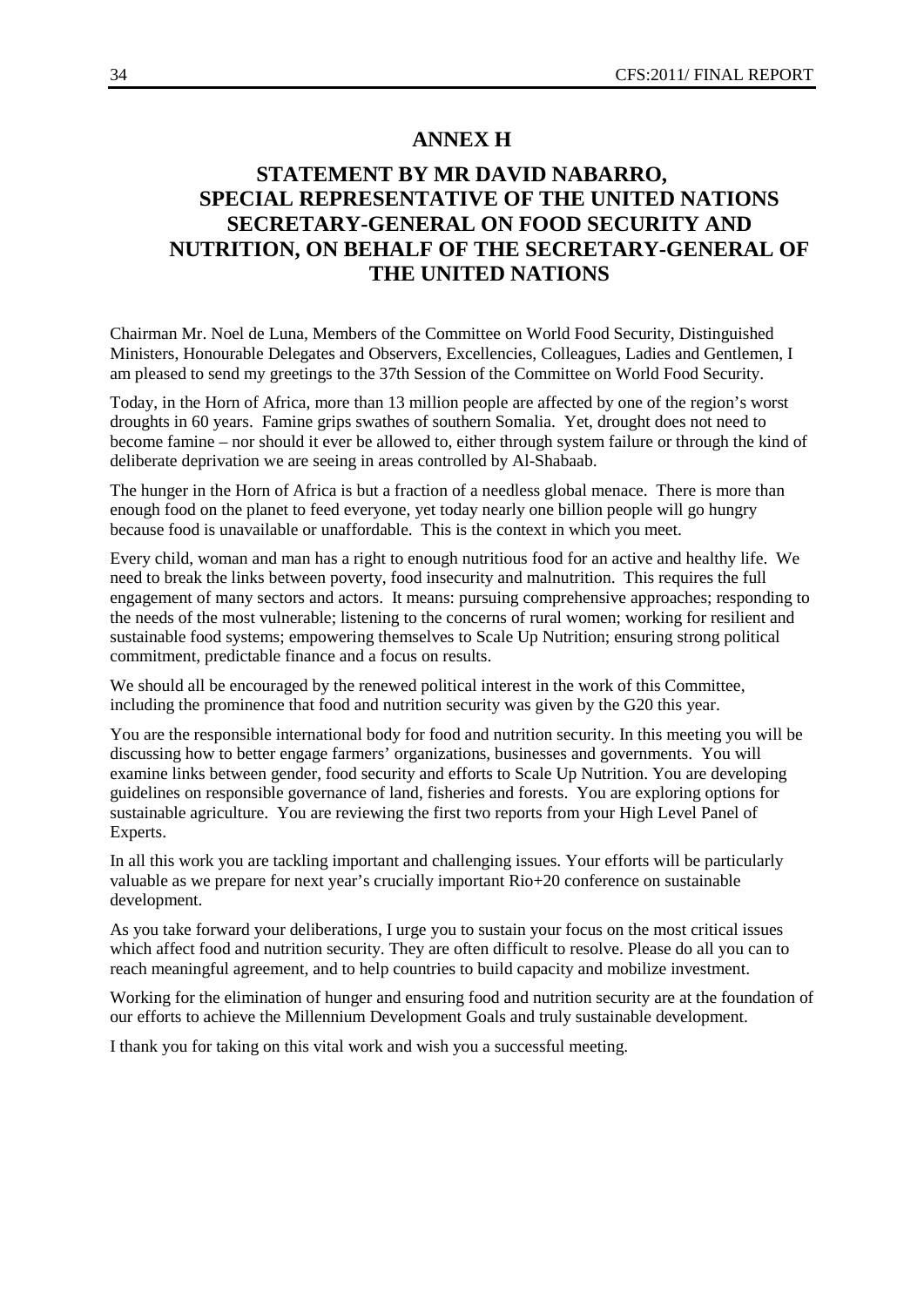### **ANNEX I**

### **STATEMENT BY PROF. M.S. SWAMINATHAN, CHAIRPERSON OF THE STEERING COMMITTEE OF THE HIGH LEVEL PANEL OF EXPERTS ON FOOD SECURITY AND NUTRITION (HLPE)**

Mr Chairman and Members of the Bureau of the Committee on World Food Security, Excellencies, Director-General of FAO, Dr Jacques Diouf, Madame Michelle Bachelet, Dr Jose Graziano da Silva, D-G elect, UNSG Special representative, Dr David Nabarro, Madam the Executive Director of WFP, Dr Josette Sheeran, President of IFAD, Dr Kanayo Nwanze, Members of the Advisory Group, Ministers, Honourable Delegates and Observers, Ladies and Gentlemen, it is a great honor for me to address the Committee as the Chair of the Steering Committee of the High Level Panel of Experts on Food Security and Nutrition, after its first year of activity.

Reports of the HLPE are demand-driven. Last year CFS had requested HLPE to provide it with analytical reports, based on science and knowledge-based analysis, on the following four topics, all in relation to food security:

- Price Volatility and food security
- Land tenure and international investments in agriculture
- Social protection
- Climate change

As agreed when we met with the CFS Bureau in December 2010, we have prepared for this 37th session of the CFS, our reports on the issues of price volatility and on land tenure and international investments in agriculture. We have initiated work on the other two topics, on Social Protection and on Climate Change and the reports will be ready for your consideration next year.

At the outset, I must compliment and thank CFS for choosing these topics of great importance to the eradication of hunger and to the achievement of the UN Millennium Development Goal No.1 relating to hunger and poverty by 2015.

In the preparation of our reports, we attached as much importance to the process as to the product. Thus, the HLPE operates with very specific rules, agreed by the CFS, in order to ensure the scientific legitimacy and credibility of the process, as well as its transparency and openness to all sources of knowledge. These two reports have been prepared by two Project Teams appointed by the Steering Committee, and working under its oversight. The process adopted gives opportunities for a diversity of views, suggestions and criticism: the terms of reference, as well as the first drafts (V0) prepared by the Project Teams, have been submitted to open electronic consultations. Final versions of the reports have been reviewed each by three independent eminent experts, on the basis of which the reports were finalized by the Project Teams. These reports were discussed in detail and approved by the HLPE Steering Committee in our meeting in Amsterdam in July 2011. They are now in the hands of the Members of CFS, in all the official languages.

The importance of price volatility in relation to food security is clear from the fact that many international organizations, including FAO, have analyzed this issue in great detail. It is also on the top of the political agenda of the G20 this year. It is the theme of this year's World Food Day. Different causes of price volatility such as demand–supply gap, cost of petroleum products and nonrenewable energy, and climate variability, all need to be considered both separately and together. Our report deals with these issues from a global as well as regional and national perspectives. Action at the international level has to be taken by CFS, while national governments should lose no further time in preparing and implementing a comprehensive national food security strategy, wherever this is not in place already.

I would like to summarize briefly the package of measures which we consider to be important: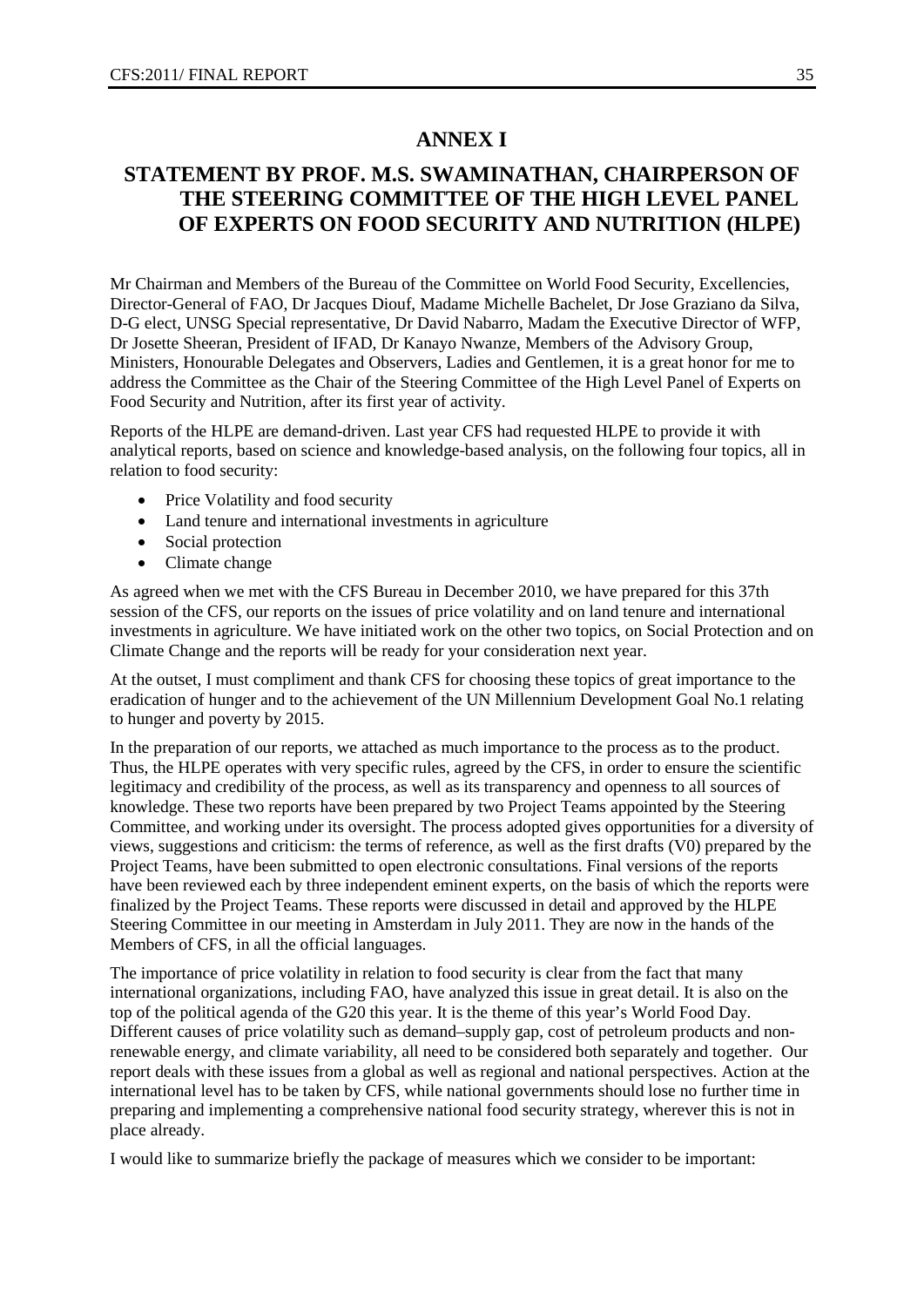- a) Revisiting international trade rules, in order to promote a "food security oriented" trading system.
- b) Creating a better market information system, inclusive on the level of stocks, to help restore confidence in international markets.
- c) Tightening up speculation on the futures market to avoid price manipulations.
- d) Reviewing support to biofuels, except when there is a win-win situation for both food and energy security.
- e) Reducing food waste and post-harvest losses and ensuring food safety.
- f) Increasing investment in ever-green agriculture and in agricultural research so as to promote sustainable food production.
- g) Giving greater attention to the net income of smallholder farmers, through the concurrent enhancement of farm and non-farm income, and through a small farm management revolution designed to provide them with the power and economy of scale both at the production and post-harvest phases. We should achieve a demographic dividend in agriculture by attracting and retaining youth in farming, through greater attention to the secondary and tertiary sectors of the rural economy.

At the national level, it is important to draw lessons from successful efforts in hunger elimination. Several countries like Brazil, Mexico and India are in the process of making access to food a legal right, in order to insulate the economically under-privileged sections of the society from the adverse impact of price volatility and food inflation. The draft Indian Food Security Bill places emphasis on a human life cycle approach beginning with attention to maternal and child nutrition, particularly during the first thousand days of a child's existence. It recognizes women as the head of the household from the point of view of legal entitlements to food. It also gives great importance to the widening of the food basket to include along with rice and wheat, a whole series of nutri-cereals like millets and other underutilized crops. For example, a simple combination of millet and moringa (drumstick) will help to provide all the needed macro and micro nutrients.

I have been referring to productivity improvement without associated ecological harm as evergreen revolution. At the national level it is also important to ensure genetic variability among crops and varieties. Anemia in agrobiodiversity will also lead to anemia in human beings.

This is why we, HLPE, argue that the preparation or refinement of National Food Security Strategies is important for ensuring food for all and forever, without compromising on human dignity.

In national strategies, integrated attention will have to be given to the availability of food, which is a function of food production and, where necessary, imports, to access to food, which is a function of purchasing power or jobs, and absorption of food in the body which is a function of clean drinking water, environmental hygiene, primary health care, and nutritional literacy.

To safeguard against food inflation, primary attention will have to be given to enhancing small farm productivity and profitability on an environmentally sustainable basis.

National Food Security Strategies should be designed in such a way that all the stakeholders play their part much in the same way as members of a symphony orchestra. Likewise, "Deliver as one" should be the philosophy of all international and bilateral agencies connected with food security. I do hope that our report on price volatility and food security will help governments to design a hunger elimination strategy which is ecologically, economically, ethically and culturally implementable.

Our report on Land tenure and international investments in agriculture is also a timely one considering the fact that the conservation of prime farm land for agriculture is now occupying a high place in the political and professional agenda. Recent initiatives include the launching of a Global Soil Partnership by FAO and a Global Soil Forum at Potsdam in Germany. There is growing consensus that investments in agriculture and farm land are more than ever needed. There is also growing concern on the potential adverse effect of "land rush" on food security and poverty alleviation.

Investments in agriculture will be futile if they do not result in decreased hunger and poverty in local communities and countries. Unfortunately, not all investments in agriculture or in land bring benefits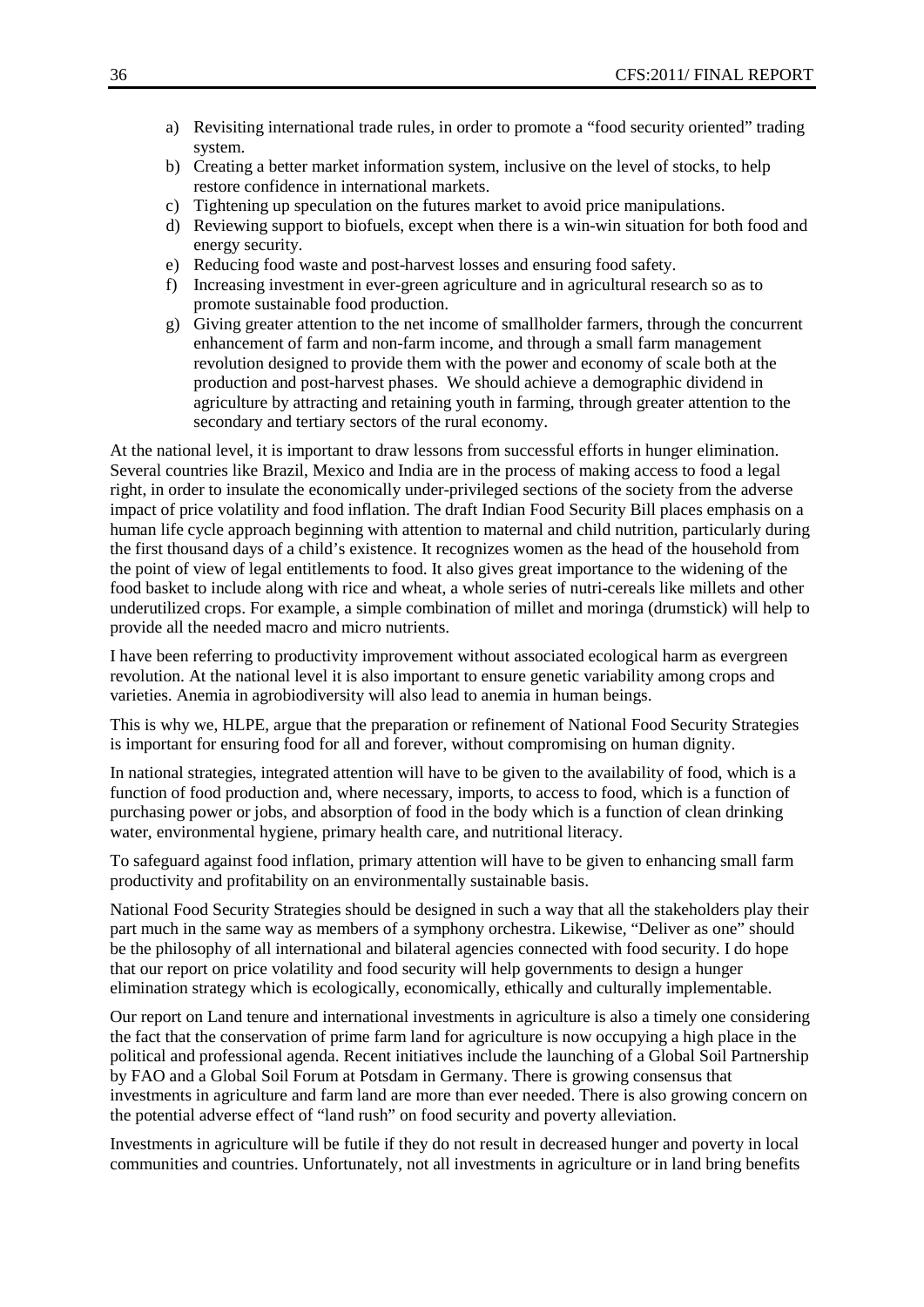to national food security, poverty eradication and environmental improvement. Just 20 percent of investments have actually been followed up with agricultural production on the acquired lands.

Land use and ownership issues are becoming key socio-political problems. An asymmetry of power among the actors involved, including multinational companies, foreign governments, commercial farmers, financial institutions, and local peasants whose land is being acquired, is leading to tensions and in some cases violence.

Here again I would like to summarize briefly the package of recommendations which we consider to be important:

- Build socially inclusive discussion platforms prior to dealmaking, and for post-deal oversight. Too little is known and too little is shared. And this includes domestic land acquisitions, which in some cases account for the bulk of large scale land deals, and is actually deepening a historical problem related to land distribution in many countries.
- Land tenure is key to protect land rights: Governments should create flexible, accessible systems for registering, tracking and protecting land rights, in particular of vulnerable groups, women and local communities, as well as those under "customary rights".
- Host country governments should play a pivotal role to ensure a proper environment for investments in agriculture, which at the same time provides incentives to invest, safeguards the interests of smallholders, guarantees harmonious rural development, and ensures the long term interests of their citizens, rather than just short term profit for shareholders. **Business models should involve small farms** and local farmers and generate employment opportunities. **Food security for the nation and livelihood security for the poor should be the bottom line of all land acquisition initiatives.**
- Finally, following the adoption of the Voluntary Guidelines on the Responsible Governance of Land Tenure and other natural resources, **an International Observatory for Land Tenure and the "Right to Food"** needs to be installed to which governments could be invited to report annually on actions taken to align investments in land with food security goals. The Global Soil Partnership of FAO could be a vehicle for spreading knowledge about the voluntary guidelines after their approval.

The World Bank is anticipating a continuation of the land rush. Therefore Governments should develop and implement policies which can ensure that the right to food, as well as the livelihood security of the small land owners are concurrently safeguarded. For this purpose we need institutions and arrangements which better balance the rights and interests of less powerful groups.

For example, the Government of India has introduced in Parliament a comprehensive Land Acquisition, Rehabilitation and Resettlement Bill to ensure a humane, participatory, informed consultative and transparent process for land acquisition. The bill provides for just and fair compensation including adequate provisions for the rehabilitation and resettlement of the affected persons. The proposed international observatory for land tenure can become an effective platform for mutual learning amongst nations.

Excellencies, I wish to pay my tribute to a very large number of experts who have helped us to prepare, under tremendous time pressure, these two reports. Let me first thank the Vice-Chair Madam Maryam Rahmanian and all my colleagues in the Steering Committee for the hard work done in the guidance and oversight of the studies until their approval by the Steering Committee in July 2011. They have given their time and knowledge free for this work. As per our rules of procedures given by the CFS, the Project Teams are working "under the Steering Committee's oversight". Therefore for each report, we had requested a few Steering Committee members to voluntarily devote more time and effort in the oversight of the Project Teams. My special thanks go to Dr Sheryl Hendriks, who convened the Steering Committee's oversight of the report on Price Volatility and Dr Rudy Rabbinge who did the same for the Land Tenure report. My gratitude goes to the Project Team Leaders Dr Benoit Daviron (Price Volatility) and Dr Camilla Toulmin (Land Tenure) and to the Project Teams members. Our gratitude also goes to the External Reviewers and to the large number of experts who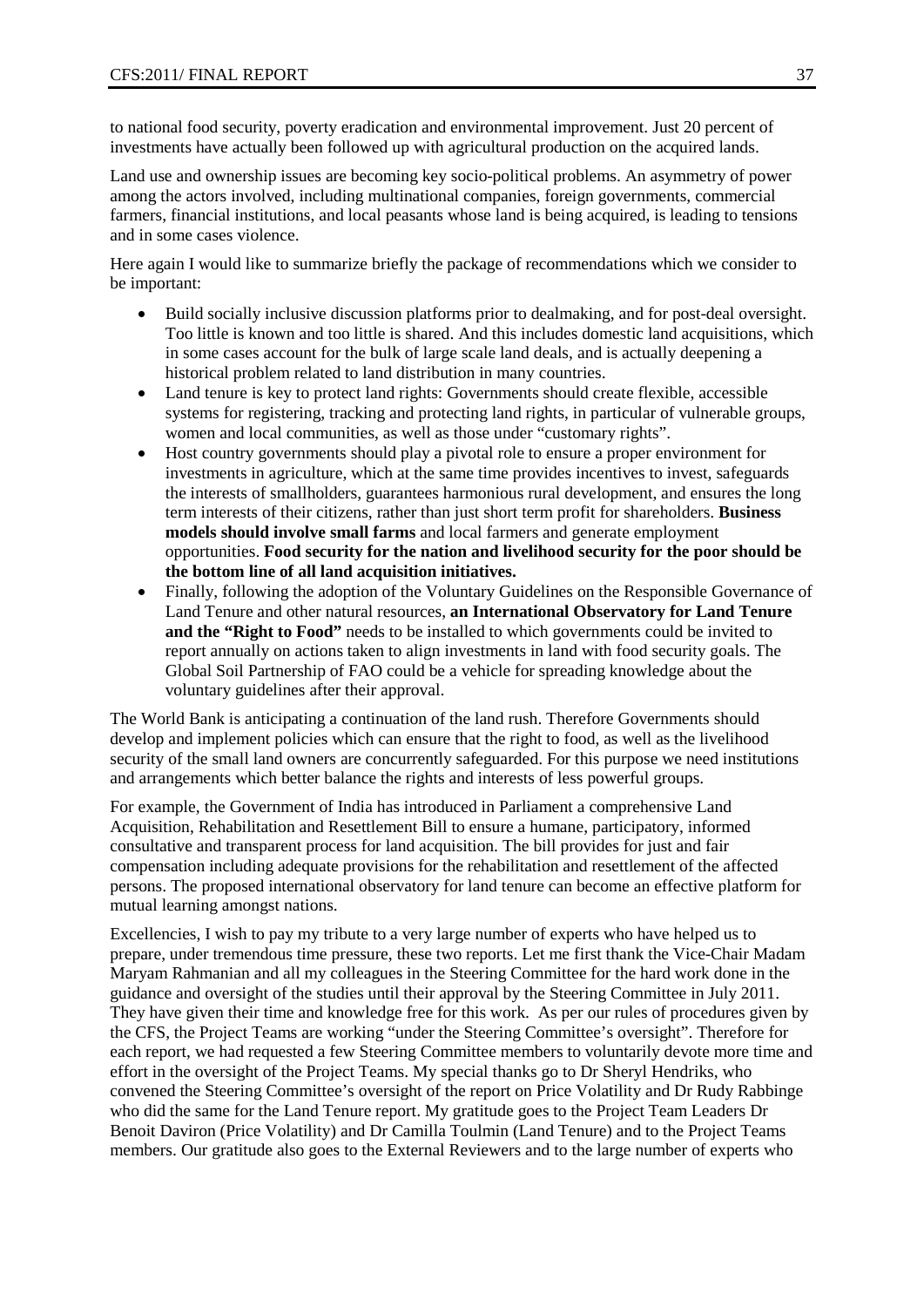commented both on the terms of reference and the first draft of the report. Finally let me acknowledge the untiring efforts and excellent work done by the Secretariat of the HLPE, headed by Vincent Gitz.

I am pleased to mention that our work on the preparation of the reports on climate change and on social protection is making good progress. For both those studies, we have already conducted the scoping open electronic consultations. These consultations were extremely successful, confirming the interest that these 2 issues are raising. We will form the Project Teams in the coming weeks and we hope a draft zero of the reports can be produced and submitted for open consultation and expert's views and feedback in March 2012.

In conclusion, let me express my gratitude to the donors who have funded this exercise. HLPE is financed through extra budgetary resources and we are impressed with the spontaneous support the mission and rationale of HLPE has generated.

We strive to keep the HLPE a "low cost, high impact" process. Experts work here for free, as they do in other panels. But there is a need to cover core expenses, like the translation of reports in all official languages. There is also a need to cover for minimal secretariat support, technical support, support to the work of the Project Teams, arrangements of face-to-face meetings that are indispensable to launch and finalize the reports. We hope that pledges can be made here to allow the HLPE to get the support it needs to finalize the ongoing studies, and to fill a current budget gap of about half a million USD to cover these until CFS 2012.

Excellencies, we are launching the first two reports this afternoon at 17.45 hrs in the Red Room when there will be adequate time for questions and discussion.

The CFS is in its first year of operation after its important reform. This was also the first year of the HLPE. We all agree that the HLPE was not created to be "just one more panel of experts". We have worked so that our reports are not just "one more report on top of an already very huge pile". We are proud to have shown that the HLPE can work quickly, efficiently and economically. This is paramount to provide the scientific foundation for the political discourse.

I sincerely hope that our first two reports based on a demand driven approach will be of help in insulating national food security systems from price volatility and for ensuring that precious land is conserved for farming for food security as well as for the wellbeing of farm families who constitute 25 per cent of the global population. Recent unrest in different parts of the world highlights the fact that the future will belong to nations with grains and not guns. In most developing countries, the farm population constitutes the genuine majority of the total population and therefore their well-being will determine what the former King of Bhutan has christened as "Gross National Happiness".

I thank you for your support, guidance and interest.